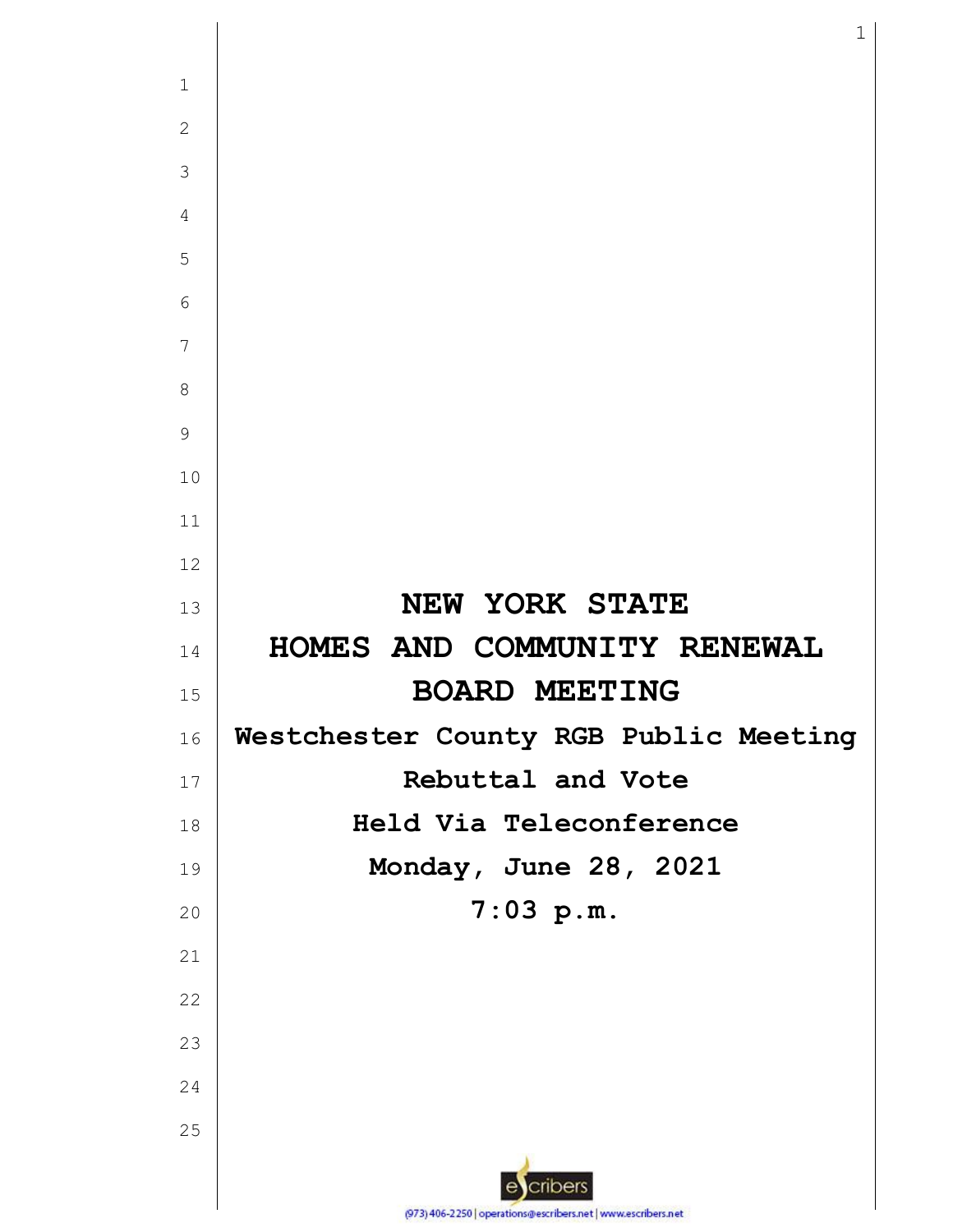#### [START RECORDING]

2 3 4 5 6 MR. PETER M. STECKER: Okay. Good evening. It's Monday, June 28th, 2021 at 7:03 p.m. This is the last Westchester County Guidelines Board public meeting for 2021. I'll read the introduction, as I do for all these meetings.

7 8 9 10 11 12 13 14 In response to the Governor's directive to take every effort to keep New Yorkers safe and mitigate the spread of COVID-19, pursuant to Executive Order 202-1, the Westchester RGB will be conducting public hearings to set rent guideline rates of adjustment for housing accommodations within its jurisdiction subject to the ETPA for leases commencing between October 1, 2021, and September 30, 2022, via teleconference.

15 16 17 18 19 20 Instructions for members of the public to simultaneously view or listen to the meetings have been posted to HCR's website under the public hearing section prior to the meetings. And the hearings will also later be transcribed, and the public will have the ability to view the transcripts.

21 22 With that being said, Chair, I'll send it over to you.

23 MS. ELSA RUBIN: Thank you, Peter.

24 25 My name is Elsa Rubin, chair of the Westchester Rent Guidelines Board. I welcome you to this virtual public



(973) 406-2250 | operations@escribers.net | www.escribers.net

2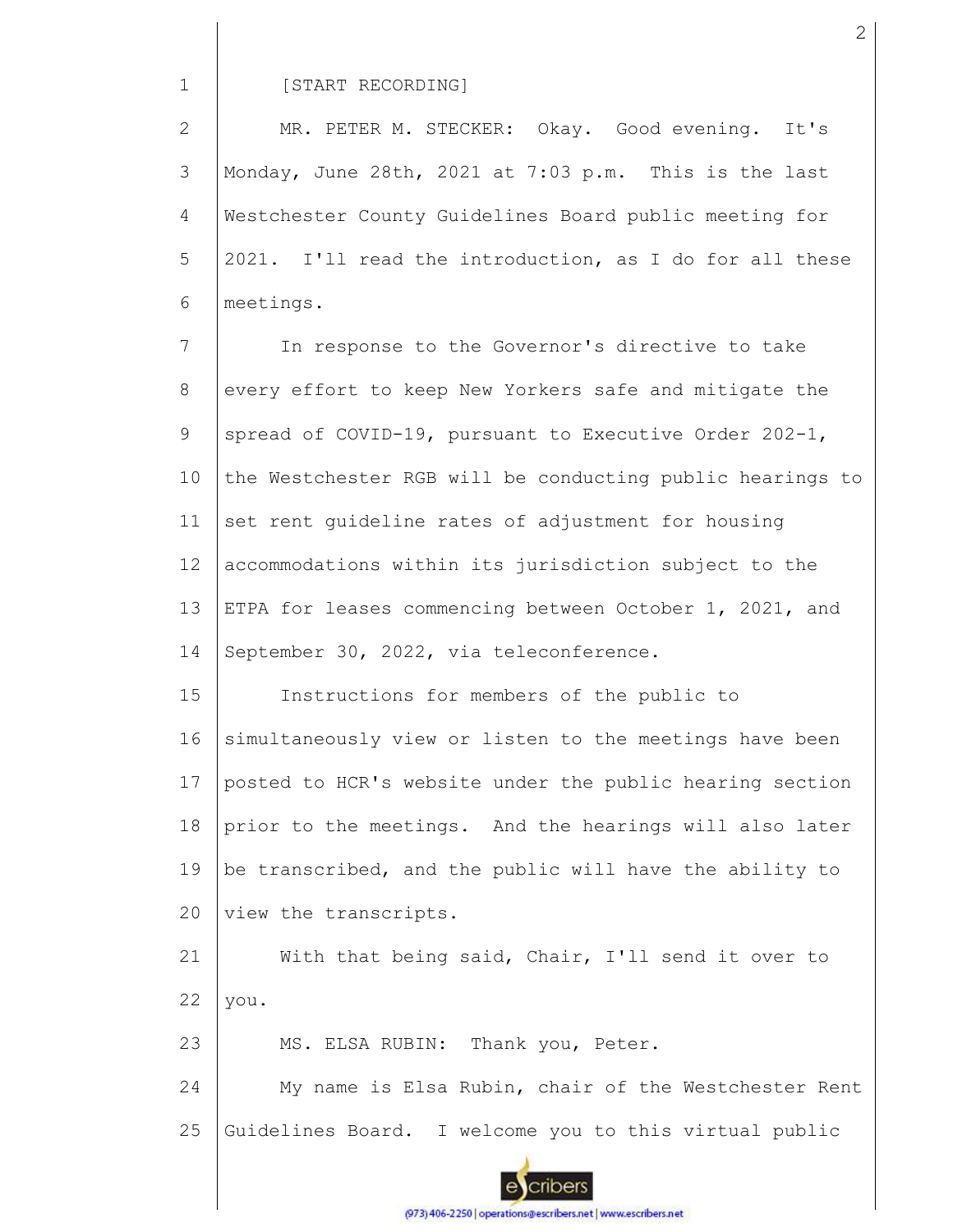1 2 3 4 5 6 7 8 9 10 11 12 13 14 15 16 17 18 19 20 21 22 23 24 25 meeting. This is our last meeting of the season. Tonight we are going to hear the rebuttals of the tenant and owner representatives, and immediately after, we are going to proceed with the vote for rent adjustments for leases commencing or being renewed between October 1st, 2021 and September 30th, 2022. I will now take roll call. Please respond if you are present. Velene Acqua, public member? MS. VELENE ACQUAH: Present. MS. RUBIN: LaMont Badru, public member? MS. LAMONT BADRU: Here. MS. RUBIN: I guess he's not here yet, but we  $will$   $--$ MS. ACQUA: He's here. UNIDENTIFIED SPEAKER: He's here. MR. STECKER: He just came in. MS. RUBIN: LaMont Badru, public member? MR. BADRU: Here. MS. RUBIN: Eddie Mae Barnes, public member? MS. EDDIE MAE BARNES: Present. MS. RUBIN: Eliot Cherson, owner representative? MR. ELIOT CHERSON: I'm present. MS. RUBIN: Kenneth Finger, owner representative? MR. KENNETH FINGER: I am here.

3

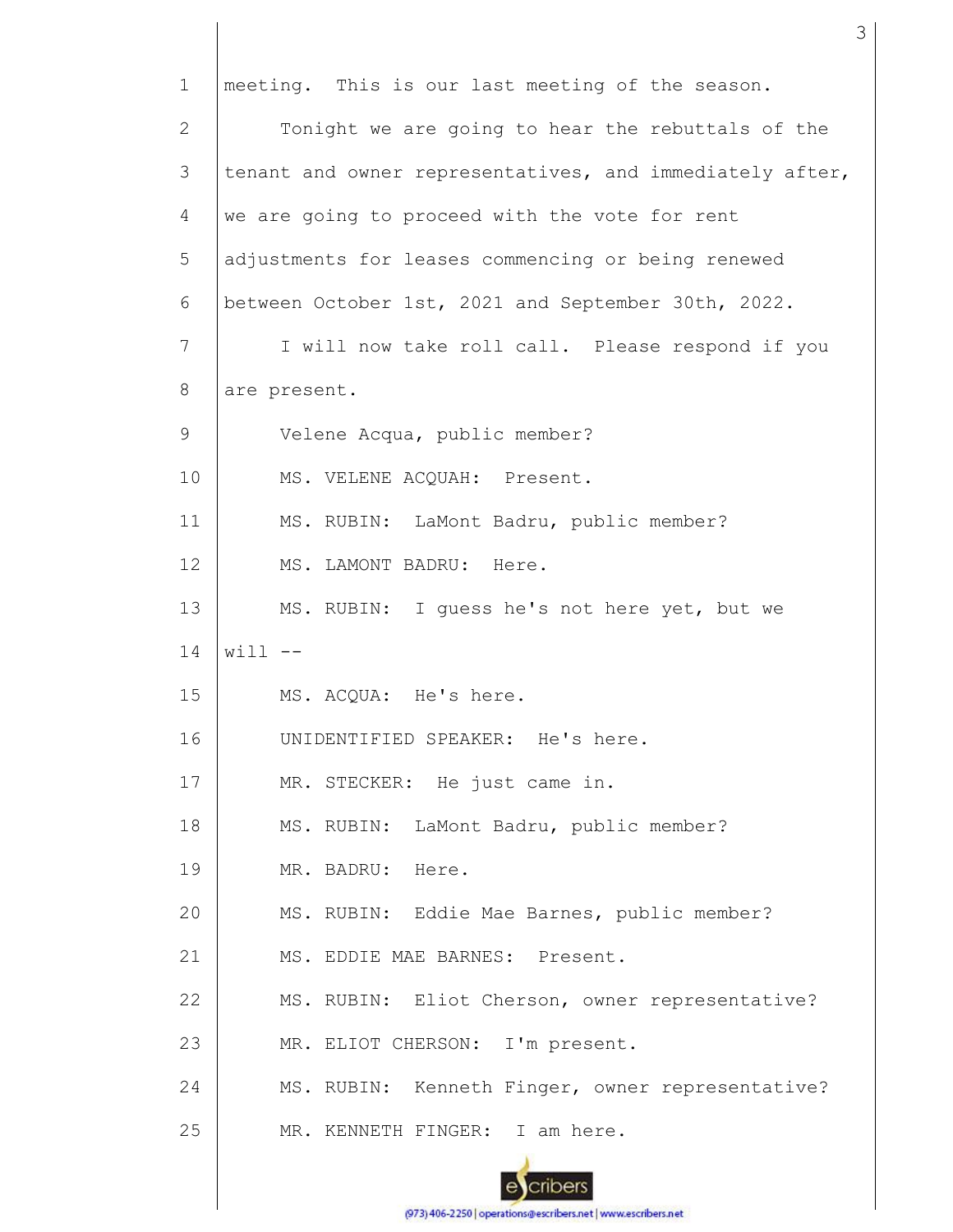| $\mathbf 1$    | MS. RUBIN: Sylvia Hamer, tenant representative?           |
|----------------|-----------------------------------------------------------|
| $\overline{2}$ | MS. SYLVIA HAMER: I'm here.                               |
| 3              | MS. RUBIN: Evelyn Santiago, public member?                |
| $\overline{4}$ | MS. SANTIAGO: Present.                                    |
| 5              | MS. RUBIN: Tamara Stewart, tenant representative?         |
| 6              | MS. TAMARA STEWART: Present.                              |
| 7              | MS. RUBIN: Elsa Rubin, public member, present. Let        |
| 8              | the record show that we have a quorum.                    |
| 9              | And now I will ask our counsel if he has any              |
| 10             | announcements or reminders?                               |
| 11             | MR. STECKER: Just one reminder, Chair, that I kind        |
| 12             | of misspoke. There will be one more public meeting by     |
| 13             | the Rent Guidelines Board to certify whatever guidelines  |
| 14             | are adopted tonight, and that will take place at a as yet |
| 15             | undefined date in September of this year.                 |
| 16             | MS. RUBIN: Thank you. On behalf of the Board and          |
| 17             | myself, I would like to thank all the participants to     |
| 18             | this and previous meetings. The person representing the   |
| 19             | owners, the tenants, members of advocacy groups who took  |
| 20             | their valued time of their valuable schedules to come     |
| 21             | before this board to testify. Your input is very          |
| 22             | valuable, and very much appreciated.                      |
| 23             | I also want to thank our counsel, Peter Stecker, and      |
| 24             | the rest of the DHCR staff for their support to this      |
| 25             | Board by coordinating this virtual meetings and providing |
|                |                                                           |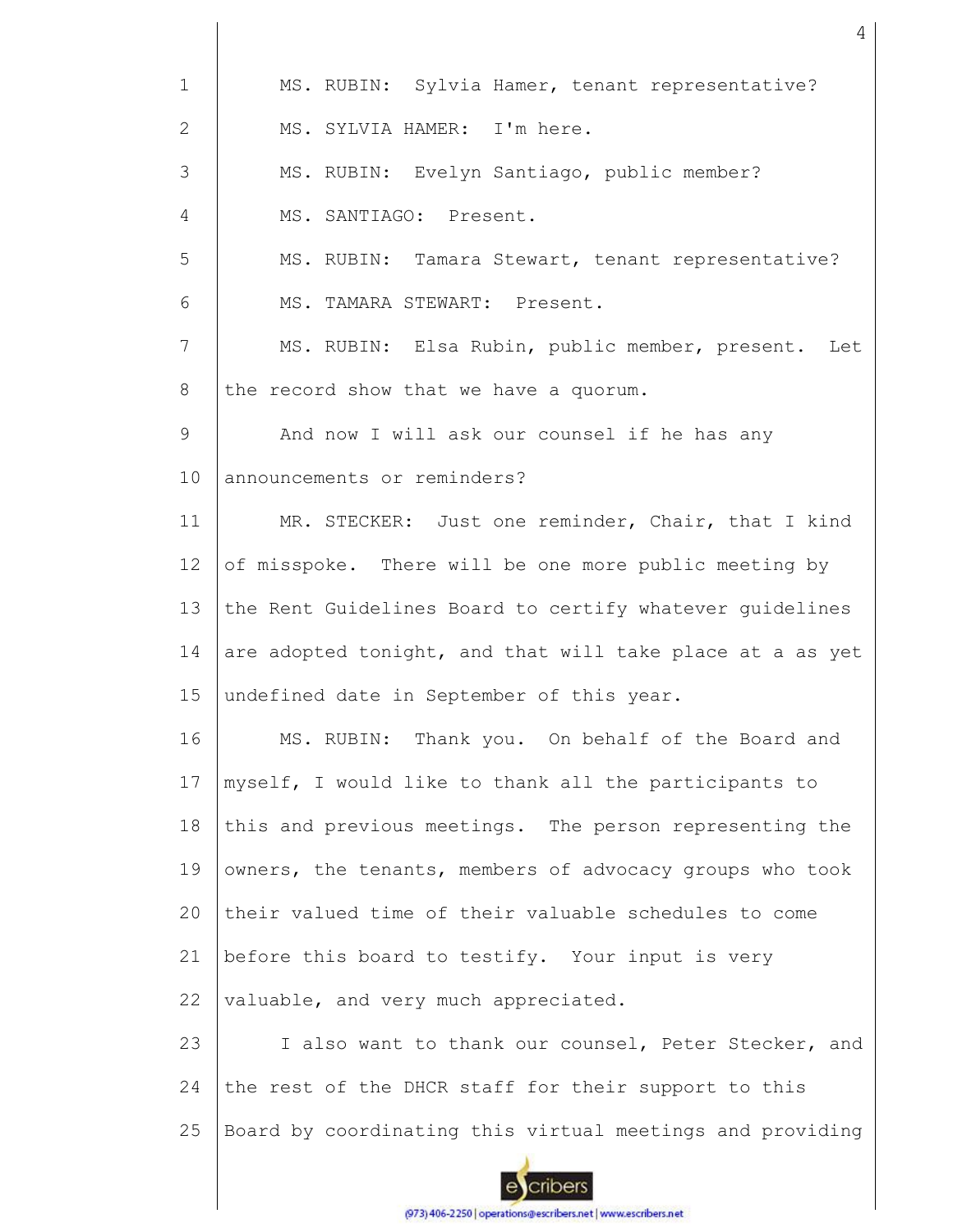1 2 3 4 5 6 7 8 9 10 11 12 13 14 15 16 17 18 19  $20$ 21 22 23 24 25 us with statistical research and analysis, which is vital to our decision making process. And last, but not least, I would like to thank all of my fellow members of this Board for their commitment and dedication to serving the Westchester community. Thank you. MS. STEWART: Thank you, Elsa. MS. BARNES: Thank you. UNIDENTIFIED SPEAKER: Thank you. MS. RUBIN: I will now ask our counsel, Peter -- oh, you already made the announcement that you had to make. MR. STECKER: Yes. MS. RUBIN: So after we hear the rebuttals, and we already had established that the owners will go first -- MS. STEWART: No. The tenants are going first. Owners requested to go second. MS. RUBIN: Tenants will go first, and the owners will go second. Then we have discussions of those rebuttals, and after that, we'll have -- we'll have the Board members to make motions for the vote and then we will second those motions, then we'll have a discussion of the motion, and then we will take a vote, and I will ask our counsel to re-state the motion and to take a roll call vote. So if we are ready for the rebuttals, we will start

cribers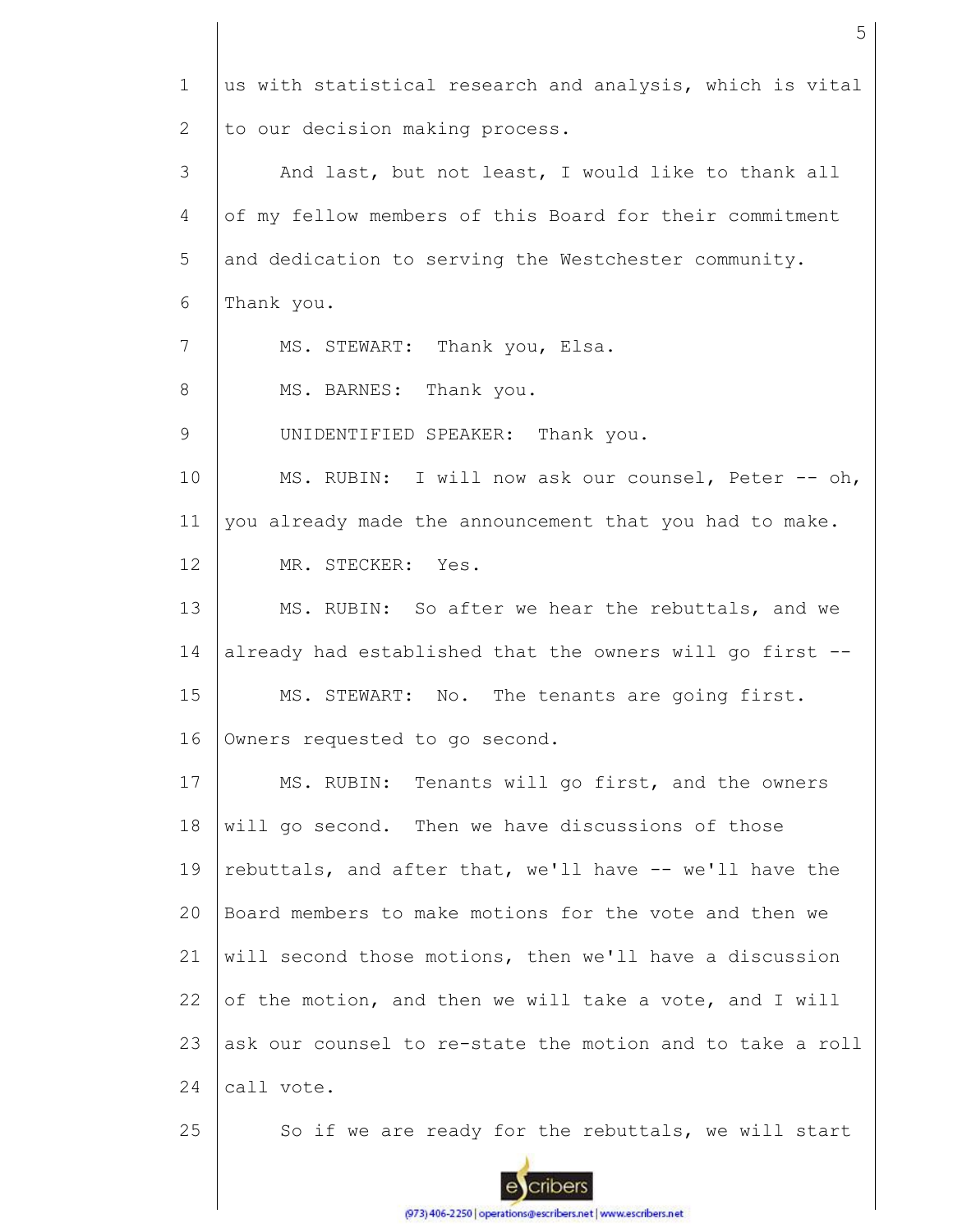1 with Ms. Stewart. Go ahead.

2 3 4 MS. STEWART: Good evening, Chairwoman Rubin, fellow Board members, Counsel Stecker, and members of the public.

5 6 7 8 9 10 11 12 13 We've heard a lot from landlords and their advocates, much of it the same complaints that we've heard from them in past years, that HSTPA is a disaster, that net operating income isn't the right yardstick to measure profitability, that capital expenses like mortgage interest and depreciation should be counted as operating expenses, and that landlords just can't make ends meet without an increase, despite evidence to the contrary.

14 15 16 17 18 19  $20$ Many of the sober bullet points included in last year's rebuttal, however, also still apply. One-third of Westchester's renters are severely rent-burdened, spending more than 50 percent of their incomes on rent. Seniors constitute more than one-third of extremely lowincome households, those below 30 percent of area median income.

21 22 23 24 25 Low wage earners have been hit hardest during the pandemic, with black and Hispanic households disproportionately affected by layoffs. In addition, 42 percent of rent-regulated tenants reported having their incomes reduced, and 30 percent lost their jobs all

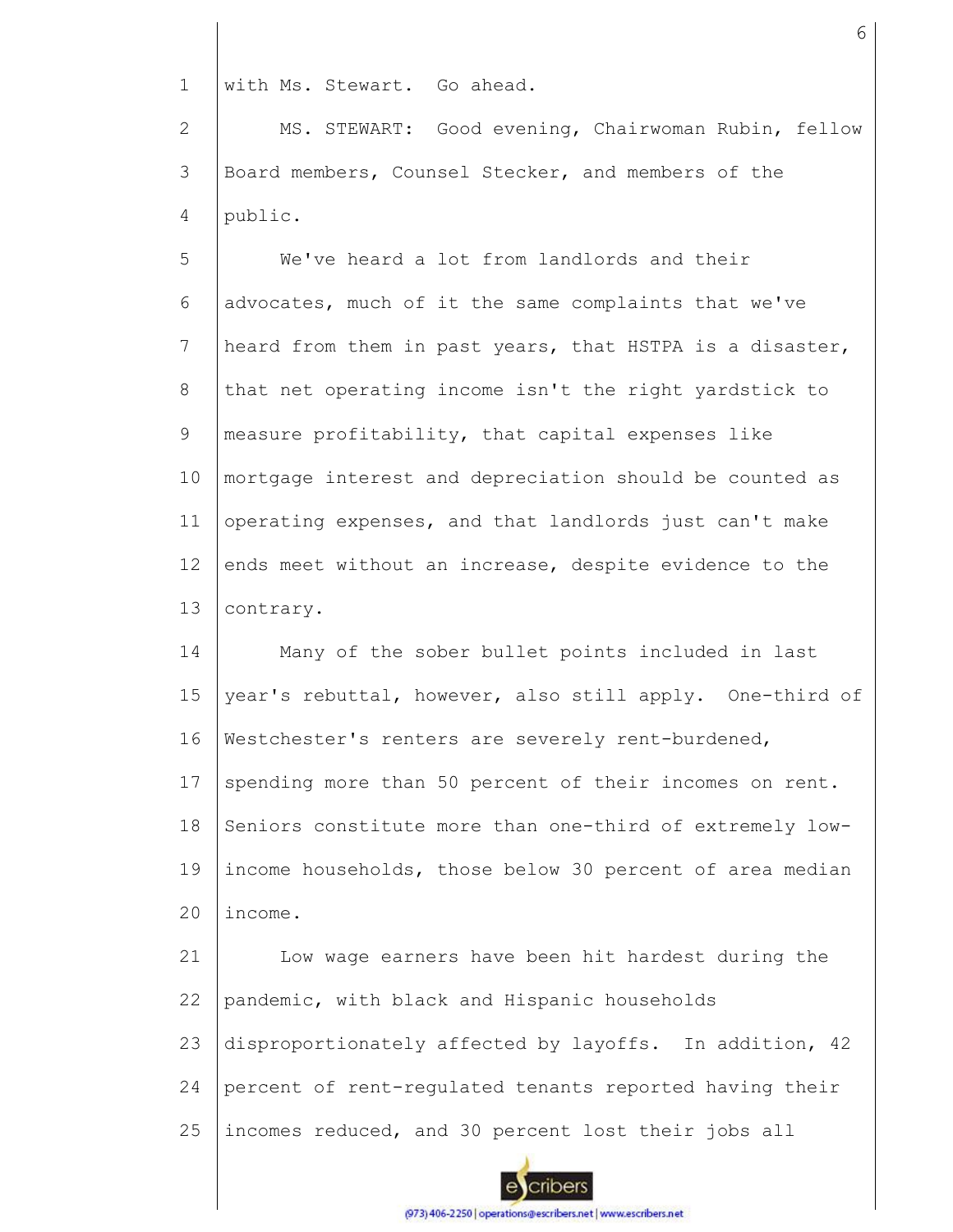1 2 3 4 5 together in 2020. Many of these tenants are essential workers, who are disproportionately black and Latino, contracted COVID-19 more frequently, got sicker, and died more frequently relative to our representation in the population as a whole.

6 7 8 9 10 11 12 13 14 15 The K-shaped recovery is real. Those on the bottom of the economic and social ladder, who were already vulnerable as the result of longstanding systemic racism have been further injured by the pandemic and ongoing insecurity about basic necessities like toilet paper, laundry detergent, diapers, Depends, and tampons, in addition to food and housing. For far too many tenants, recovery will be slow at best, taking several years to return to pre-pandemic levels of employment, savings, and income.

16 17 18 19 20 21 22 23 24 With regard to some of the litany of complaints and arguments made by Mr. Finger, we offer the following brief responses. It is not this body's job to decide the merits of rent regulation or HSTPA. HSTPA has not had a "devastating impact on the rental housing industry." Owners' near 40 percent NOI has held steady over the past five years, despite HSTPA and the pandemic. CPI and increased cost of living affect tenants as well as landlords.

25

The lack of tenant complaints about the rent are far





enbers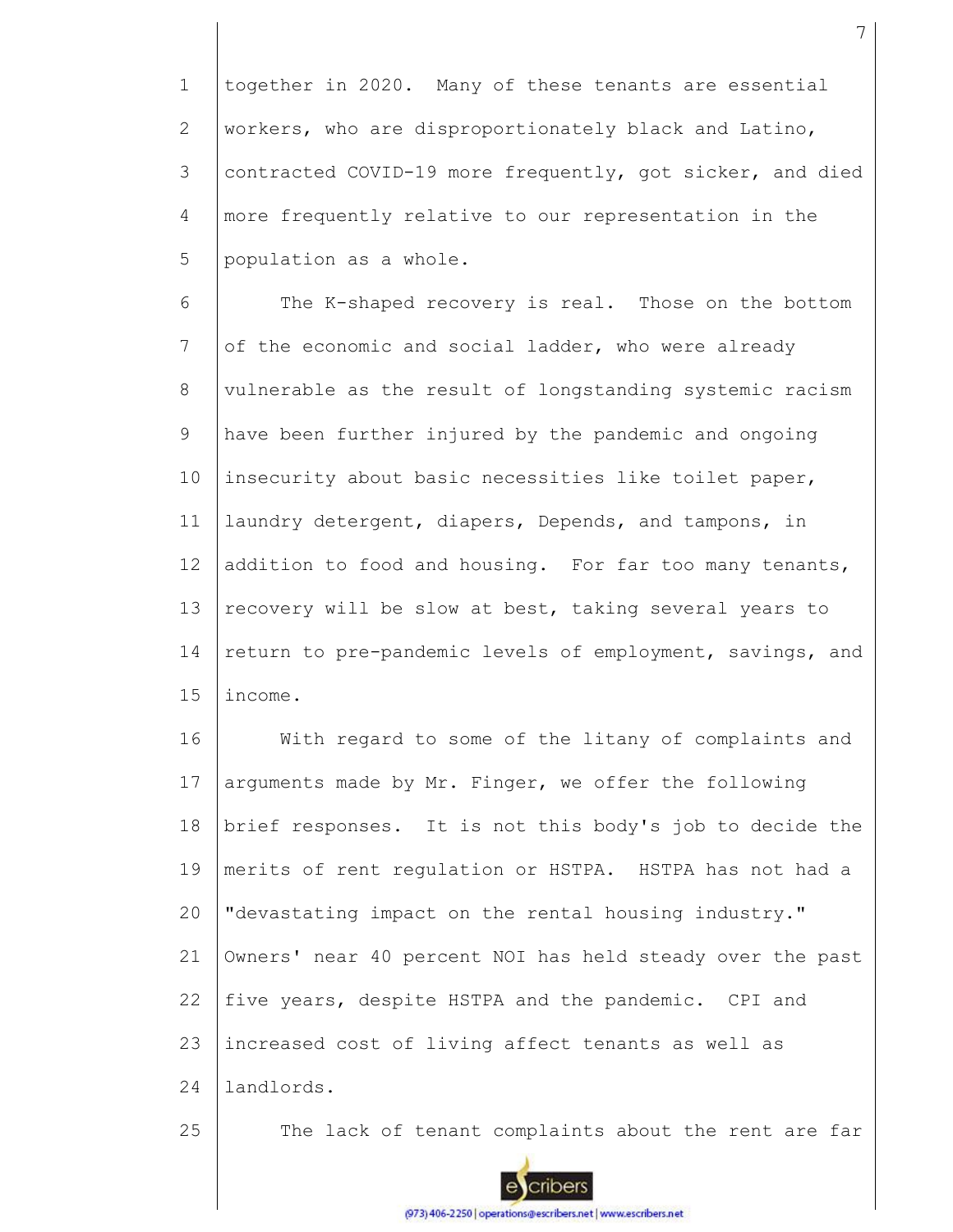1 2 3 4 more likely attributable to the digital divide and lost income that forced them to cancel cell phone and broadband service than satisfaction with being rentburdened.

5 6 7 8 9 10 11 12 The ERAP rent relief program is designed to help prevent the eviction tsunami that was forecast, with funds going directly to landlords to make them whole. 1199 SEIU healthcare heroes working in hospitals, nursing homes, nursing schools, and other settings did not receive 3 percent per year increases for the past three years, and in fact, many have actually been working without a contract for the same period of time.

13 14 15 16 17 18 19 20 21 22 23 We find the assertion that "renters may choose to consume excessive quantities of housing" to be offensive. Single families fortunate enough to have good incomes regularly buy or rent homes with more square footage, bedrooms, bathrooms, and even kitchens than they need, however there is no criticism of their consumption of excessive quantities of housing. If owners choose to do so, they could offer empty nest tenants smaller apartments in their building for the same rent that the tenants are paying for larger apartments, freeing up larger apartments for families.

24 25 While all owners who testified claim that they work with their tenants who fell behind, some studies

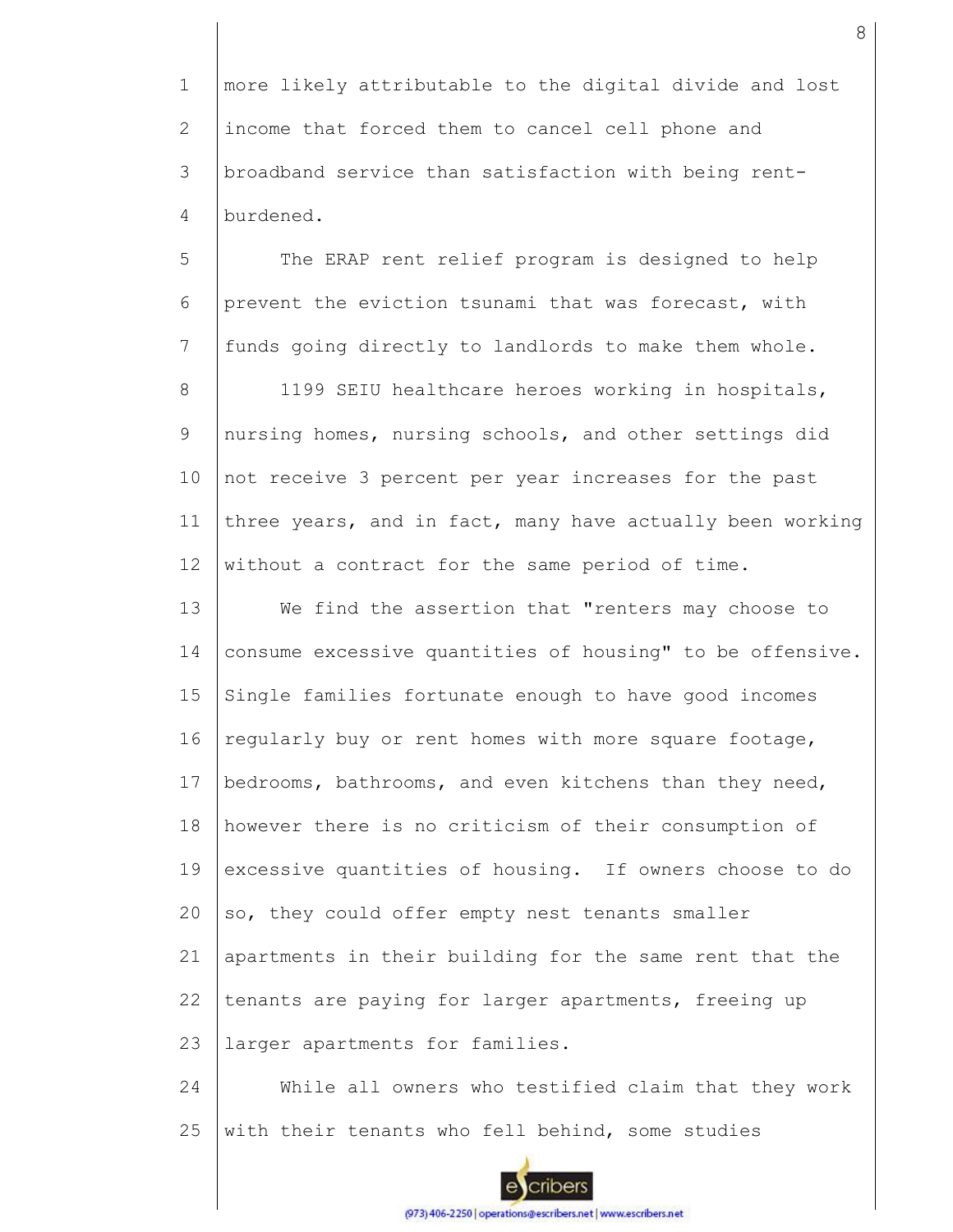1 2 3 4 5 contradict that assertion. Mr. Finger is a partner in one of the law firms that does a large eviction set of business. Are he, Mr. Cherson, and other landlords offering to pause all eviction proceedings until all ERAP funds are processed and distributed?

6 7 8 9 10 11 12 13 We would like to receive a list of the "literally hundreds of articles and studies" which conclude that rent regulation is self-defeating. We find bullying threats not to make necessary repairs and improvements to be offensive, just so owners can keep their NOI at close to 39 percent, and we will gladly advise tenants about how to protect their rights to the services to which they are entitled.

14 15 16 17 18 19 20 21 22 As much as owner representatives argue to the contrary, it should be clear that the economic health and resources of landlords and tenants are far from equal. Owners will likely argue that none of the other counties passed rent freezes on both one and two-year lease renewals. We urge you to keep in mind that the increases passed by our Board were higher than those passed by New York City, Nassau, and Rockland for four years running prior to last year's rent freeze.

23 24 25 Please also keep in mind that the tenants we're deciding about this year are a completely different group of tenants than we decided about last year, although they



cribers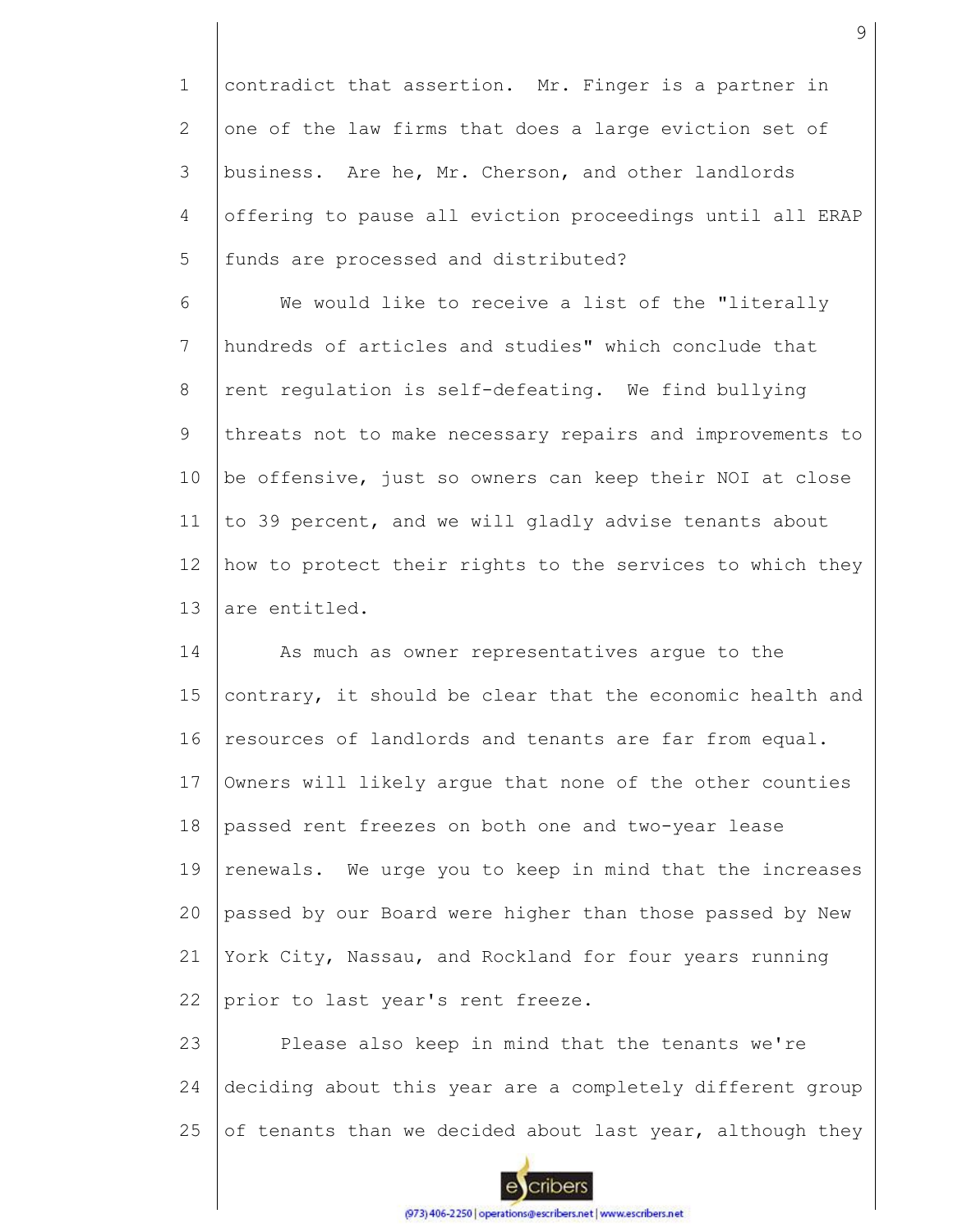1 2 3 4 5 have been equally impacted by the ongoing pandemic and its resulting K-shaped recovery. Those approved for ERAP relief will receive a rent freeze for one year. Don't their neighbors who struggled to stay current with their rent deserve the same?

6 7 8 9 10 11 12 Lastly, do we want to disincentivize owners from participating in ERAP because they can collect higher rents by evicting tenants who are behind on rent? Housing inequality continues to be a real and significant challenge for low-income individuals and families who are largely black and Latino tenants living in Younkers, Mount Vernon, and New Rochelle.

13 14 15 16 17 18 19 20 As I've said before, many tenants are like me. We rent out of necessity, not by choice. We haven't inherited assets or wealth, and the salary increases that we receive are minimal at best. Within the limited scope of this body's responsibilities, we can provide a small amount of relief to fixed-income seniors and rentburdened tenants, some 14.5 percent fewer than just four years ago.

21 22 23 24 25 Tenants need our support to help them get back on their feet as our country works to put COVID-19 in the rearview mirror. I implore you to freeze rent on both one and two-year lease renewals. At the very least, please freeze rents on one-year lease renewals. Tenants

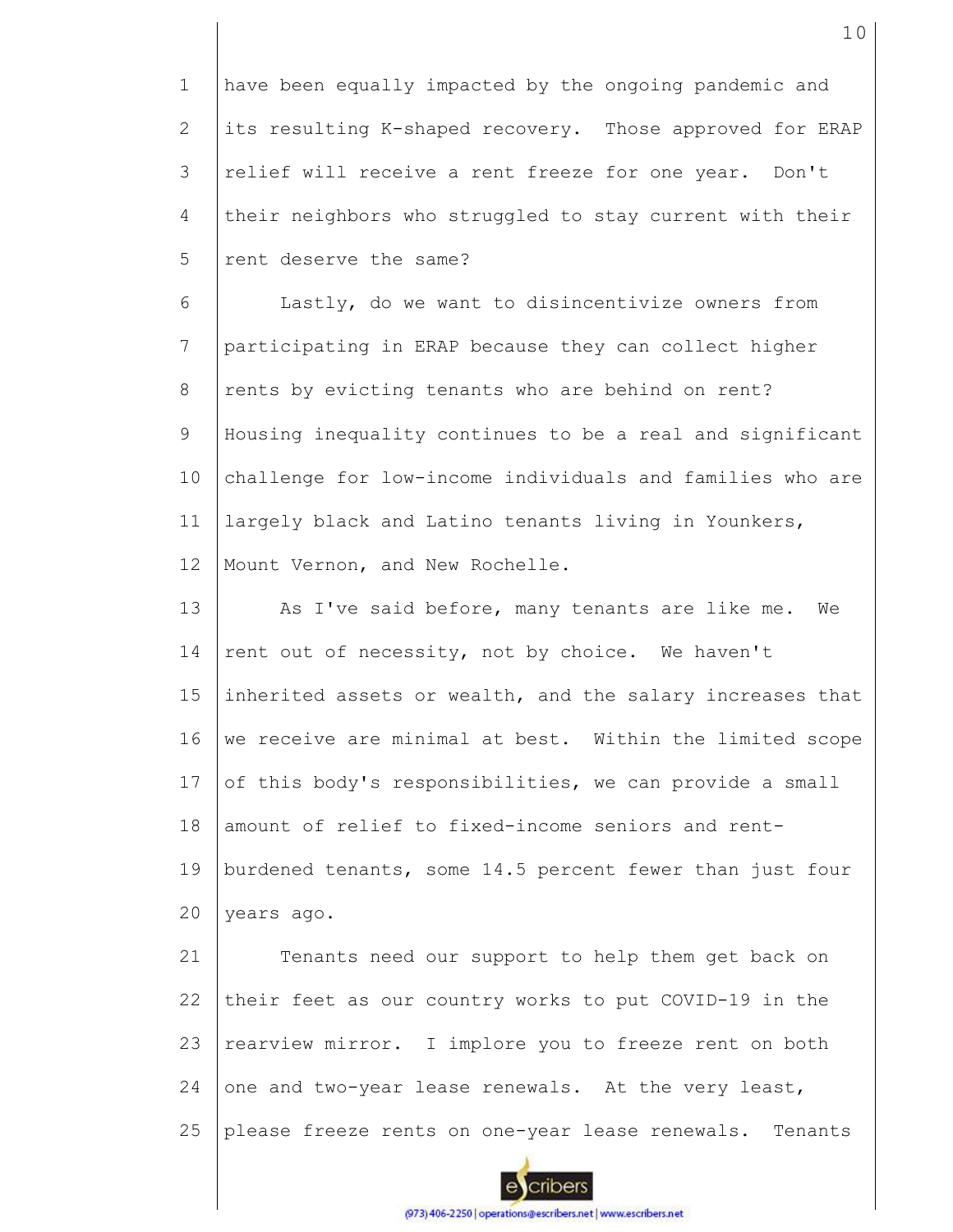1 2 3 4 5 whose leases renew beginning on October 1st of this year, who suffered the same unemployment, reduced hours, and other pandemic effects as last year, and the same slow recovery shouldn't be punished because their leases didn't renew at the same time last year.

6 7 8 9 Mr. Finger selectively quoted the portion of the Emergency Tenant Protection Act of 1974 that benefits owners. Here's another quote from ETPA that offers a different perspective.

10 11 12 13 14 15 16 17 18 19 20 21 22 "The legislature hereby finds and declares that a serious public emergency continues to exist in the housing of a considerable number of persons in the state of New York, that preventative action by the legislature continues to be imperative in order to prevent exaction of unjust, unreasonable, and oppressive rents and rental agreements, and to forestall profiteering, speculation, and other disruptive practices tending to produce threats to the public health, safety, and general welfare. That in order to prevent uncertainty, hardship, and dislocation, the provisions of this act are necessary and designed to protect the public health, safety, and general welfare."

23 24 25 Please keep in mind the purpose of the statute that governs our responsibility. If we truly appreciate our essential workers and healthcare heroes, many of whom

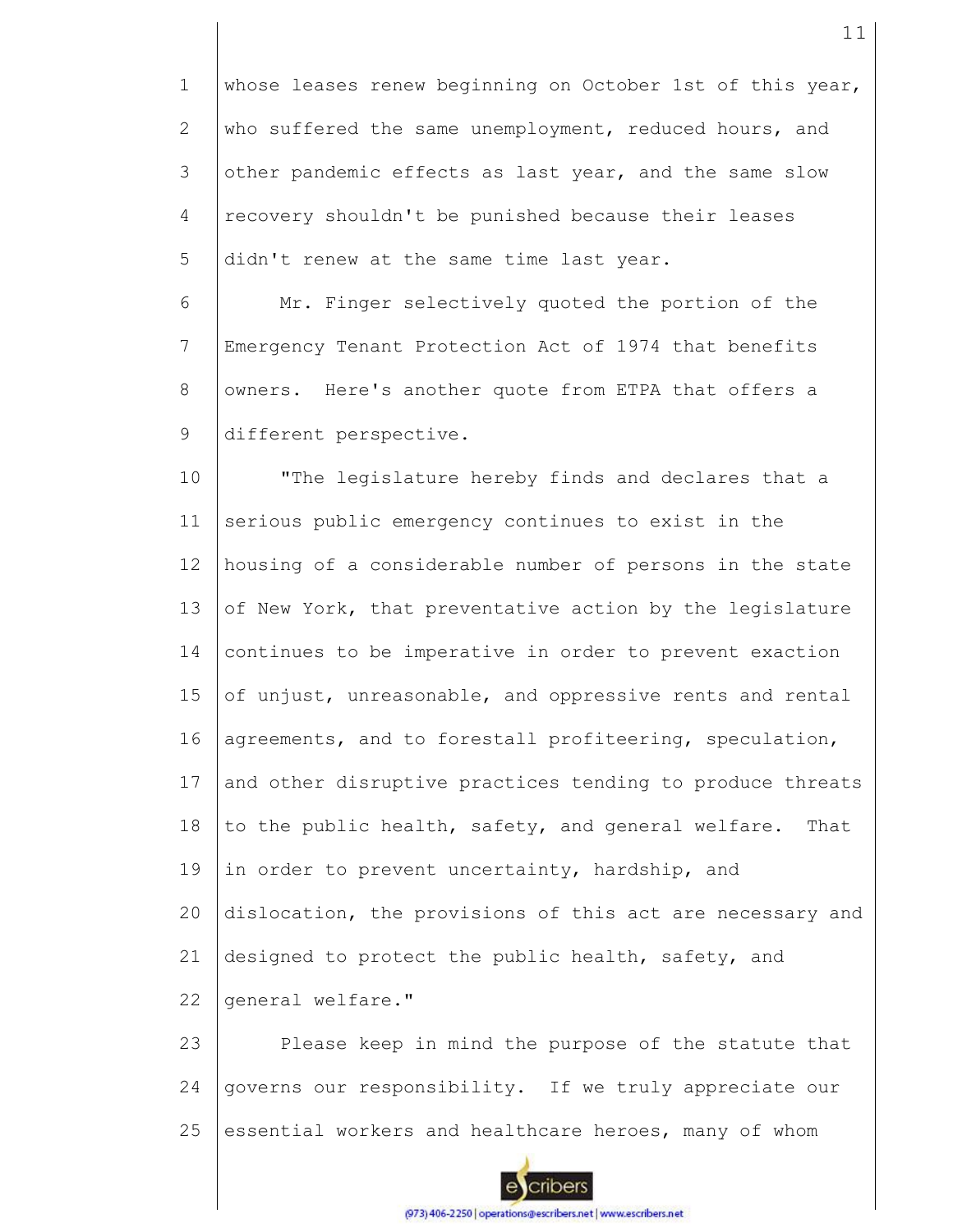| $\mathbf 1$     | live in ETPA buildings, and if we believe that redlining, |
|-----------------|-----------------------------------------------------------|
| $\overline{2}$  | housing discrimination, and systemic racism are wrongs    |
| 3               | that should be righted, our actions should reflect our    |
| 4               | values. Let's do what we can to protect tenants from      |
| 5               | oppressive rents by passing zero percent increases on one |
| 6               | and two-year lease renewals. Thank you.                   |
| $\overline{7}$  | MS. RUBIN: Thank you, Ms. Stewart.                        |
| 8               | Any questions for Ms. Stewart from the board? Any         |
| 9               | comments?                                                 |
| 10              | Hearing none, I will ask Mr. Cherson to proceed with      |
| 11              | his presentation.                                         |
| 12 <sup>°</sup> | MR. CHERSON: Okay. Thank you very much, Chair             |
| 13              | Rubin.                                                    |
| 14              | Good evening, members of the Board and the public.        |
| 15              | I am not going to add or repeat what Mr. Finger said last |
| 16              | week as to the rationale for passing a reasonable and     |
| 17              | equitable guideline increase this year. Ken has already   |
| 18              | laid out the substantial facts supporting an increase.    |
| 19              | While preparing for this year's rebuttal, I reviewed      |
| 20              | my statement from last year. Some points are worth        |
| 21              | repeating, especially for our newest member, and it's a   |
| 22              | reminder to all of our members as to what has transpired  |
| 23              | since last year's zero increases.                         |
| 24              | Ken Finger and I are both practicing real estate          |
| 25              | attorneys who represent landlords in the New York City    |
|                 |                                                           |

ecribers (973) 406-2250 | operations@escribers.net | www.escribers.net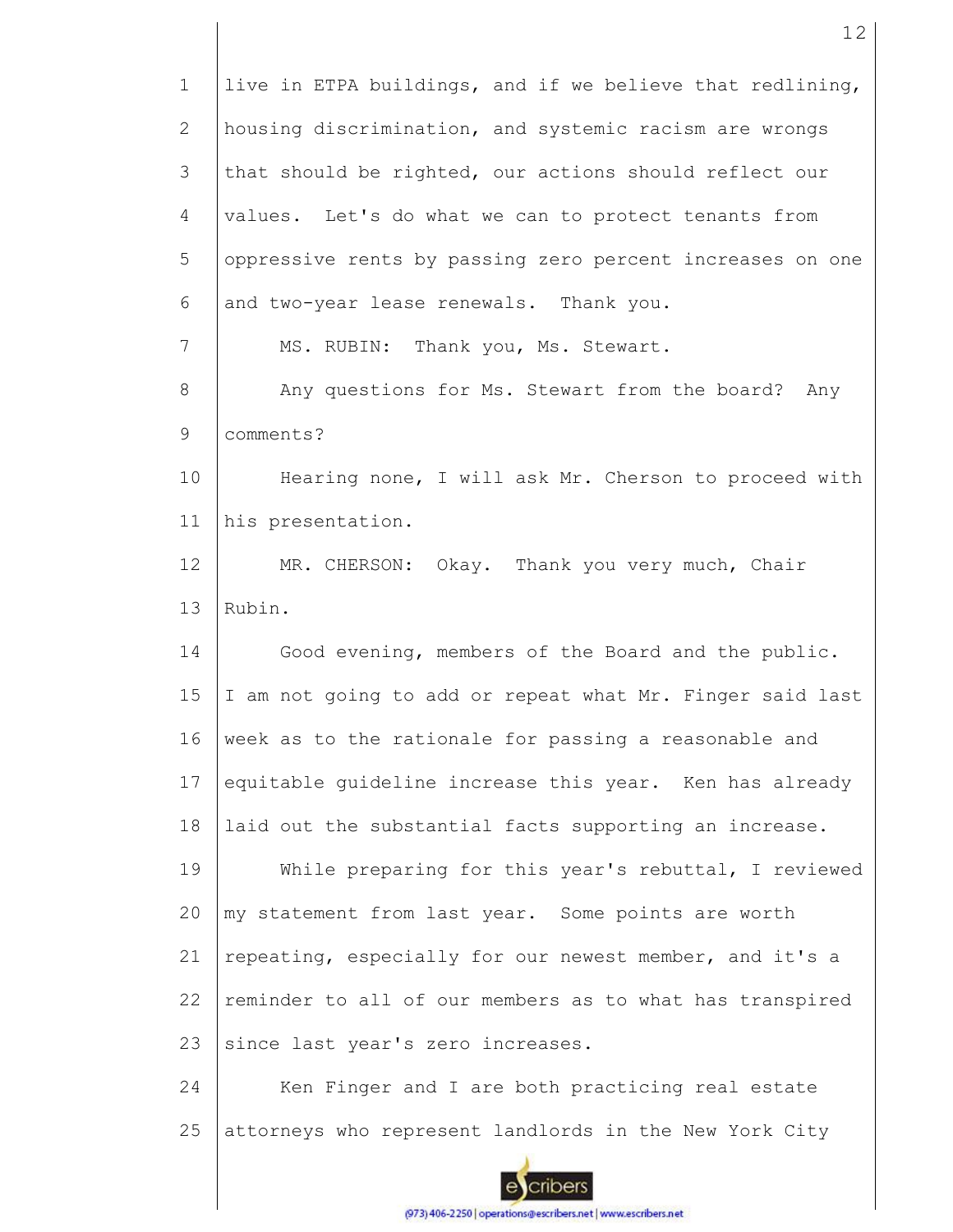1 2 3 4 5 and Westchester courts and administrative agencies. As such, we have a very real and practical experience for a very long time. Actually, too long. In last year's statement, in 2020, I referred to my statement from 2019, in which both years, I made the following points.

6 7 8 9 10 11 12 One, the new rent law passed in June 2019 would result in no more building-wide improvements due to the gutting of MCIs for new roofs, heating systems, elevators, windows, replumbing gas and water lines, new electric service, et cetera. You heard the landlord witnesses. You saw the figures in the tables. What they said has confirmed this prediction.

13 14 15 16 17 18 Two, no more individual apartment renovations, such as new kitchens, bathrooms, floors, walls, and doors, et cetera, due to the elimination of the vacancy allowance and the gutting of the IAI increases. Again, you heard the landlord witnesses. You saw the figures in the tables. What they said confirmed this prediction.

19 20 21 22 23 Three, any necessary repairs will be done with patches, band-aids, and spit instead of replacing roofs, elevators, heating systems, et cetera. Again, you heard the owner witnesses. You saw the figures in the tables. What they said confirmed this prediction as well.

24 25 Four, vacancies will result in empty apartments instead of renting to new tenants, due to the elimination



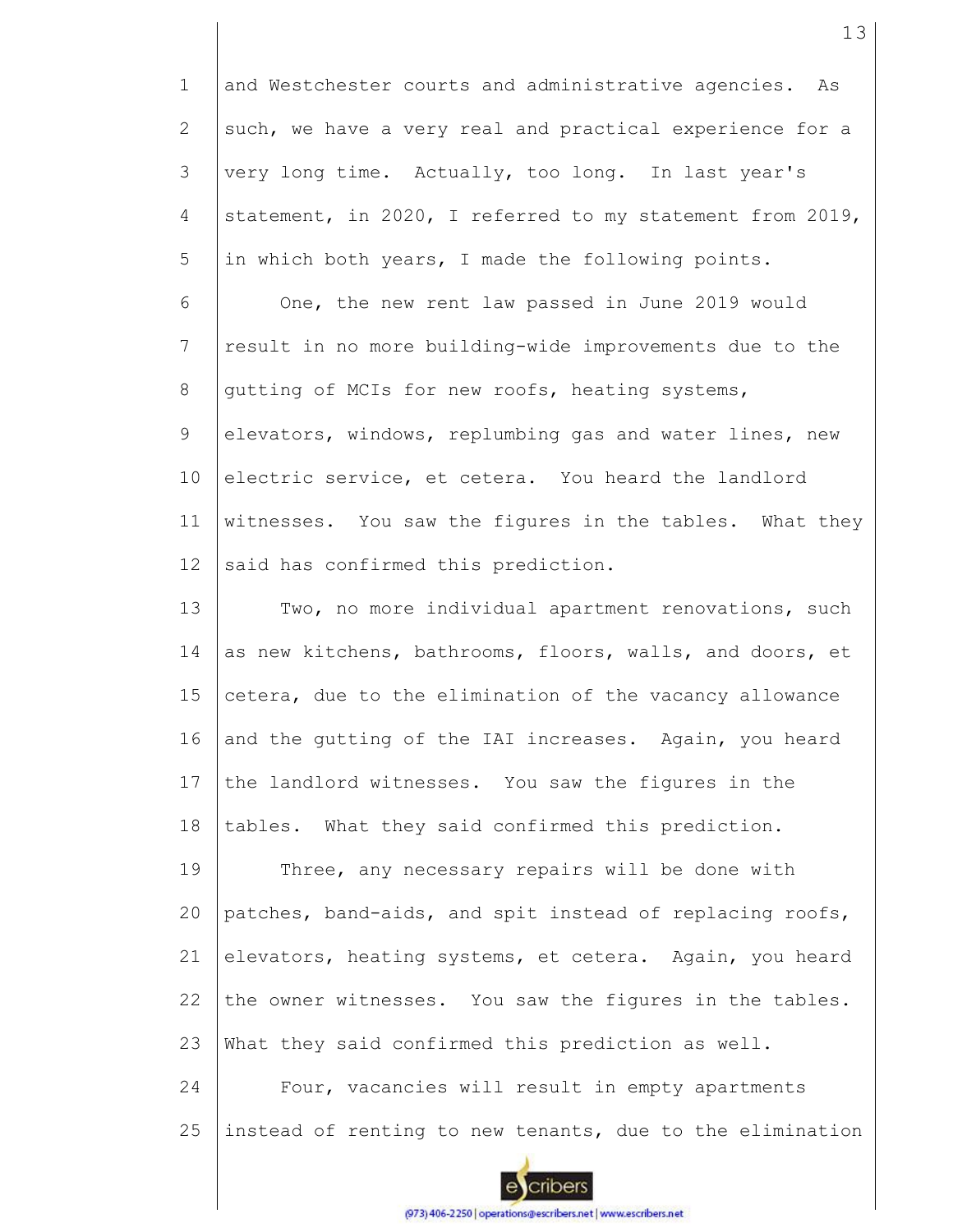1 2 3 4 5 6 7 8 of the vacancy increase and very high cost of the necessary renovations when a 20, 30, or even 40-year tenant passes or relocates. You heard the owner witnesses. The owners simply cannot afford the cost of renovations when these apartments turn over and the rents, usually substantially under 1,000 per month, simply make it financially prohibitive to re-rent the apartments.

9 10 11 12 13 14 15 16 I can tell you from my personal experience that many, many of my clients, and I'm sure Mr. Finger's as well, are keeping the apartments vacant instead of incurring the punitive costs involved in renting vacant apartments after long-term tenants vacate. I sincerely doubt that the legislators and the governor foresaw this consequence, but they have done absolutely nothing to rectify it.

17 18 19 20 21 Even though a few weeks ago, maybe two weeks ago, they recently carved out an exception for market co-op buildings. There, they recognized the error of the law and fixed it. They've done nothing with regard to vacancies.

22 23 24 25 Last year, I quoted an article in the New York Times, such as their editorial, dated June 10th, 2019 -- '19 -- in which the Times said, "The government needs to make sure that owners of rent-stabilized buildings are

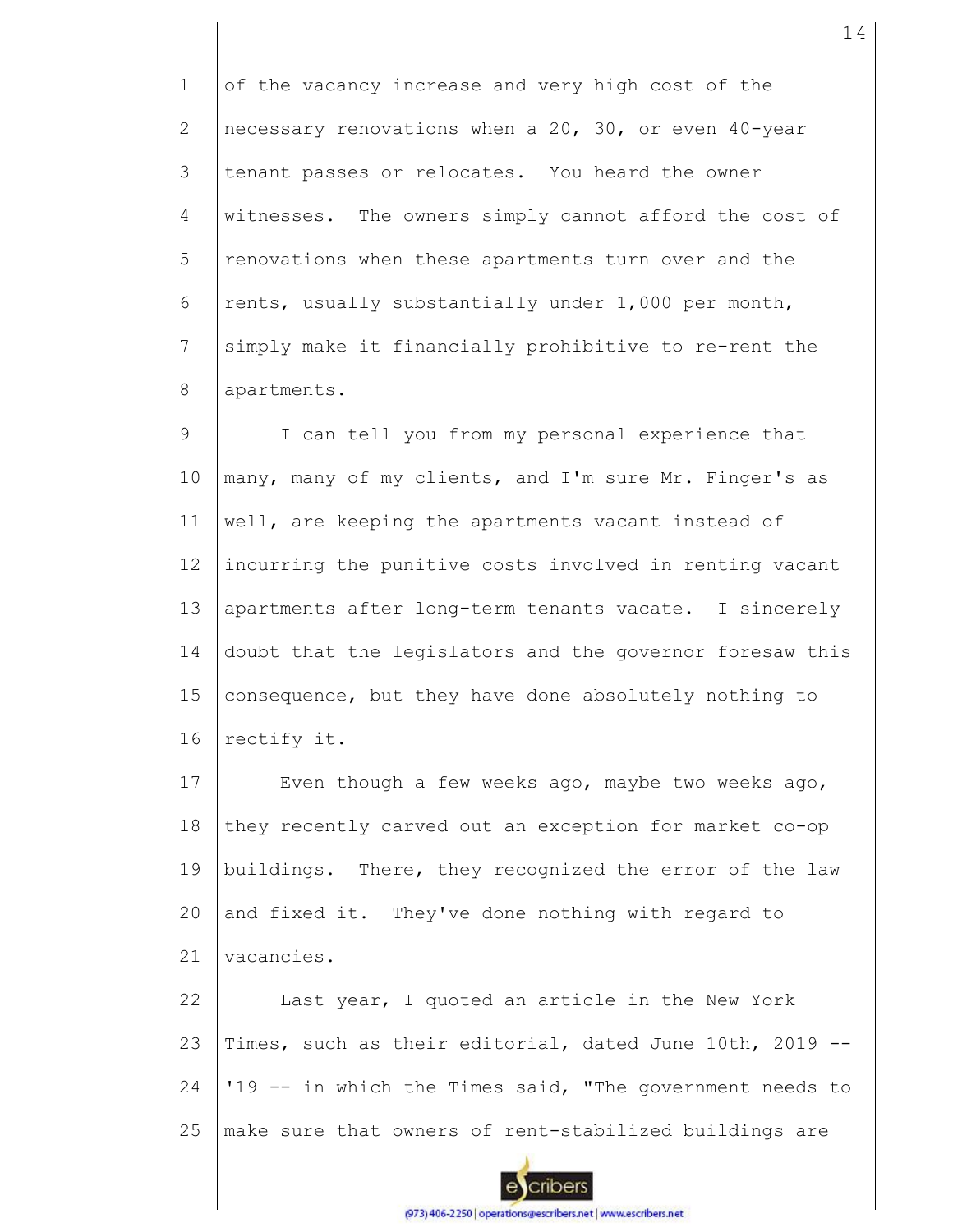1 2 earning sufficient return so that real estate remains an attractive investment."

3 4 5 6 7 8 9 10 11 12 13 14 15 16 The New York Post editorialized on June 16th, 2020, "Tenants hit by COVID may be having trouble making the rent, but the rent guidelines Board is seriously out of touch to think landlords aren't hurting too, and can bear another rent freeze." This is a year ago. "A rent freeze will worsen the pain for landlords struggling to pay their bills when the lockdowns have left a quarter of all tenants paying no rent at all. To freeze rents, the Board must ignore its own data, and the move, zero increases, will ultimately harm tenants" -- harm tenants -- "because landlords will have to cut back on services to survive. Already, more and more buildings are falling into financial distress." And that's a year ago.

17 18 19 20 21 22 23 24 Last quote is from The Real Deal, which is a real estate publication, and they stated on June 18th, 2019 what has come to pass. "The removal of vacancy deregulation means that landlords no longer have a clear end goal when attempting to raise rent. At this point," which is 2019, "under the new rules, landlords have used up all of the available tools to increase rent beyond any approved RGB rent increases."

25



Can any of us who have watched the horrible tragedy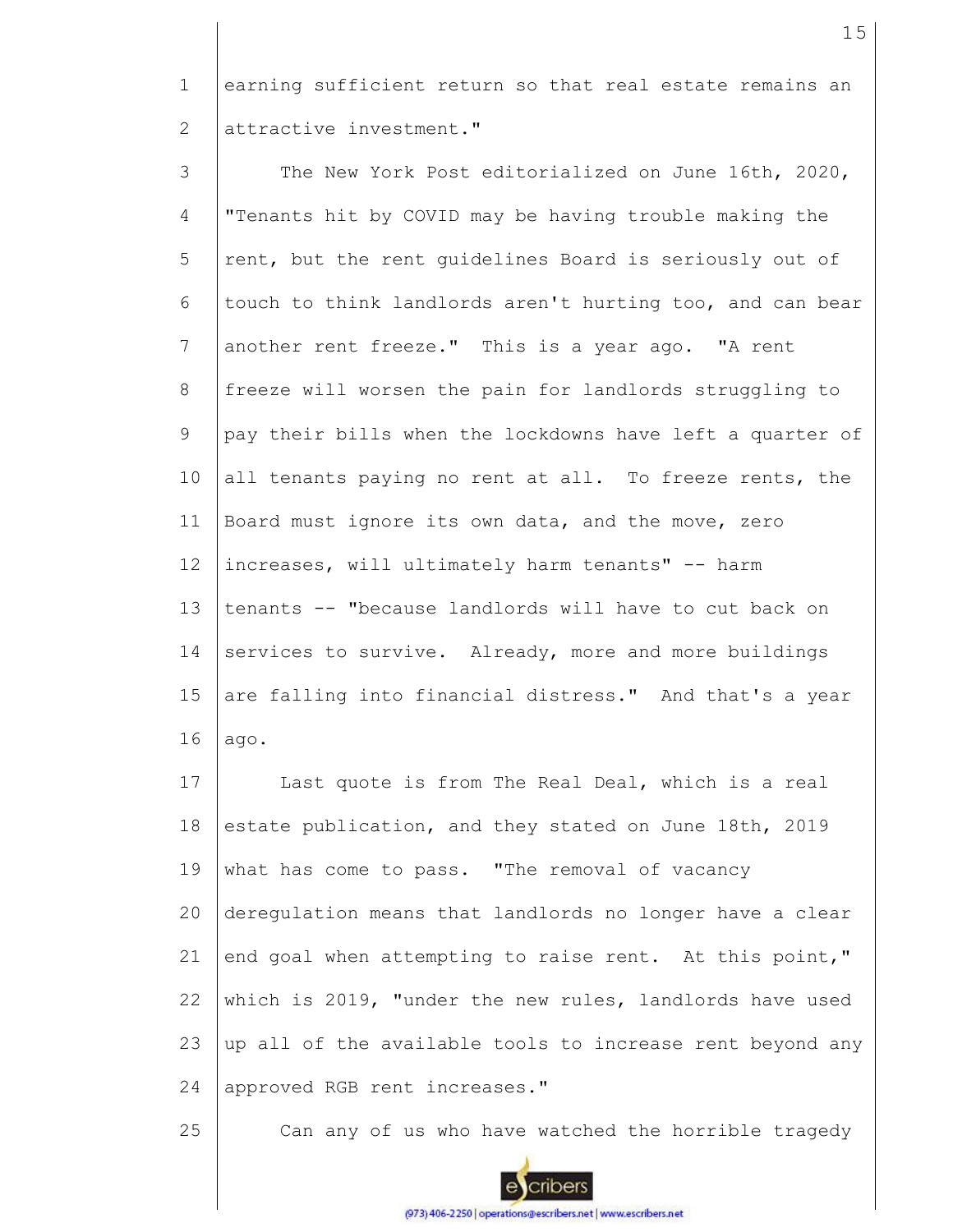1 2 3 4 5 6 7 8 9 10 in Miami consciously ignore the fact that an only 40-year old luxury apartment building on the Gold Coast of Florida collapsed due to the apparent failure to adequately maintain it? And in the Miami case, the building is a tenant-owned, condominium corporation that has the ability to assess the owners the costs to make the necessary repairs. Landlords who own rent-stabilized buildings have no such ability to access the necessary funds. It is only the rent that they have to do the repairs.

11 12 13 14 15 16 Please remember that most of the rent-stabilized housing stock in Westchester is already 80 to 100 years old. Not only 40 years old, like Surfside, Florida. I am not saying that any of the buildings in Westchester are going to collapse. God forbid. But no one in south Florida thought it would happen there, either.

17 18 19 20 21 22 23 24 25 Additionally, I implore the Board not to impose, as did New York City, a guideline for six months and then another guideline for the next six months. This is a bookkeeping and bureaucratic nightmare that will only increase the landlords' administrative costs. New York City passed a guideline of zero for the first six months, 1.5 percent for the next six months, and 2.5 percent for a two-year renewal. Does anybody really expect any tenant to take a two-year renewal? There is no rational

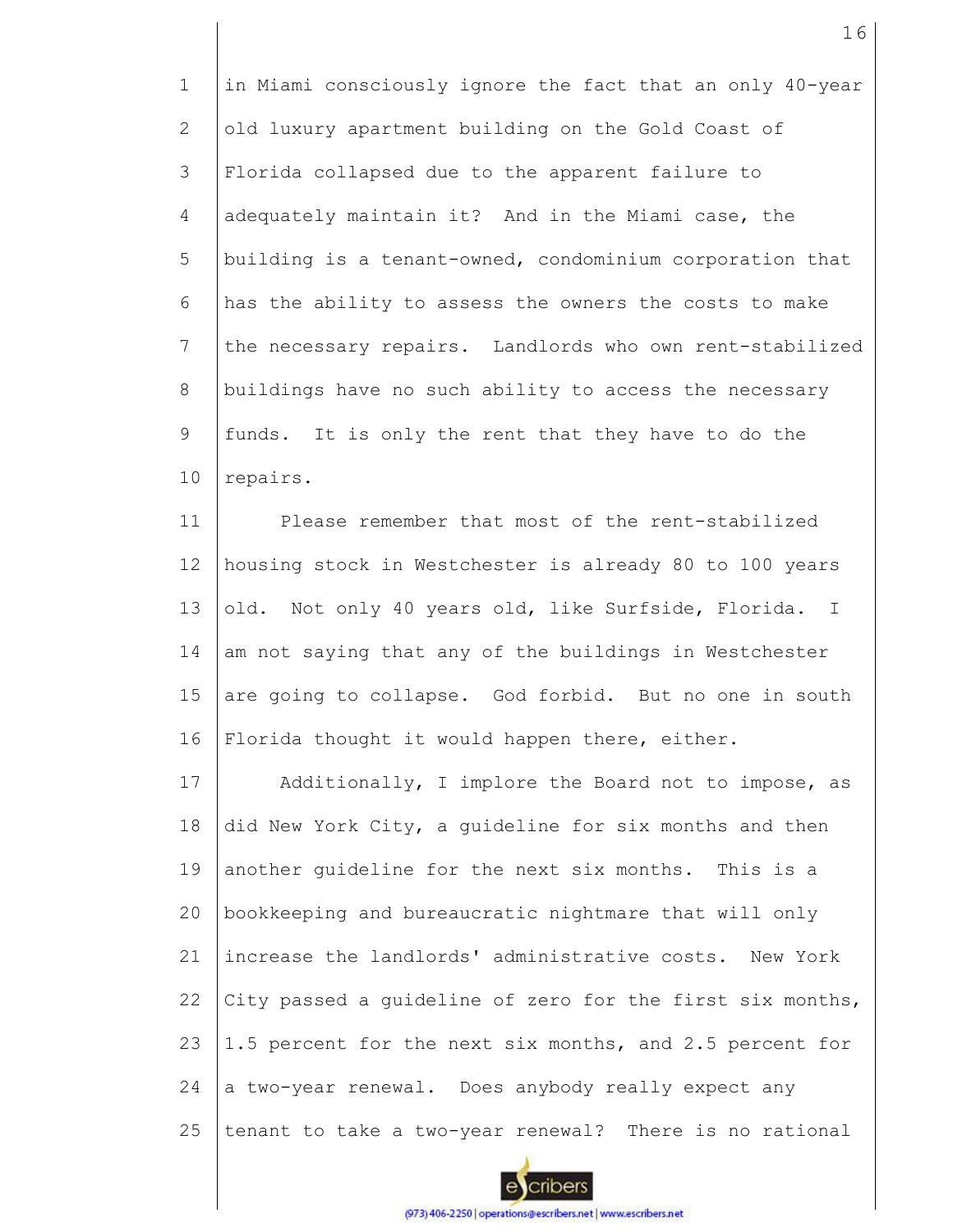1 2 3 reason to take a two-year renewal, which means they will have another zero increase for six more months, and only 1.5 increase for the next six months.

4 5 6 7 8 The guidelines passed tonight does not even take effect until October, November of this year. By that time, most tenants will have received the New York State benefits to pay arrears. The children will be back in school. Parents will be able to go back to work.

9 10 11 The guideline increases passed this year by New York City, Nassau, and Rockland are simply not sufficient. Let's not let Westchester become another Miami.

12 13 14 15 16 17 18 At this time, Ken Finger and I respectfully request that chair Elsa Rubin make a proposal for a reasonable guideline increase that benefits both the tenants and the owners. We don't want to simply repeat the past years' practice of owners requesting high numbers and the tenants proposing negative or zero increases and going back and forth.

19 20 21 22 Ken and I sincerely believe that the public members should take the initiative in proposing the guidelines, as is done in the City, New York City. Thank you for your consideration.

23 MS. RUBIN: Thank you, Mr. Cherson.

24 And I just want  $--$ 

25 MR. CHERSON: Can I say something, Chair Rubin? Can

17



cribers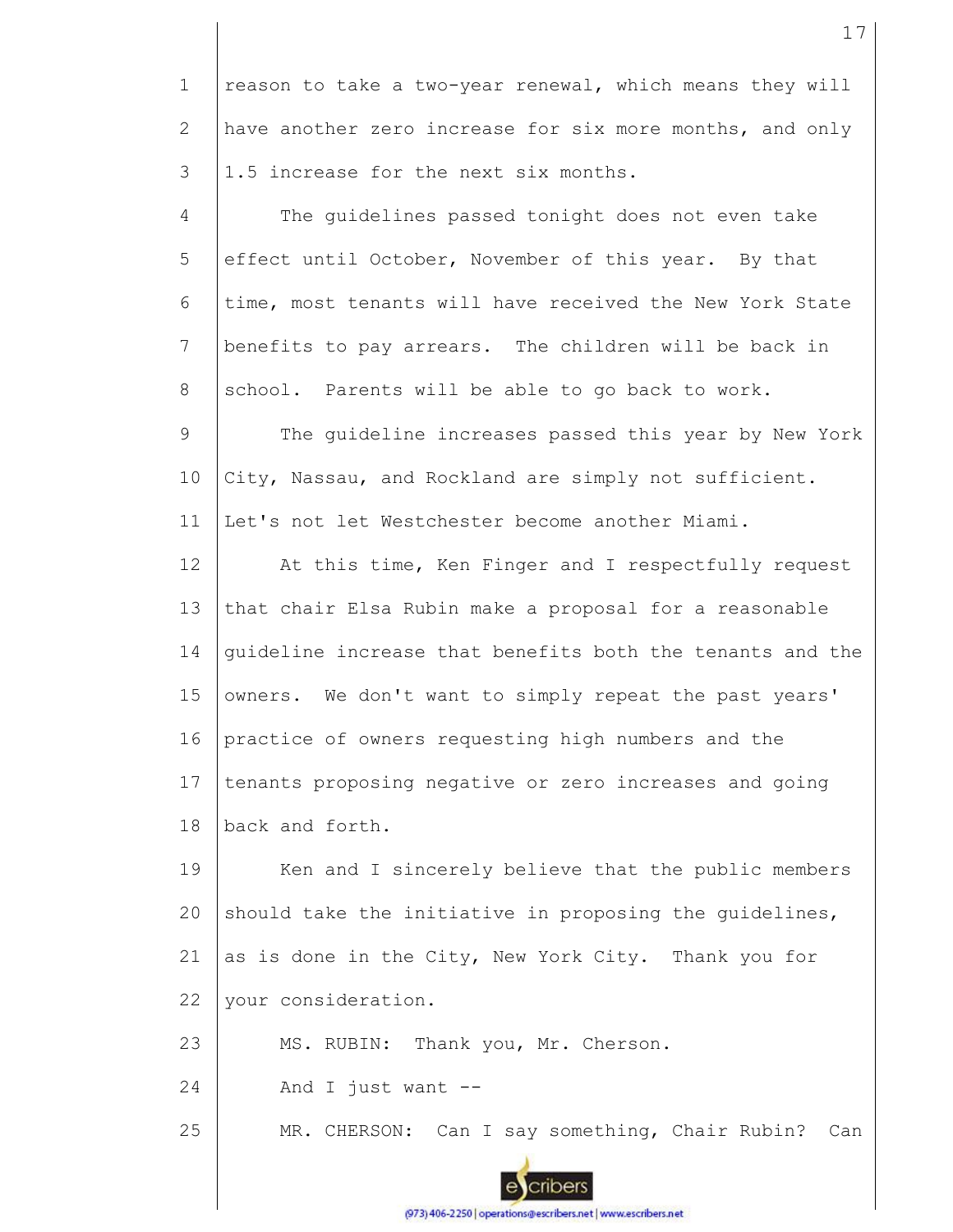1 I just add one thing?

#### 2 MS. RUBIN: Yes.

3 MR. CHERSON: Thank you. Real quick.

4 5 6 7 8 9 10 In response to what Ms. Stewart said, it's a false fallacy -- it's a fallacy that in New York State there's going to be some sort of massive numbers of evictions when the moratorium, which is presently scheduled to expire on August 31st of this year, the safeguards put into the new laws enacted by the New York State legislature are immense.

11 12 13 14 15 16 17 Evicting a tenant going forward, starting next year -- I mean, I'm sorry -- in, let's say, September, is an onerous process for landlords that will consume months of litigation until you can possibly get an actual eviction to occur. I can almost -- I can promise you, there won't be any evictions in the calendar year of 2021. It's impossible. Absolutely impossible.

18 19 20 21 22 23 24 25 And the last thing I would comment on, so 1974 that Ms. Stewart referred to, there was a housing emergency, but if you look at the history of rent regulation in New York State, what happened back then is that New York City, or New York State, actually, completely eliminated rent regulation for the period up -- right prior to 1974. It turned out to be a massive mistake, and the legislature recognized it, and they passed the Emergency

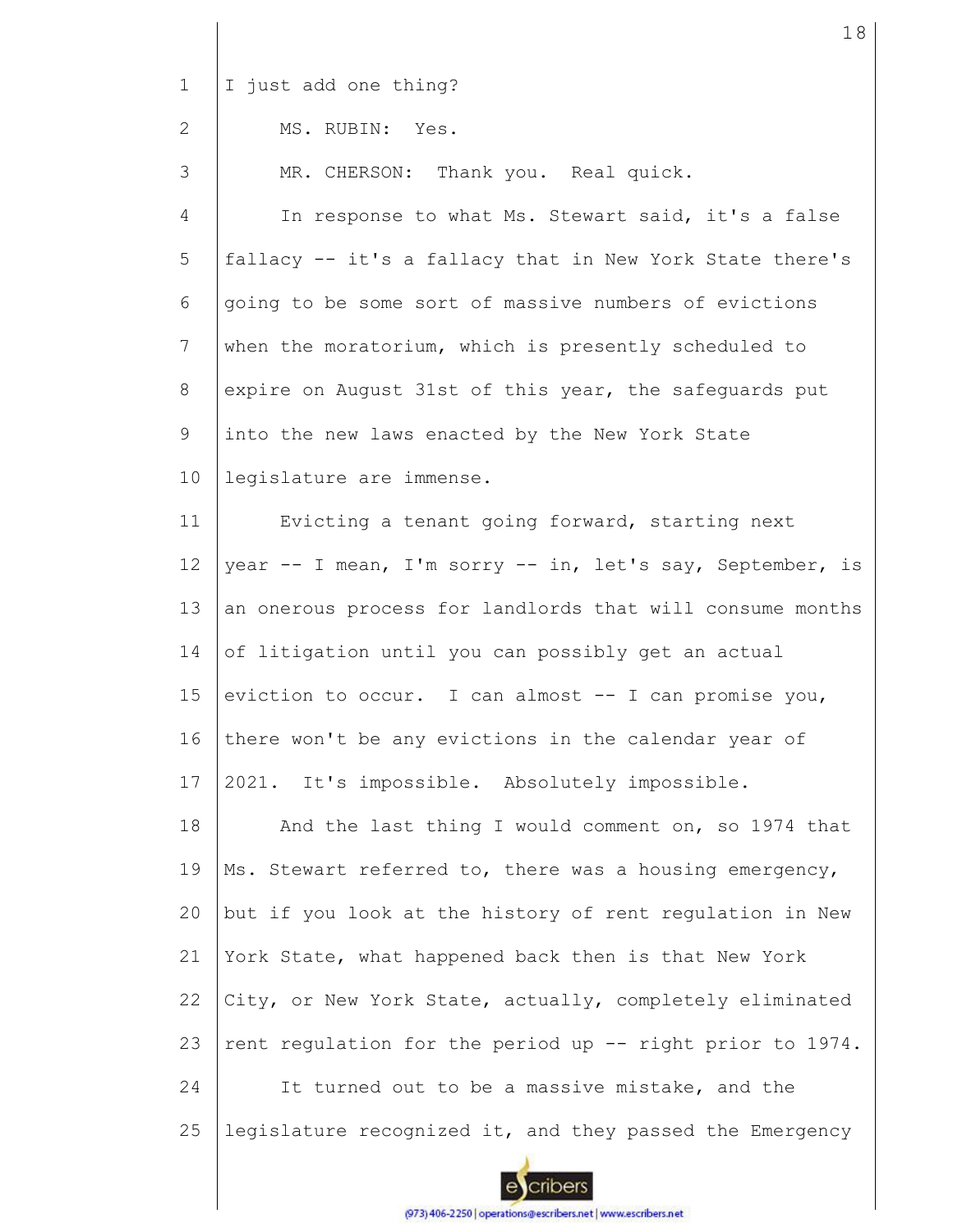1 2 3 4 5 6 7 8 9 10 11 12 13 14 15 16 17 18 19 20 21 22 23 24 25 Tenant Protection Act, which was based upon the finding that the vacancy rate in any jurisdiction where there will be rent regulations, whether the city or the suburbs, must be under 5 percent, and that was back in 1974. That's a long time ago. Does anybody really doubt that the vacancy rate is less than 5 percent today? I do. Thank you. MS. RUBIN: Thank you. I just want to comment that historically, we have had the tenants and landlords making motions for vote and then we -- when there was an impasse, then we will have the public -- one of the public members make a motion and that's -- MR. CHERSON: I think it's pretty -- oh, sorry. I'm sorry. I didn't meant to interrupt. MS. RUBIN: Excuse me? MR. CHERSON: I didn't mean to interrupt you. Sorry. MS. RUBIN: So that's what -- that's been the procedure, for our new member, and that's what we intend to do tonight and in the future. MR. CHERSON: Well, the past -- if I could just comment on that. We've been -- this is like Groundhog Day. Deja-vu. We've all been there. We know that the landlords propose what everybody considers to be too high increases, and then the tenants respond by offering a

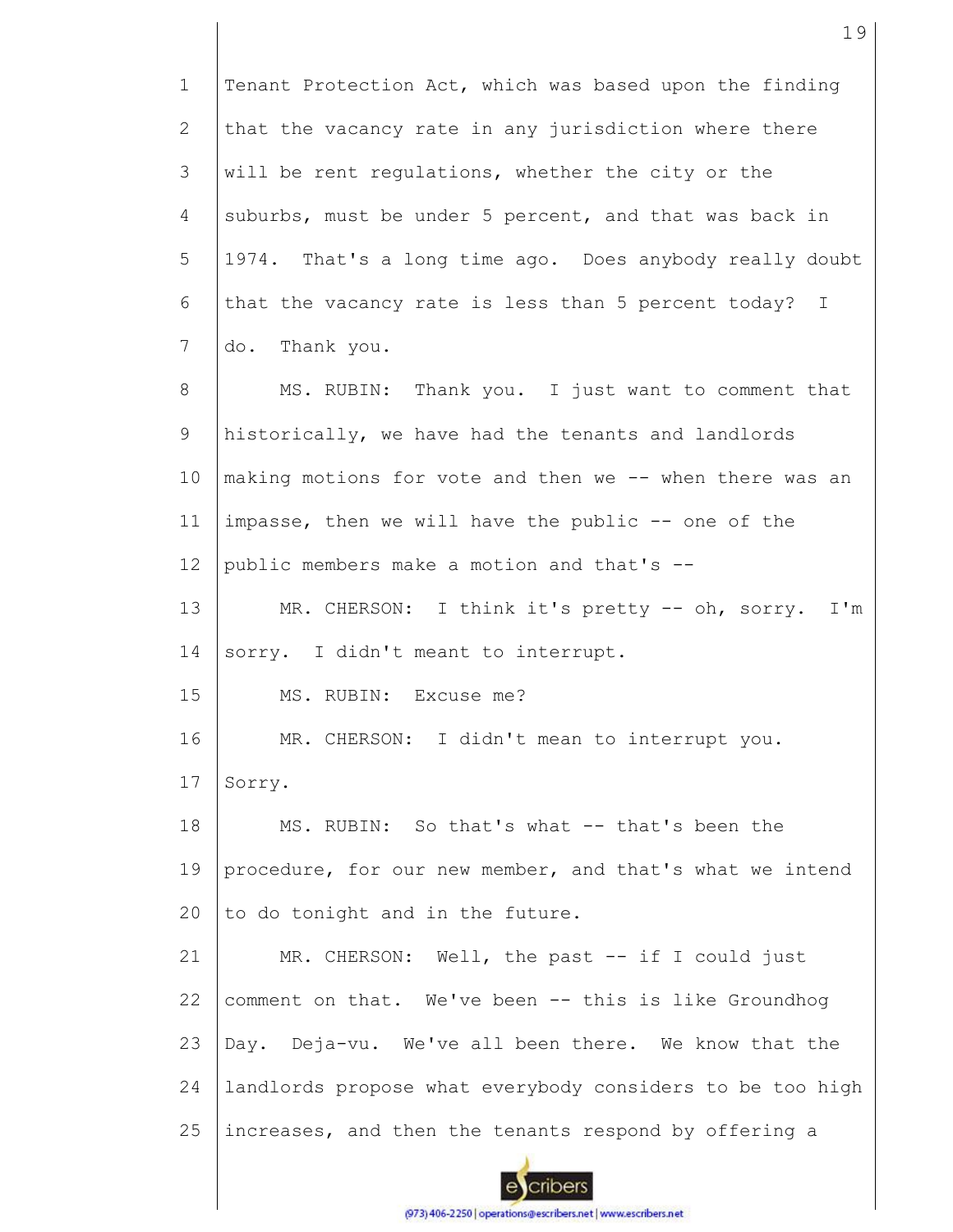1 2 negative increase or a rent freeze. That hasn't worked. Simply put, it has not worked.

| 3  | And that's why Mr. Finger and I are proposing that        |
|----|-----------------------------------------------------------|
| 4  | we change it. Just because we did it in the past, I       |
| 5  | don't think is a reason to continue to do it. Let's be    |
| 6  | practical. Mr. Finger and I don't control what's going    |
| 7  | to happen tonight, and neither does Ms. Stewart or Ms.    |
| 8  | Hamer. Is it [Hay'-mur] or [Ham'-mur]? Be that as it      |
| 9  | may, we don't. We know who does. I mean, it's the five    |
| 10 | of you. The five of you decide if there's going to be a   |
| 11 | rent increase. Not us, and not them.                      |
| 12 | So I think we should just $-$ Ken and I, we talked        |
| 13 | about this extensively, and that's our feeling, that we   |
| 14 | should change and do it in that manner.                   |
| 15 | MR. FINGER: And there is precedent. New York City         |
| 16 | does it in that fashion.                                  |
| 17 | MS. RUBIN: So that's what we are going to do              |
| 18 | tonight. We are going to have -- I don't know which one   |
| 19 | of you want to go first, the tenant or the owners, make a |
| 20 | first motion, and I will ask our counsel to re-state the  |
| 21 | motion for clarity, and then take a roll call vote, and   |
| 22 | then we will proceed with the next person, and then we'll |
| 23 | have one of the public members to do a motion.            |
| 24 | MR. CHERSON: Can I ask a question?                        |
| 25 | MS. RUBIN:<br>Sure.                                       |

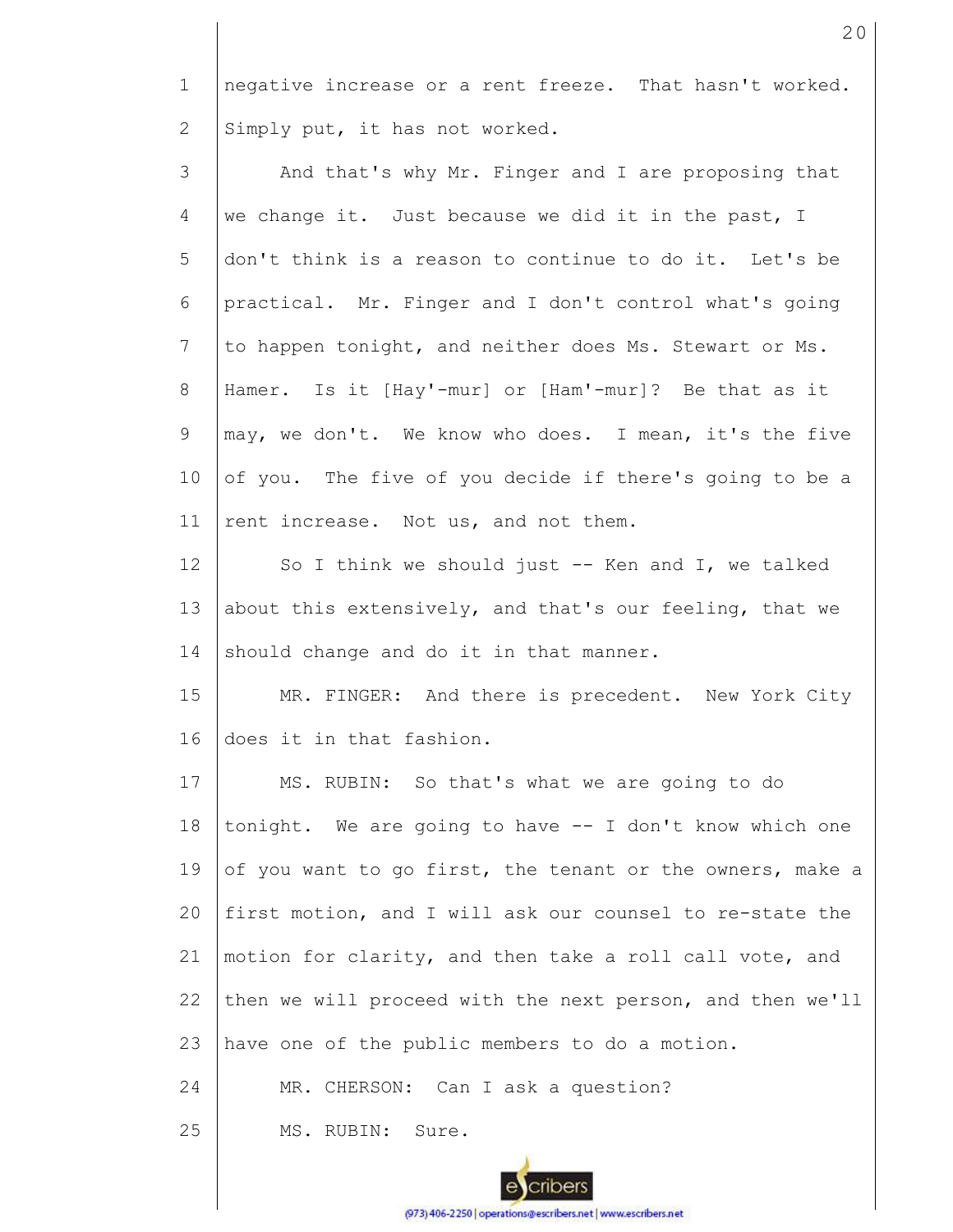1 MR. CHERSON: If you, Ms. Rubin, if you feel 2 uncomfortable or whatever, or you decline to make a 3 motion, maybe one of the other public members would do 4 so. 5 MS. RUBIN: That's what I just said. 6 MR. CHERSON: No, but without going through the 7 charade of the landlords proposing X, tenants proposing Y, go back and forth, and then a public member makes a 8 9 proposal, and that's what passes. 10 MS. RUBIN: I just said one of you will start first -- which one wants to go first, tenant or landlord? 11 12 MR. CHERSON: Can we find out if any other public 13 members want to make a proposal? 14 MS. RUBIN: I know at least one other person wants 15 to make proposal. 16 MR. CHERSON: So let -- I mean, I'm sure Ms. Stewart 17 wants to  $-$  she wants to make a comment, but  $-$ 18 MS. RUBIN: Yes, Ms. Stewart? 19  $MR.$  CHERSON:  $--$  I would suggest we move to that 20 person and go forward. 21 MS. RUBIN: Yes, Ms. Stewart? MS. STEWART: Yes. Chair Rubin, I just wanted to, 22 23 before we get to the vote, if you didn't mind, to respond 24 to something that Mr. Cherson said? Is that okay? 25 MS. RUBIN: Go ahead. Yes. cribers

21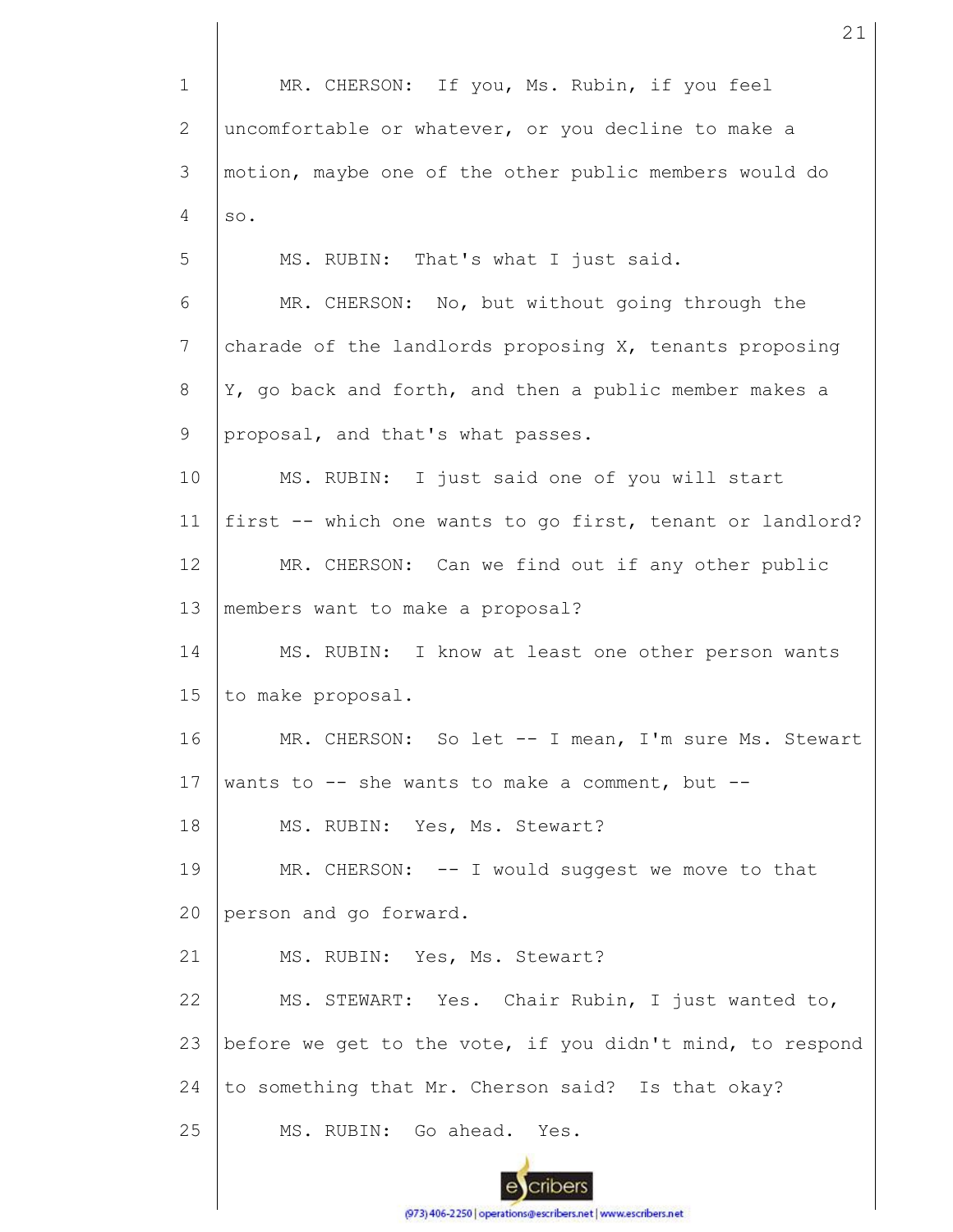1 2 3 4 MS. STEWART: Okay. Mr. Cherson just asserted that he was confident that there would be no tenants who would be evicted in 2021 because of the onerous process that's required for landlords to take tenants to court.

5 6 7 8 9 10 11 But there are already tens of thousands of eviction filings that are already pending in landlord/tenant courts throughout our county, New York City, and the other rent-regulated counties in New York. To act as if all of those applications are going to be ignored and none of them is going to granted, I find to be hard to believe.

12 13 14 15 16 So while there may be a process that may take more time, if people start after the moratorium has been lifted, there are already cases, thousands and thousands of cases that are pending. So I wanted to correct the record regarding that statement.

17 18 MR. FINGER: I would just like to -- may I make a comment on that?

19 MS. RUBIN: Yes. Go ahead, Mr. Finger.

20 21 22 23 24 25 MR. FINGER: I don't know if there were thousands and thousands. I do know that as of a couple of months ago, of all the thousands and thousands of cases that Ms. Stewart talks about, I think there were under a dozen actual evictions arising from pre-pandemic filings. So I think a dozen in a year, or a year and a half, is not an

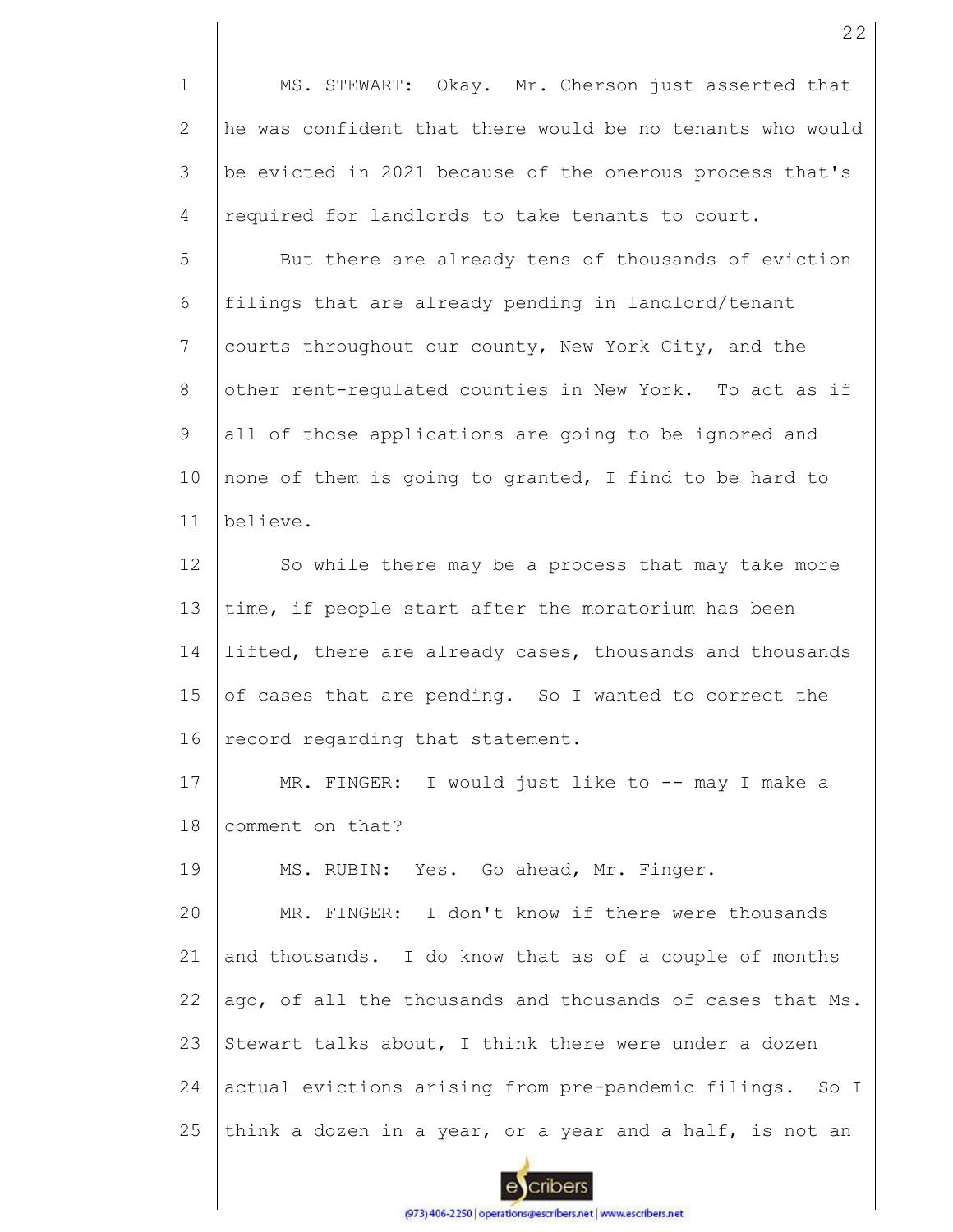1 over excessive amount.

2 3 4 5 6 7 8 9 10 11 12 13 14 15 16 17 18 19 20 21 22 23 24 25 But that's not the issue tonight. The issue tonight is how do we protect our tenants? How do we get the buildings restored and kept up? How do we get the rents so that landlords who no longer have a vacancy increase or a real IAI or anything other than a two percent MCI that you've heard about? How do we act to protect the industry in New York from collapsing? And the way to protect that is through a reasonable, fair increase. MS. RUBIN: Thank you. I want to move on with this meeting. Do you have a question, Evelyn? MS. SANTIAGO: More of a comment. MS. RUBIN: Yeah? MS. SANTIAGO: Yeah. In light of Mr. Cherson's comment about the collapse, it's a very, very sobering reminder. Although the collapse may or may not have been caused by lack of maintenance, for all we know, it could have been a sinkhole. That's going to be investigated later, but it is a sobering reminder that -- of the necessity of maintaining buildings. I just -- I just wanted to say that. MR. FINGER: I think that was my -- that was my point that Ms. Santiago more eloquently put forth than I did.

23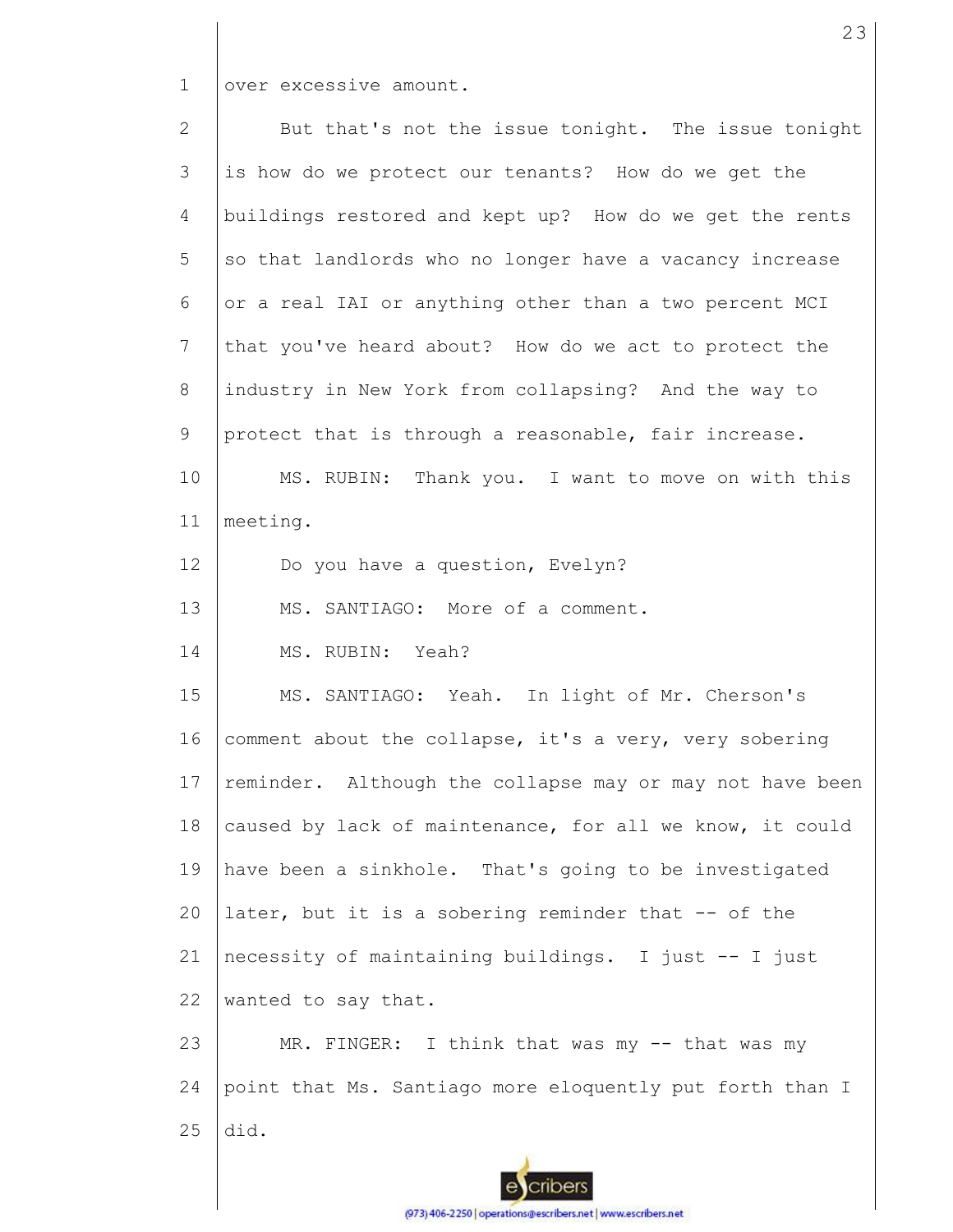| $\mathbf{1}$ | MS. RUBIN: As I said, I want to move on with this        |
|--------------|----------------------------------------------------------|
| 2            | meeting. I will ask the tenant or the landlord to make a |
| 3            | motion for voting, and then we'll proceed with that. Who |
| 4            | wants to go first?                                       |
| 5            | Tamara, you want to go first?                            |
| 6            | MS. STEWART: Sure. I propose zero percent for one-       |
| 7            | year and zero percent for two-years.                     |
| 8            | MS. RUBIN: Okay. Peter, you want to take a roll          |
| 9            | call vote?                                               |
| 10           | MR. STECKER: No. There hasn't been a second yet,         |
| 11           | Chair.                                                   |
| 12           | MS. RUBIN: Oh, a second. Sorry.                          |
| 13           | MS. HAMER: I second.                                     |
| 14           | MS. RUBIN: Thank you.                                    |
| 15           | MR. STECKER: Okay. So that's zero for one, zero          |
| 16           | for two. Motion made by Ms. Stewart, seconded by Ms.     |
| 17           | Hamer.                                                   |
| 18           | Would you like me to call the roll, chair?               |
| 19           | MS. RUBIN: Yes, please.                                  |
| 20           | MS. APRIL A. GRAY-HUERTAS: Point of clarification.       |
| 21           | That's for the one-year lease, right?                    |
| 22           | MS. RUBIN: For both.                                     |
| 23           | MR. STECKER:<br>No.                                      |
| 24           | UNIDENTIFIED SPEAKER: For one year and two year.         |
| 25           | MR. STECKER: Zero for one-year and zero for two-         |
|              |                                                          |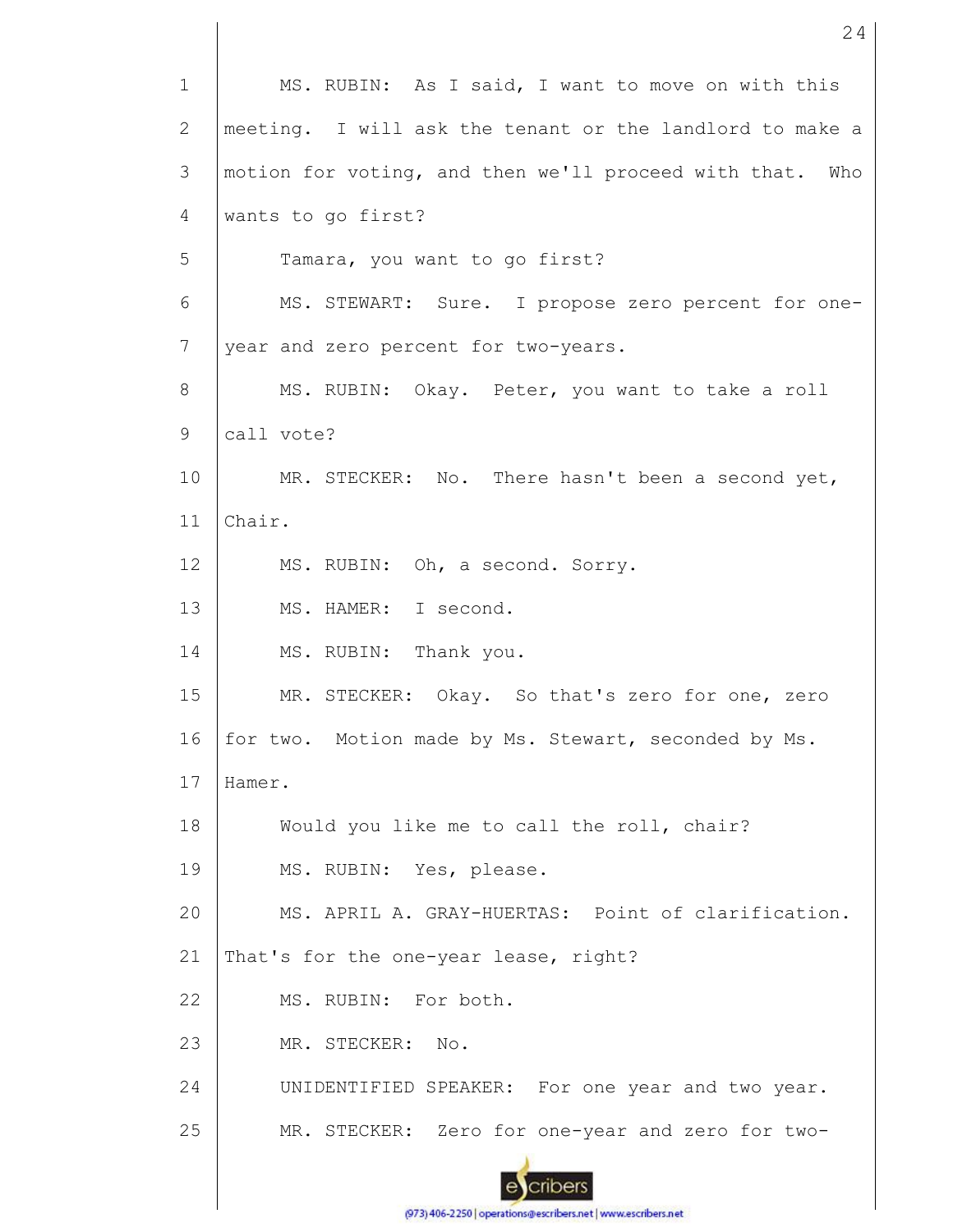| $\mathbf 1$    | year, April. |                                                |
|----------------|--------------|------------------------------------------------|
| $\mathbf{2}$   |              | MS. GRAY-HUERTAS: Okay. Thank you. I'm sorry.  |
| $\mathfrak{Z}$ |              | MR. STECKER: Okay. Mr. Finger?                 |
| $\overline{4}$ |              | MR. FINGER: No.                                |
| 5              |              | MR. STECKER: Mr. Cherson? Mr. Cherson?         |
| 6              |              | MR. FINGER: Eliot, you're muted.               |
| $\overline{7}$ |              | MR. CHERSON: Sorry. No.                        |
| 8              |              | MR. STECKER: Ms. Hamer?                        |
| 9              |              | MS. HAMER: Yes.                                |
| 10             |              | MR. STECKER: Ms. Stewart?                      |
| 11             |              | MS. STEWART: Yes.                              |
| 12             |              | MR. STECKER: Mr. Badru?                        |
| 13             |              | MR. BADRU: Yes.                                |
| 14             |              | MR. STECKER: Ms. Santiago?                     |
| 15             |              | MS. SANTIAGO: No.                              |
| 16             |              | MR. STECKER: Ms. Barnes?                       |
| 17             |              | MR. CHERSON: I didn't hear that.               |
| 18             |              | MR. STECKER: I heard no.                       |
| 19             |              | MS. SANTIAGO: No.                              |
| 20             |              | MR. CHERSON: Thank you. Thank you. Thank you.  |
| 21             |              | MR. STECKER: Ms. Barnes?                       |
| 22             |              | MS. BARNES: Yes.                               |
| 23             |              | MR. STECKER: Ms. Acquah? Ms. Acquah?           |
| 24             |              | MS. RUBIN: You're muted.                       |
| 25             |              | MS. ACQUAH: Okay. Yeah. I'm going to say no at |
|                |              |                                                |

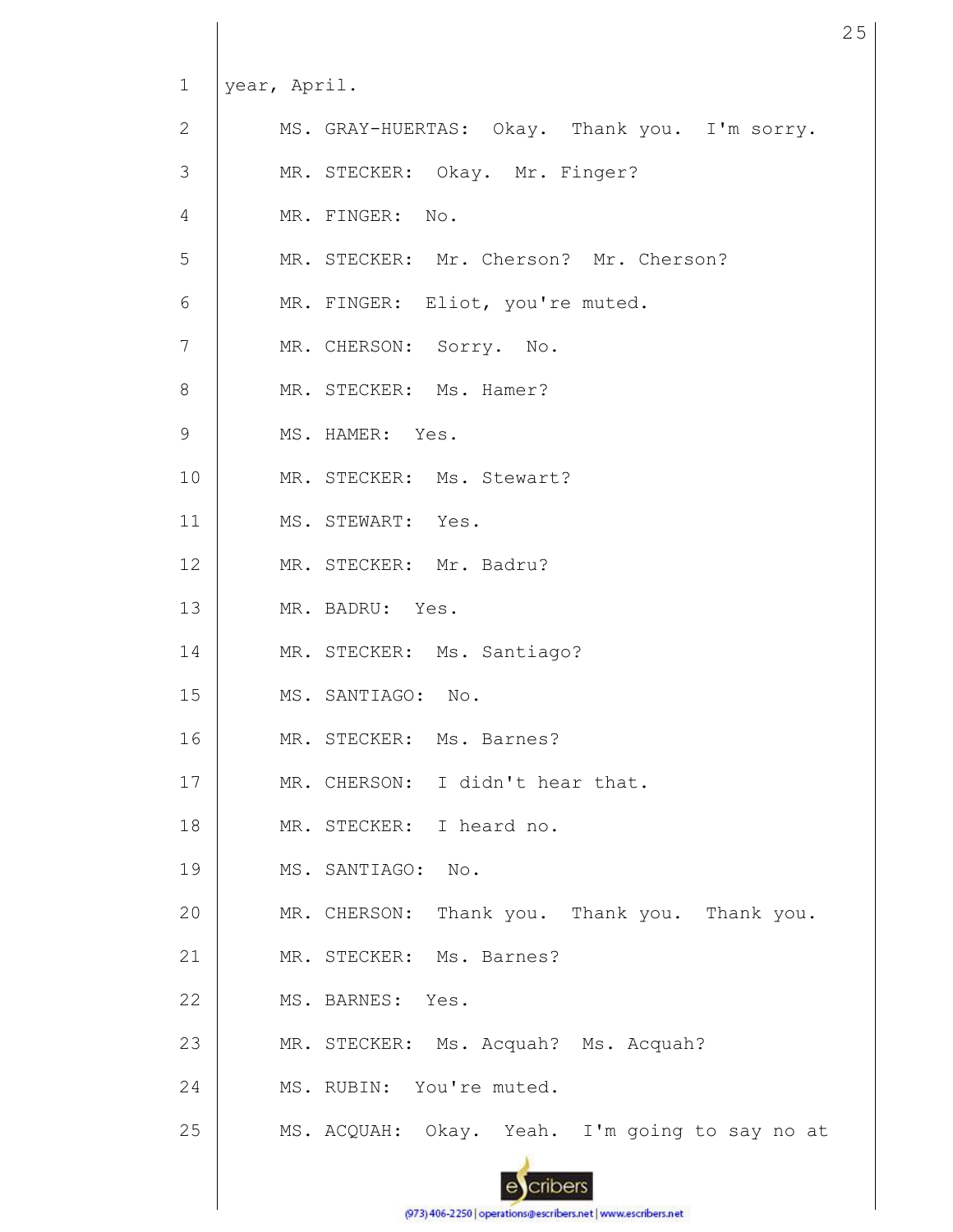| $\mathbf{1}$ | the start.                                           |
|--------------|------------------------------------------------------|
| $\mathbf{2}$ | MR. STECKER: And Chair Rubin?                        |
| 3            | MS. RUBIN: No.                                       |
| 4            | MR. STECKER: Okay. That motion fails by a vote of    |
| 5            | four in favor, five against.                         |
| 6            | MS. RUBIN: Yes.                                      |
| 7            | MR. FINGER: Can you give us --                       |
| $8\,$        | MS. RUBIN: Yes, Mr. Finger?                          |
| 9            | MR. FINGER: Can you give me a moment, please?        |
| 10           | MS. RUBIN: Sure.                                     |
| 11           | (Pause)                                              |
| 12           | MR. FINGER: All right. Thank you, Ms. Chairperson.   |
| 13           | MR. CHERSON: So I have a motion.                     |
| 14           | MS. RUBIN: Yes.                                      |
| 15           | MR. CHERSON: I propose, for a one-year lease, 1.5    |
| 16           | percent, for a two-year lease, 2.5 percent.          |
| 17           | Ken, you're muted.                                   |
| 18           | MR. FINGER: Second.                                  |
| 19           | MS. RUBIN: Thank you.                                |
| 20           | Peter, do you want to re-state the motion for        |
| 21           | clarity?                                             |
| 22           | MR. STECKER: Sure. It's a 1.5 percent for a one-     |
| 23           | year lease, 2.5 percent for a two-year lease. Motion |
| 24           | made by Mr. Cherson, seconded by Mr. Finger.         |
| 25           | Would you like me call the roll, Chair?              |
|              |                                                      |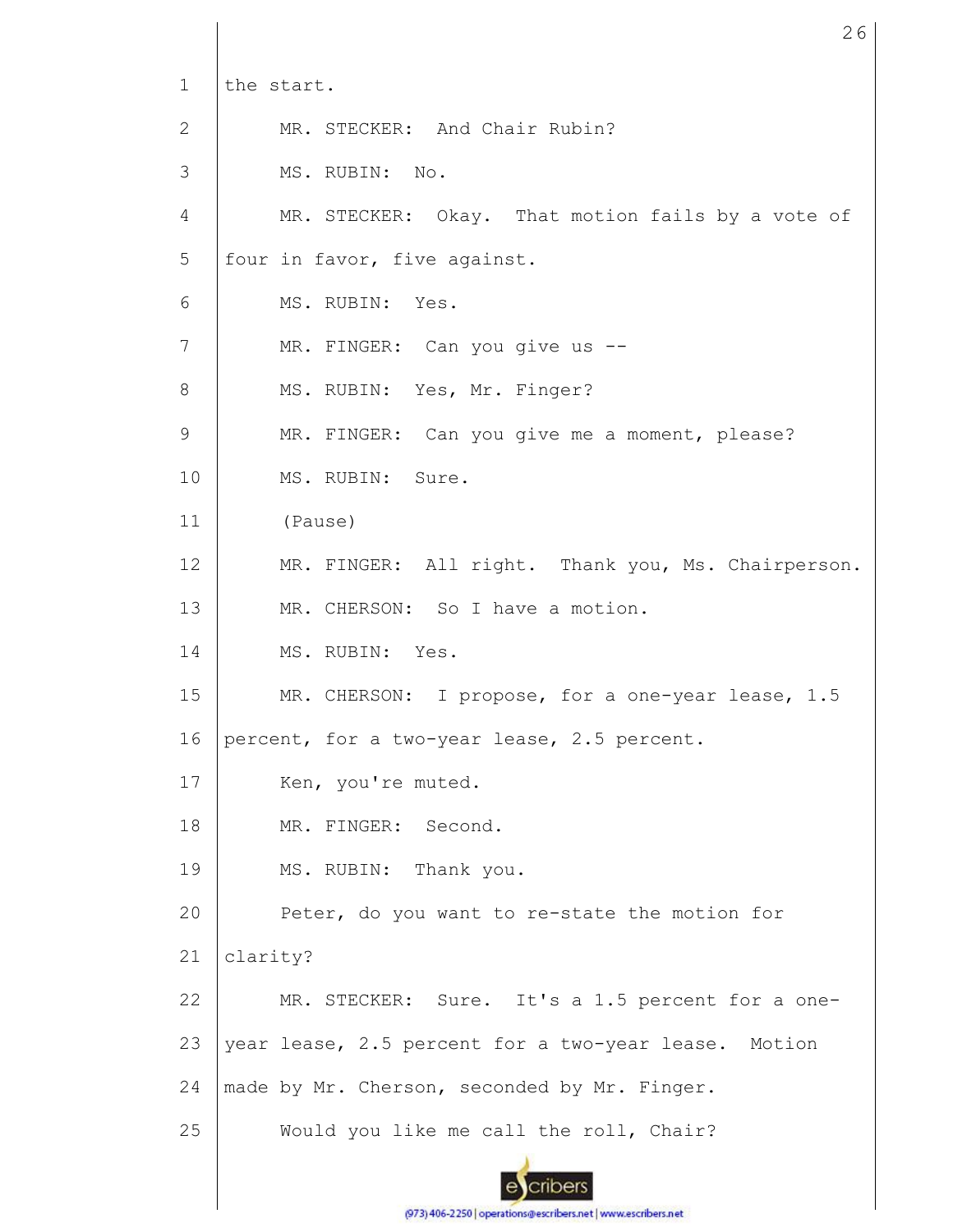| $\mathbf{1}$   | MS. RUBIN: Yes, please.                             |
|----------------|-----------------------------------------------------|
| 2              | MR. STECKER: Okay. Mr. Cherson?                     |
| 3              | MR. CHERSON: Yes.                                   |
| $\overline{4}$ | MR. STECKER: Mr. Finger?                            |
| 5              | MR. FINGER: Yes.                                    |
| 6              | MR. STECKER: Ms. Hamer?                             |
| $7\phantom{.}$ | MS. HAMER: No.                                      |
| 8              | MR. STECKER: Ms. Stewart?                           |
| 9              | MS. STEWART: No.                                    |
| 10             | MR. STECKER: Ms. Barnes?                            |
| 11             | MS. BARNES: No.                                     |
| 12             | MR. STECKER: Ms. Acquah?                            |
| 13             | MS. ACQUAH: I'm going to say yes to that.           |
| 14             | MR. STECKER: Ms. Santiago?                          |
| 15             | MS. SANTIAGO: No.                                   |
| 16             | MR. STECKER: Mr. Badru?                             |
| 17             | MR. BADRU: No.                                      |
| 18             | MR. STECKER: And Chair Rubin?                       |
| 19             | MS. RUBIN: Yes.                                     |
| 20             | MR. STECKER: That motion fails by a vote of four in |
| 21             | favor, five against.                                |
| 22             | MR. BADRU: I'd like to make a motion.               |
| 23             | MS. RUBIN: Yes, Mr. Badru?                          |
| 24             | MR. BADRU: My motion is for a .5 for one-year and 1 |
| 25             | percent for two-years.                              |
|                |                                                     |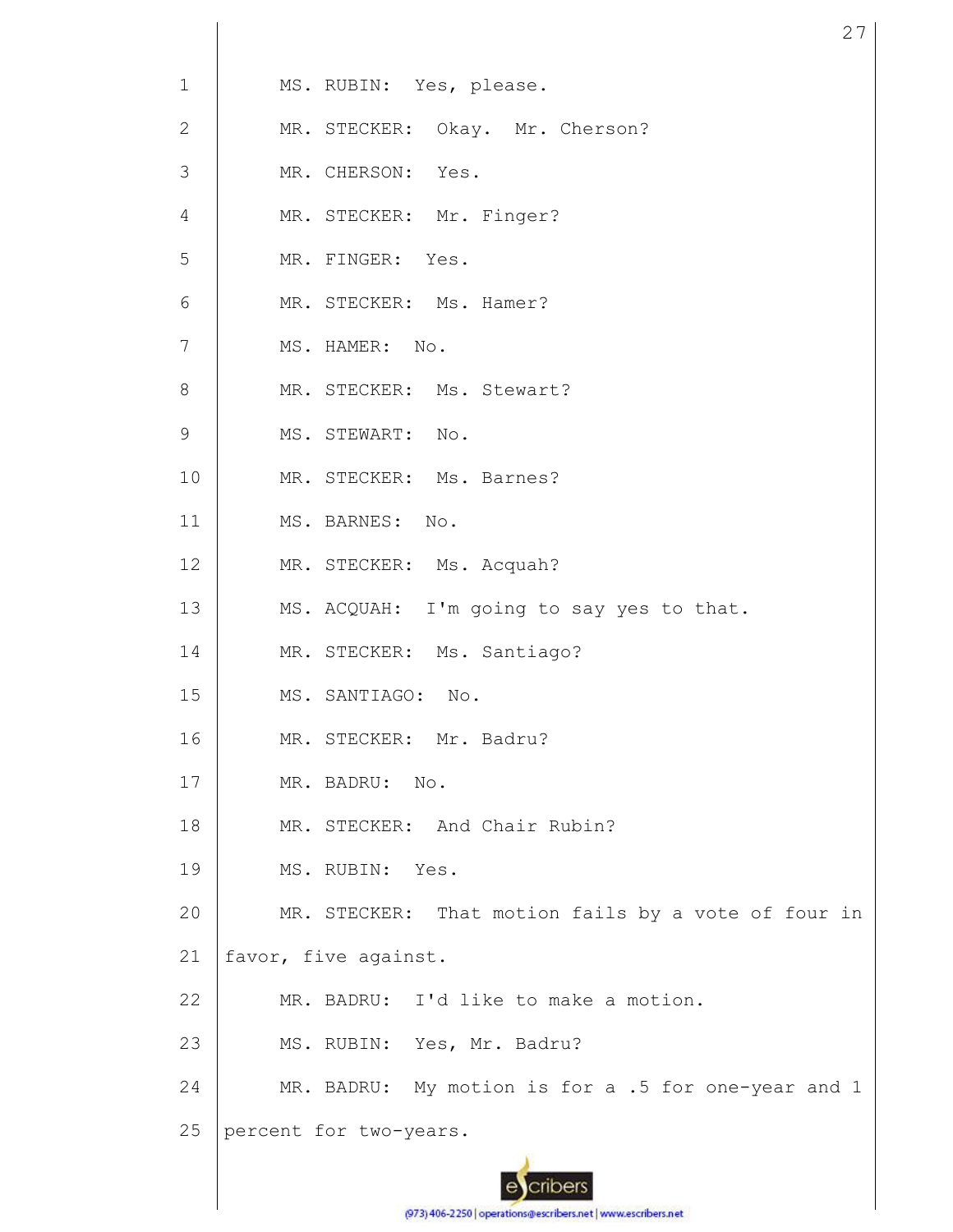| $\mathbf 1$  | MS. RUBIN: Any second?                                      |
|--------------|-------------------------------------------------------------|
| $\mathbf{2}$ | MS. BARNES: I'll second that.                               |
| 3            | MS. ACQUAH: Second. Yeah, I second it. Yeah.                |
| 4            | MR. STECKER: Was that a -- was that a second by Ms.         |
| 5            | Acquah?                                                     |
| 6            | MS. ACQUAH: Yes. Yes, I did.                                |
| 7            | MR. FINGER: Could we start with some other order?           |
| 8            | MR. STECKER: Yeah. I'm trying to --                         |
| 9            | MR. FINGER: Go backwards.                                   |
| 10           | MS. BARNES: Can you please say that again, please?          |
| 11           | MS. RUBIN: Yeah. Can you re-state the motion for            |
| 12           | clarity?                                                    |
| 13           | MS. BARNES: That's what I said.                             |
| 14           | MR. STECKER: That is -- that is a motion of .5              |
| 15           | percent for a one-year and 1 percent for a two-year.<br>And |
| 16           | it was a motion made by Mr. Badru and seconded by Ms.       |
| 17           | Acquah.                                                     |
| 18           | Would you like me to call the roll, Chair?                  |
| 19           | MS. RUBIN: Yes, please.                                     |
| 20           | MR. STECKER: Okay. Ms. Acquah?                              |
| 21           | MS. ACQUAH: Yes.                                            |
| 22           | MR. STECKER: Ms. Santiago? Ms. Santiago?                    |
| 23           | MS. SANTIAGO: Yes. Yes.                                     |
| 24           | MR. STECKER: Oh, sorry.                                     |
| 25           | MS. SANTIAGO: I'm thinking. I'm going to say no.            |
|              | cribers                                                     |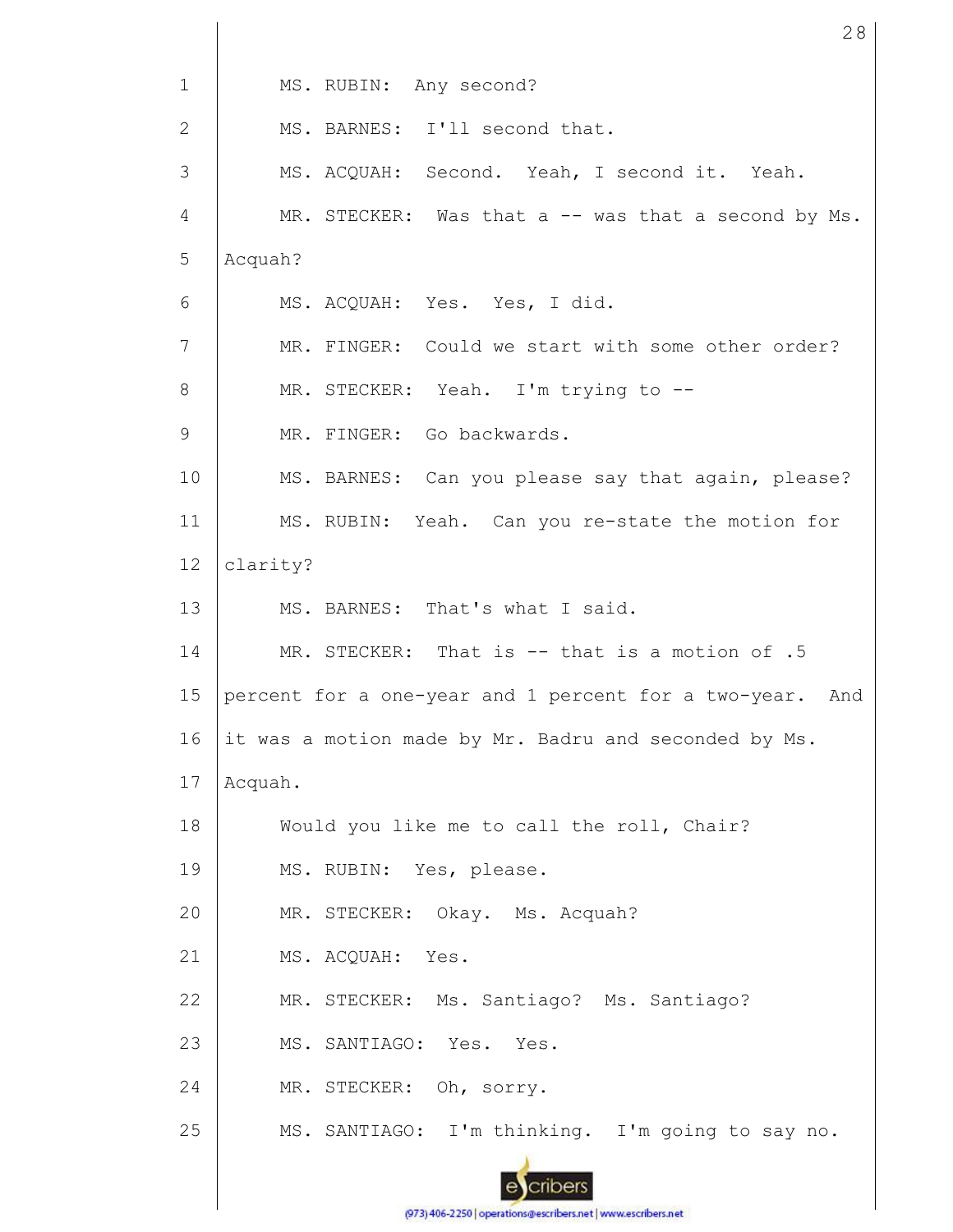| $\mathbf 1$    | MR. STECKER: Mr. Badru?                                |
|----------------|--------------------------------------------------------|
| 2              | MR. BADRU: Yes.                                        |
| 3              | MR. STECKER: Mr. Finger?                               |
| 4              | MR. FINGER: No.                                        |
| 5              | MR. STECKER: Ms. Hamer?                                |
| 6              | MS. HAMER: Yes.                                        |
| $\overline{7}$ | MR. STECKER: Ms. Stewart?                              |
| 8              | MS. STEWART: Yes.                                      |
| 9              | MR. STECKER: Ms. Barnes?                               |
| 10             | MS. BARNES: Yes.                                       |
| 11             | MR. STECKER: Mr. Cherson?                              |
| 12             | MR. CHERSON: No.                                       |
| 13             | MR. STECKER: And Chair Rubin?                          |
| 14             | MS. RUBIN: No.                                         |
| 15             | MR. STECKER: Okay. That motion passes by a vote of     |
| 16             | five to four.                                          |
| 17             | MS. RUBIN: So can you re-state the vote, please?       |
| 18             | MR. STECKER: So just to re-state what the Board has    |
| 19             | just passed by a vote of five to four, the motion was  |
| 20             | made by Mr. Badru, seconded by Ms. Acquah for a .5     |
| 21             | percent for one-year, and a 1 percent for a two-year.  |
| 22             | MS. RUBIN: Okay. So I think that's what the Board      |
| 23             | decided, and I just have to announce that our next     |
| 24             | meeting will be in September to certify this vote at a |
| 25             | time to be announced.                                  |
|                |                                                        |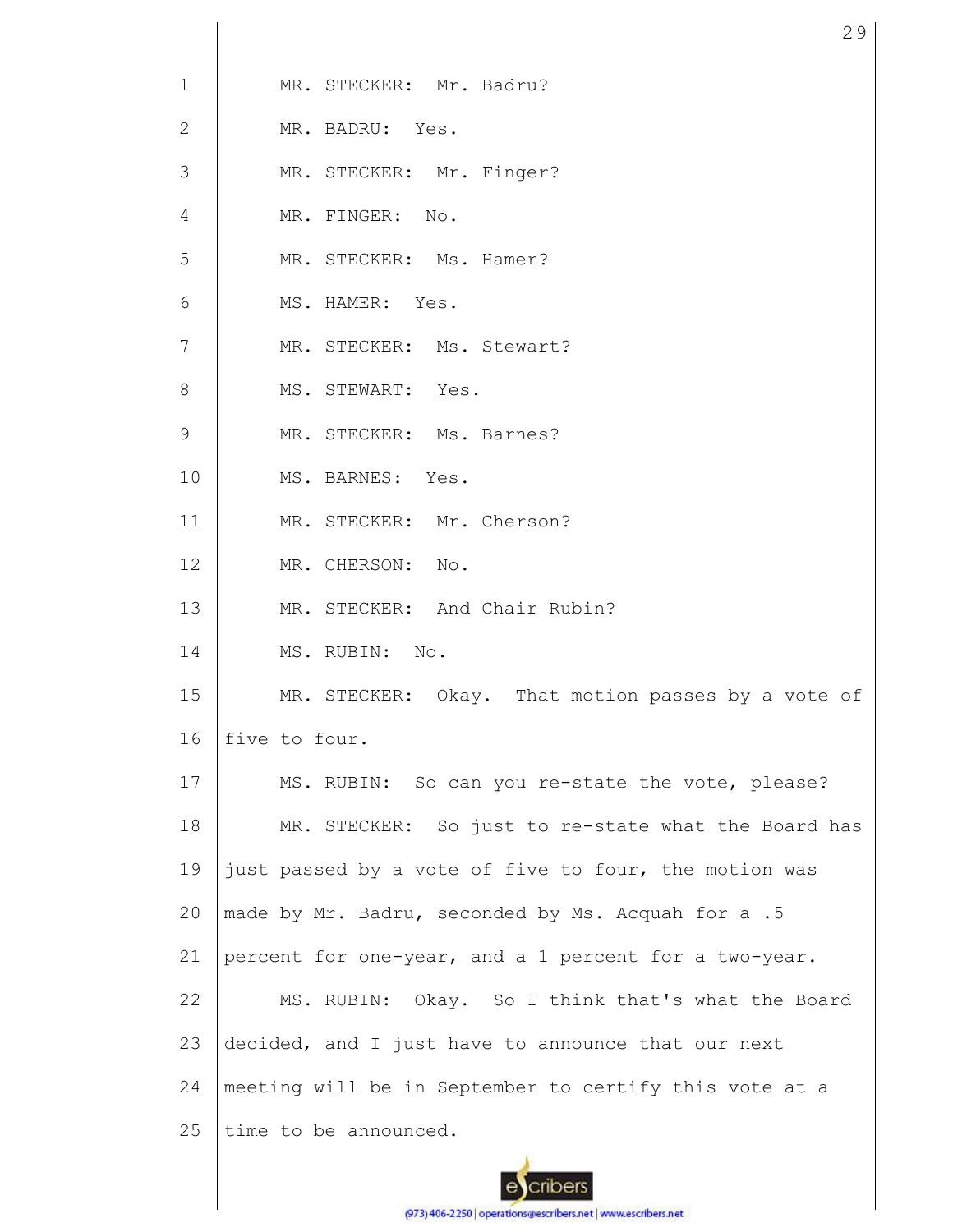| $\mathbf 1$    | Do I hear a motion to adjourn?                  |
|----------------|-------------------------------------------------|
| $\mathbf{2}$   | MS. ACQUAH: Motion to adjourn.                  |
| $\mathfrak{Z}$ | MS. RUBIN: Second?                              |
| $\overline{4}$ | MR. CHERSON: Second.                            |
| $\mathsf S$    | MS. BARNES: Second.                             |
| $\sqrt{6}$     | MS. RUBIN: Meeting is adjourned. Thank you very |
| $\sqrt{}$      | much, everybody.                                |
| $\,8\,$        | [END RECORDING]                                 |
| $\mathsf 9$    |                                                 |
| $10$           |                                                 |
| $11\,$         |                                                 |
| 12             |                                                 |
| $13$           |                                                 |
| 14             |                                                 |
| 15             |                                                 |
| 16             |                                                 |
| $17\,$         |                                                 |
| $18\,$         |                                                 |
| 19             |                                                 |
| 20             |                                                 |
| 21             |                                                 |
| 22             |                                                 |
| 23             |                                                 |
| 24             |                                                 |
| 25             |                                                 |
|                | escribers                                       |
|                | <b>G72) 404 22501</b>                           |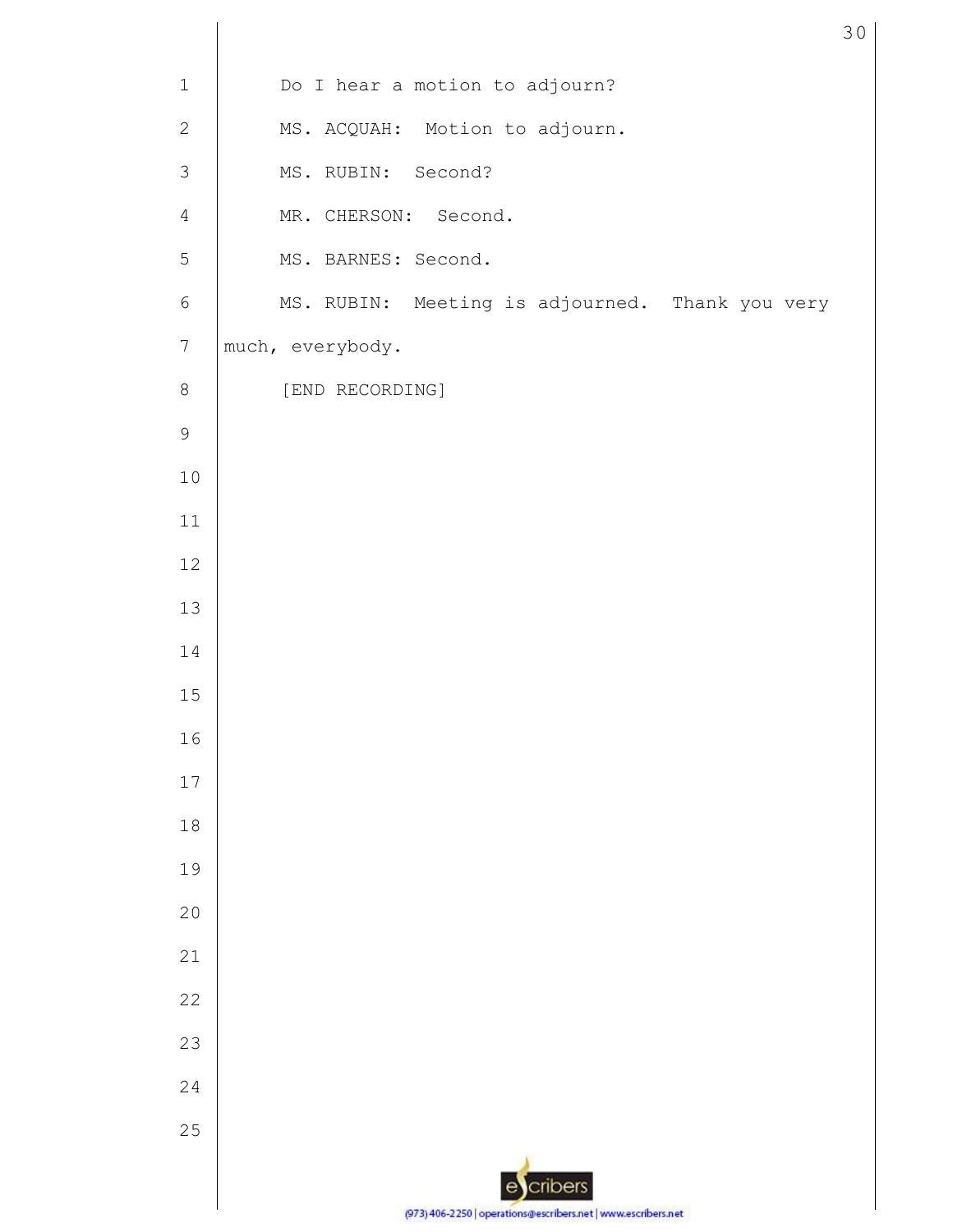| $\mathbf{1}$   | CERTIFICATION                                                 |
|----------------|---------------------------------------------------------------|
| $\mathbf{2}$   | The prior proceedings were transcribed from audio             |
| 3              | files and have been transcribed to the best of my             |
| $\overline{4}$ | ability. I further certify that I am not connected by         |
| 5              | blood, marriage or employment with any of the parties         |
| 6              | herein nor interested directly or indirectly in the           |
| 7              | matter transcribed.                                           |
| 8              |                                                               |
| $\mathsf 9$    | Signature                                                     |
| 10             |                                                               |
| 11             | Mem                                                           |
| 12             | Date July 2, 2021                                             |
| 13             |                                                               |
| 14             |                                                               |
| 15             |                                                               |
| 16             |                                                               |
| 17             |                                                               |
| 18             |                                                               |
| 19             |                                                               |
| 20             |                                                               |
| 21             |                                                               |
| 22             |                                                               |
| 23             |                                                               |
| 24             |                                                               |
| 25             |                                                               |
|                | cribers<br>e                                                  |
|                | (973) 406-2250   operations@escribers.net   www.escribers.net |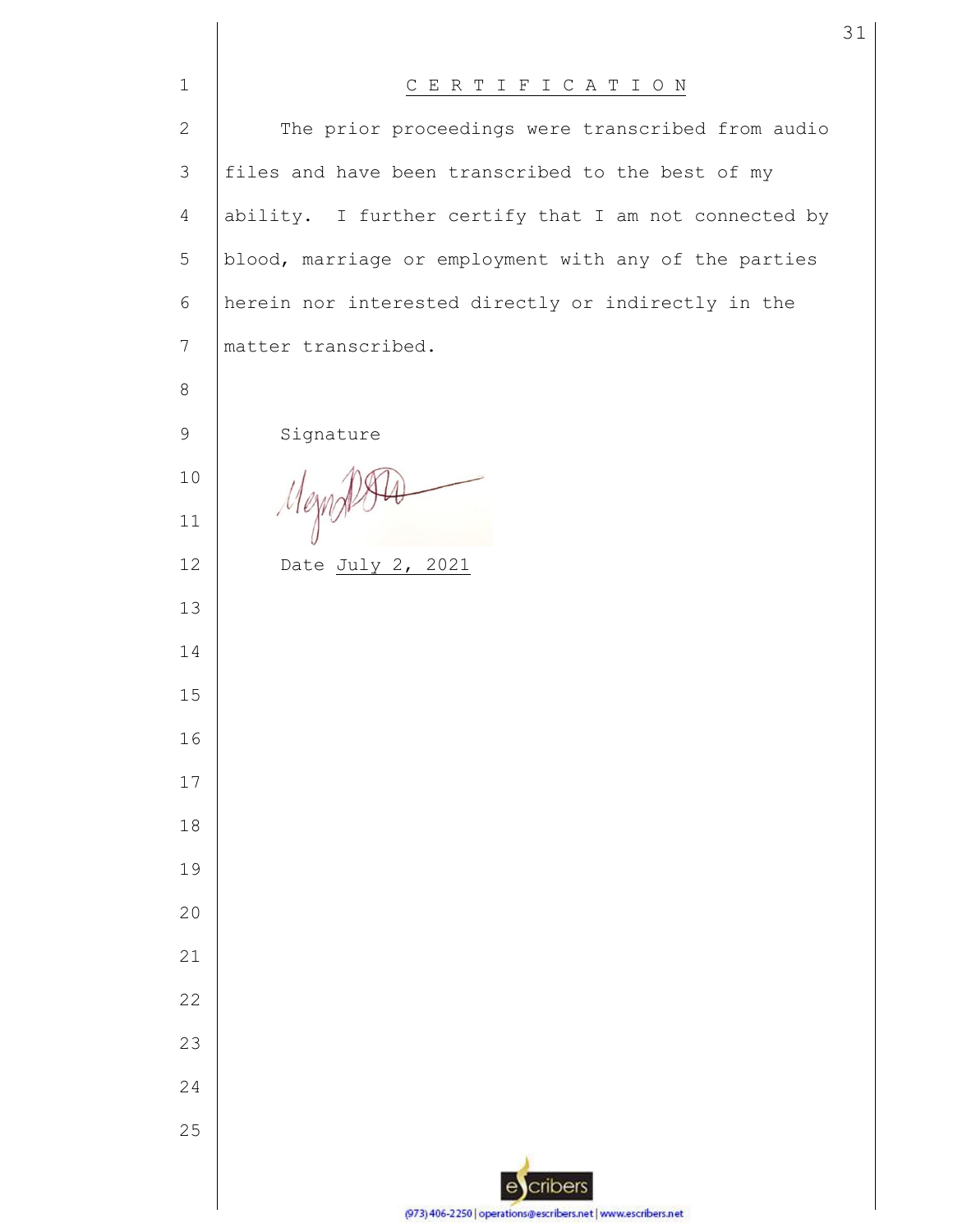|                         |                      |                         | behalf $(1)$           |                           |
|-------------------------|----------------------|-------------------------|------------------------|---------------------------|
|                         | advocacy $(1)$       | 9:1,1                   |                        | 9:1;10:1,7;12:4;          |
| [                       | 4:1                  | arguments (1)           | 4:1                    | 14:9;15:2,6;17:2,2;       |
|                         | advocates (1)        | 7:1                     | behind $(2)$           | 18:1,1,1;20:2;21:1;       |
| [END (1)]               | 6:6                  | arising(1)              | 8:2;10:8               | 26:7,9;28:1,1;29:1        |
| 30:8                    | affect $(1)$         | 22:2                    | below $(1)$            | cancel $(1)$              |
| [Ham'-mur] $(1)$        | 7:2                  | arrears(1)              | 6:1                    | 8:2                       |
| 20:8                    | affected (1)         | 17:7                    | benefits $(3)$         | capital $(1)$             |
| [Hay'-mur] $(1)$        | 6:2                  | article <sub>(1)</sub>  | 11:7;17:1,7            | 6:9                       |
| 20:8                    | afford (1)           | 14:2                    | best $(2)$             | carved $(1)$              |
| [START (1)]             | 14:4                 | articles (1)            | 7:1;10:1               | 14:1                      |
| 2:1                     | Again (3)            | 9:7                     | beyond $(1)$           | case $(1)$                |
|                         | 13:1,2;28:1          | asserted (1)            | 15:2                   | 16:4                      |
| $\mathbf{A}$            | against (2)          | 22:1                    | bills $(1)$            | cases $(3)$               |
|                         | 26:5;27:2            | assertion (2)           | 15:9                   | 22:1,1,2                  |
| ability $(3)$           | agencies (1)         | 8:1;9:1                 | black $(3)$            | caused $(1)$              |
| 2:1;16:6,8              | 13:1                 | assess(1)               | 6:2;7:2;10:1           | 23:1                      |
| able $(1)$              | ago(7)               | 16:6                    | <b>Board</b> (17)      | cell(1)                   |
| 17:8                    | 10:2;14:1,1;15:1,7;  | assets $(1)$            | 2:2,4;4:1,1,2,2;5:2,4; | 8:2                       |
| absolutely (2)          | 19:5;22:2            | 10:1                    | 6:3;9:2;12:1,8;15:1,5; | certify $(2)$             |
| 14:1;18:1               | agreements $(1)$     | attempting $(1)$        | 16:1;29:1,2            | 4:1;29:2                  |
| access(1)               | 11:1                 | 15:2                    | body's $(2)$           | cetera $(3)$              |
| 16:8                    | ahead (3)            | attorneys (1)           | 7:1;10:1               | 13:1,1,2                  |
| accommodations (1)      | 6:1;21:2;22:1        | 12:2                    | bookkeeping (1)        | chair $(14)$              |
| 2:1                     | allowance (1)        | attractive (1)          | 16:2                   | 2:2,2;4:1;12:1;17:1,      |
| ACQUA(2)                | 13:1                 | 15:2                    | both $(6)$             | 2;21:2;24:1,1;26:2,2;     |
| 3:1,9                   | almost $(1)$         | attributable (1)        | 9:1;10:2;12:2;13:5;    | 27:1;28:1;29:1            |
| ACQUAH(14)              | 18:1                 | 8:1                     | 17:1;24:2              | <b>Chairperson</b> (1)    |
| 3:1;25:2,2,2;27:1,1;    | although (2)         | August (1)              | bottom $(1)$           | 26:1                      |
| 28:1,2,2,3,5,6;29:2;    | 9:2;23:1             | 18:8                    | 7:6                    | Chairwoman (1)            |
| 30:2                    | amount $(2)$         | available (1)           | brief (1)              | 6:2                       |
| act(5)                  | 10:1;23:1            | 15:2                    | 7:1                    | challenge (1)             |
|                         |                      |                         |                        |                           |
|                         |                      |                         |                        |                           |
| 11:2,7;19:1;22:8;       | analysis $(1)$       |                         | broadband (1)          | 10:1                      |
| 23:7                    | 5:1                  | B                       | 8:3                    | change $(2)$              |
| action(1)               | announce $(1)$       |                         | building (3)           | 20:1,4                    |
| 11:1                    | 29:2                 | back $(8)$              | 8:2;16:2,5             | charade $(1)$             |
| actions(1)              | announced (1)        | 10:2;15:1;17:1,7,8;     | buildings $(8)$        | 21:7                      |
| 12:3                    | 29:2                 | 18:2;19:4;21:8          | 12:1;14:1,2;15:1;      | Cherson (32)              |
| actual(2)               | announcement (1)     | backwards (1)           | 16:1,8;23:2,4          | 3:2,2;9:3;12:1,1;         |
| 18:1;22:2               | 5:1                  | 28:9                    | building-wide (1)      | 17:2,2;18:3;19:1,1,2;     |
| actually(3)             | announcements (1)    | <b>BADRU</b> (15)       | 13:7                   | 20:2;21:1,1,1,1,2,6;      |
| 8:1;13:3;18:2           | 4:1                  | 3:1,1,1,1;25:1,1;       | bullet $(1)$           | 22:1;25:1,2,5,5,7;26:1,   |
| add(2)                  | apartment $(2)$      | 27:1,1,2,2,2;28:1;29:1, | 6:1                    | 1,2;27:2,3;29:1,1;30:4    |
| 12:1;18:1               | 13:1;16:2            | 2,2                     | bullying $(1)$         | Cherson's (1)             |
| addition $(2)$          | apartments (8)       | band-aids $(1)$         | 9:8                    | 23:1                      |
| 6:2;7:1                 | 8:2,2,2;13:2;14:1,1, | 13:2                    | burdened (2)           | children $(1)$            |
| <b>Additionally (1)</b> | 5,8                  | <b>BARNES</b> (14)      | 8:4;10:1               | 17:7                      |
| 16:1                    | apparent $(1)$       | 3:2,2;5:8;25:1,2,2;     | bureaucratic (1)       | choice (1)                |
| adequately $(1)$        | 16:3                 | 27:1,1;28:1,1,2;29:1,9; | 16:2                   | 10:1                      |
| 16:4                    | applications (1)     | 30:5                    | business $(1)$         | choose $(2)$              |
| adjourn $(2)$           | 22:9                 | based $(1)$             | 9:3                    | 8:1,1                     |
| 30:1,2                  | apply $(1)$          | 19:1                    | buy $(1)$              | City(11)                  |
| adjourned (1)           | 6:1                  | basic $(1)$             | 8:1                    | 9:2;12:2;16:1,2;17:1,     |
| 30:6                    | appreciate $(1)$     | 7:1                     |                        | 2,2;18:2;19:3;20:1;       |
| adjustment (1)          | 11:2                 | bathrooms (2)           | $\mathbf C$            | 22:7                      |
| 2:1                     | appreciated (1)      | 8:1;13:1                |                        | claim(1)                  |
| adjustments (1)         | 4:2                  | bear $(1)$              | calendar $(1)$         | 8:2                       |
| 3:5                     | approved (2)         | 15:6                    | 18:1                   | clarification (1)         |
| administrative (2)      | 10:2;15:2            | become $(1)$            | call $(7)$             | 24:2                      |
| 13:1;16:2               | APRIL(2)             | 17:1                    | 3:7;5:2;20:2;24:1,9;   | clarity $(3)$             |
| adopted $(1)$           | 24:2;25:1            | bedrooms (1)            | 26:2;28:1              | 20:2;26:2;28:1            |
| 4:1                     | area(1)              | 8:1                     | $\text{came } (1)$     | clear $(2)$               |
| advise $(1)$<br>9:1     | 6:1<br>argue(2)      | beginning $(1)$<br>11:1 | 3:1<br>can $(19)$      | 9:1;15:2<br>clients $(1)$ |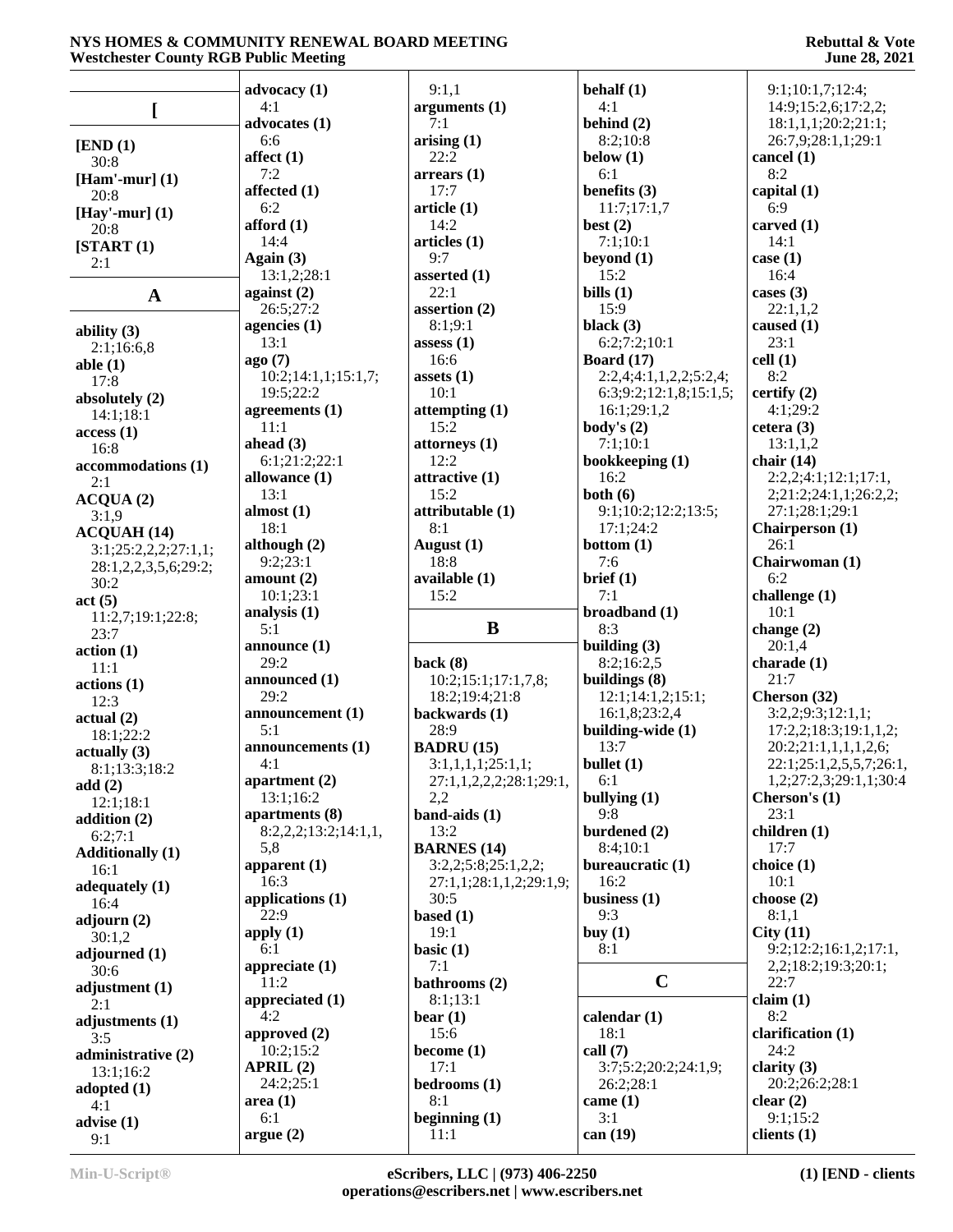| 14:1              | 9:1                  | 5:2                    | doors $(1)$        | equal $(1)$          |
|-------------------|----------------------|------------------------|--------------------|----------------------|
| close $(1)$       | contrary $(2)$       | declares(1)            | 13:1               | 9:1                  |
| 9:1               | 6:1;9:1              | 11:1                   | doubt $(2)$        |                      |
|                   |                      |                        |                    | equally $(1)$        |
| Coast $(1)$       | control(1)           | $\text{decline} (1)$   | 14:1;19:5          | 10:1                 |
| 16:2              | 20:6                 | 21:2                   | dozen $(2)$        | equitable $(1)$      |
| collapse $(3)$    | $co-op(1)$           | dedication (1)         | 22:2,2             | 12:1                 |
| 16:1;23:1,1       | 14:1                 | 5:5                    | due $(4)$          | ERAP(4)              |
| collapsed (1)     | coordinating (1)     | Deja-vu $(1)$          | 13:1,2,7;16:3      | 8:5;9:4;10:2,7       |
| 16:3              | 4:2                  | 19:2                   | during $(1)$       | error(1)             |
| collapsing $(1)$  | corporation (1)      | Depends (1)            | 6:2                | 14:1                 |
| 23:8              | 16:5                 | 7:1                    |                    | especially $(1)$     |
| collect(1)        | cost(3)              | depreciation (1)       | E                  | 12:2                 |
| 10:7              | 7:2;14:1,4           | 6:1                    |                    | essential (2)        |
| commencing (2)    | costs(3)             | deregulation (1)       | earners $(1)$      | 7:1;11:2             |
| 2:1;3:5           | 14:1;16:2,6          | 15:2                   | 6:2                | established (1)      |
| comment (7)       | counsel (6)          | degree(1)              | earning $(1)$      | 5:1                  |
| 18:1;19:2,8;21:1; | 4:2,9;5:1,2;6:3;20:2 | 10:5                   | 15:1               | estate $(3)$         |
| 22:1;23:1,1       | counted $(1)$        | designed $(2)$         | economic $(2)$     | 12:2;15:1,1          |
|                   | 6:1                  | 8:5;11:2               | 7:7:9:1            |                      |
| comments $(1)$    |                      |                        |                    | et(3)                |
| 12:9              | counties $(2)$       | despite $(2)$          | Eddie $(2)$        | 13:1,1,2             |
| commitment (1)    | 9:1;22:8             | 6:1;7:2                | 3:2,2              | ETPA $(3)$           |
| 5:4               | country $(1)$        | detergent(1)           | editorial (1)      | 2:1;11:8;12:1        |
| community $(1)$   | 10:2                 | 7:1                    | 14:2               | Evelyn $(2)$         |
| 5:5               | County $(2)$         | devastating (1)        | editorialized (1)  | 4:3;23:1             |
| complaints (3)    | 2:4:22:7             | 7:2                    | 15:3               | even $(4)$           |
| 6:6;7:1,2         | couple(1)            | DHCR(1)                | effect(1)          | 8:1;14:1,2;17:4      |
| completely $(2)$  | 22:2                 | 4:2                    | 17:5               | evening $(3)$        |
| 9:2;18:2          | court(1)             | diapers $(1)$          | effects $(1)$      | 2:2;6:2;12:1         |
| conclude (1)      | 22:4                 | 7:1                    | 11:3               | everybody $(2)$      |
| 9:7               | courts $(2)$         | died(1)                | effort(1)          | 19:2;30:7            |
| condominium (1)   | 13:1;22:7            | 7:3                    | 2:8                | evicted $(1)$        |
| 16:5              | COVID(1)             | different (2)          | either $(1)$       | 22:3                 |
|                   | 15:4                 |                        |                    |                      |
| conducting $(1)$  |                      | 9:2;11:9               | 16:1               | evicting $(2)$       |
| 2:1               | <b>COVID-19(3)</b>   | digital $(1)$          | electric $(1)$     | 10:8;18:1            |
| confident (1)     | 2:9;7:3;10:2         | 8:1                    | 13:1               | eviction $(5)$       |
| 22:2              | CPI(1)               | directive (1)          | elevators $(2)$    | 8:6;9:2,4;18:1;22:5  |
| confirmed (3)     | 7:2                  | 2:7                    | 13:2,9             | evictions $(3)$      |
| 13:1,1,2          | criticism(1)         | directly $(1)$         | eliminated (1)     | 18:1,6;22:2          |
| consciously (1)   | 8:1                  | 8:7                    | 18:2               | evidence $(1)$       |
| 16:1              | current $(1)$        | disaster(1)            | elimination (2)    | 6:1                  |
| consequence $(1)$ | 10:4                 | 6:7                    | 13:1,2             | exaction $(1)$       |
| 14:1              | cut(1)               | discrimination $(1)$   | ELIOT(3)           | 11:1                 |
| considerable (1)  | 15:1                 | 12:2                   | 3:2,2;25:6         | exception (1)        |
| 11:1              |                      | discussion (1)         | eloquently $(1)$   | 14:1                 |
| consideration (1) | D                    | 5:2                    | 23:2               | excessive(3)         |
| 17:2              |                      |                        |                    | 8:1,1;23:1           |
|                   |                      | discussions (1)        | Elsa $(5)$         |                      |
| considers (1)     | data(1)              | 5:1                    | 2:2,2;4:7;5:7;17:1 | Excuse $(1)$         |
| 19:2              | 15:1                 | disincentivize (1)     | emergency (4)      | 19:1                 |
| constitute (1)    | date(1)              | 10:6                   | 11:1,7;18:1,2      | <b>Executive (1)</b> |
| 6:1               | 4:1                  | dislocation (1)        | employment (1)     | 2:9                  |
| consume $(2)$     | dated $(1)$          | 11:2                   | 7:1                | exist(1)             |
| 8:1;18:1          | 14:2                 | disproportionately (2) | empty $(2)$        | 11:1                 |
| consumption (1)   | Day(1)               | 6:2;7:2                | 8:2;13:2           | expect(1)            |
| 8:1               | 19:2                 | disruptive $(1)$       | enacted $(1)$      | 16:2                 |
| continue(1)       | Deal $(1)$           | 11:1                   | 18:9               | expenses $(2)$       |
| 20:5              | 15:1                 | distress $(1)$         | end $(1)$          | 6:1,9                |
| continues $(3)$   | decide(2)            | 15:1                   | 15:2               | experience $(2)$     |
| 10:9;11:1,1       | 7:1;20:1             | distributed (1)        | ends $(1)$         | 13:2;14:9            |
| contract(1)       | decided (2)          | 9:5                    | 6:1                | expire $(1)$         |
| 8:1               |                      |                        |                    | 18:8                 |
|                   | 9:2;29:2             | divide(1)              | enough $(1)$       |                      |
| contracted (1)    | deciding (1)         | 8:1                    | 8:1                | extensively (1)      |
| 7:3               | 9:2                  | done $(4)$             | entitled (1)       | 20:1                 |
| contradict (1)    | decision (1)         | 13:1;14:1,2;17:2       | 9:1                | extremely (1)        |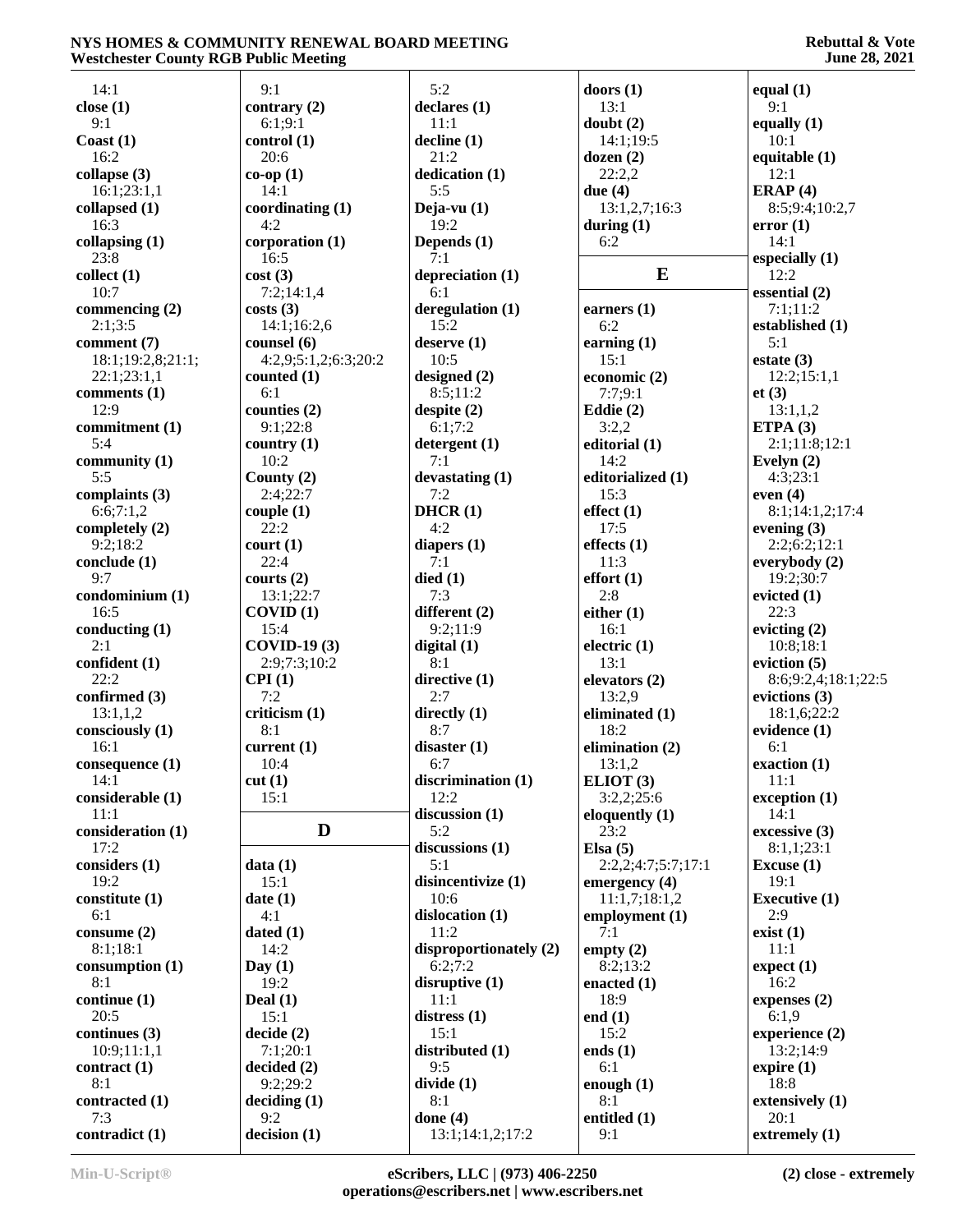| 6:1                             | 14:1                       | 11:1,2                  | healthcare (2)             | immediately (1)            |
|---------------------------------|----------------------------|-------------------------|----------------------------|----------------------------|
|                                 | firms $(1)$                | gladly (1)              | 8:8;11:2                   | 3:3                        |
| $\mathbf F$                     | 9:2                        | 9:1                     | hear $(4)$                 | immense $(1)$              |
|                                 | first $(10)$               | goal(1)                 | 3:2;5:1;25:1;30:1          | 18:1                       |
| fact $(2)$                      | 5:1,1,1;16:2;20:1,2;       | 15:2                    | heard $(8)$                | impact(1)                  |
| 8:1;16:1                        | 21:1,1;24:4,5              | God(1)                  | 6:5,7;13:1,1,2;14:3;       | 7:2                        |
| facts $(1)$                     | five $(7)$                 | 16:1                    | 23:7;25:1                  | impacted $(1)$             |
| 12:1                            | 7:2;20:1,9;26:5;           | Gold(1)<br>16:2         | hearing $(2)$              | 10:1                       |
| fails $(2)$<br>26:4;27:2        | 27:2;29:1,1<br>fixed $(1)$ | Good(4)                 | 2:1;12:1<br>hearings $(2)$ | impasse(1)<br>19:1         |
| failure $(1)$                   | 14:2                       | 2:2;6:2;8:1;12:1        | 2:1,1                      | imperative $(1)$           |
| 16:3                            | fixed-income (1)           | government (1)          | heating $(2)$              | 11:1                       |
| fair $(1)$                      | 10:1                       | 14:2                    | 13:2,8                     | implore $(2)$              |
| 23:9                            | floors $(1)$               | governor $(1)$          | $\text{held}(1)$           | 10:2;16:1                  |
| fallacy $(2)$                   | 13:1                       | 14:1                    | 7:2                        | impose(1)                  |
| 18:5,5                          | Florida (3)                | Governor's (1)          | help(2)                    | 16:1                       |
| falling $(1)$                   | 16:1,1,3                   | 2:7                     | 8:5;10:2                   | impossible (2)             |
| 15:1                            | following $(2)$            | governs $(1)$           | hereby $(1)$               | 18:1,1                     |
| false $(1)$                     | 7:1;13:5                   | 11:2                    | 11:1                       | improvements (2)           |
| 18:4                            | food $(1)$                 | granted (1)             | Here's $(1)$               | 9:9:13:7                   |
| families $(3)$                  | 7:1                        | 22:1                    | 11:8                       | included (1)               |
| 8:1,2;10:1                      | footage $(1)$              | <b>GRAY-HUERTAS (2)</b> | heroes $(2)$               | 6:1                        |
| far $(3)$                       | 8:1                        | 24:2;25:2               | 8:8;11:2                   | income $(5)$               |
| 7:1,2;9:1                       | forbid $(1)$               | Groundhog (1)           | high $(3)$                 | 6:1,2,8;7:1;8:2            |
| fashion (1)                     | 16:1<br>forced $(1)$       | 19:2                    | 14:1;17:1;19:2             | incomes $(3)$<br>6:1,2;8:1 |
| 20:1<br>favor $(2)$             | 8:2                        | group(1)<br>9:2         | higher $(2)$<br>9:2;10:7   | increase (13)              |
| 26:5;27:2                       | forecast $(1)$             | groups (1)              | Hispanic (1)               | 6:1;12:1,1;14:1;           |
| feel $(1)$                      | 8:6                        | 4:1                     | 6:2                        | 15:2;16:2;17:1,2,3;        |
| 21:1                            | foresaw $(1)$              | guess $(1)$             | historically (1)           | 20:1,1;23:5,9              |
| feeling $(1)$                   | 14:1                       | 3:1                     | 19:9                       | increased (1)              |
| 20:1                            | forestall $(1)$            | guideline (7)           | history $(1)$              | 7:2                        |
| feet $(1)$                      | 11:1                       | 2:1;12:1;16:1,1,2;      | 18:2                       | increases (11)             |
| 10:2                            | forth $(3)$                | 17:1,9                  | hit $(2)$                  | 8:1;9:1;10:1;12:2,5;       |
| fell(1)                         | 17:1;21:8;23:2             | Guidelines (7)          | 6:2;15:4                   | 13:1;15:1,2;17:1,9;        |
| 8:2                             | fortunate (1)              | 2:2,4;4:1,1;15:5;       | homes $(2)$                | 19:2                       |
| fellow $(2)$                    | 8:1                        | 17:2,4                  | 8:1,9                      | incurring $(1)$            |
| 5:4;6:2                         | forward (2)<br>18:1;21:2   | gutting (2)             | horrible $(1)$<br>15:2     | 14:1                       |
| few $(1)$<br>14:1               | four $(7)$                 | 13:1,8                  | hospitals $(1)$            | individual (1)<br>13:1     |
| fewer $(1)$                     | 9:2;10:1;13:2;26:5;        | $\mathbf H$             | 8:8                        | individuals (1)            |
| 10:1                            | 27:2;29:1,1                |                         | hours $(1)$                | 10:1                       |
| figures $(3)$                   | freeing $(1)$              | half $(1)$              | 11:2                       | industry $(2)$             |
| 13:1,1,2                        | 8:2                        | 22:2                    | households (2)             | 7:2;23:8                   |
| filings $(2)$                   | freeze $(8)$               | Hamer $(11)$            | 6:1,2                      | inequality $(1)$           |
| 22:2,6                          | 9:2;10:2,2,3;15:1,7,       | 4:1,2;20:8;24:1,1;      | housing $(10)$             | 10:9                       |
| financial (1)                   | 8;20:1                     | 25:8,9;27:6,7;29:5,6    | 2:1;7:1,2;8:1,1;10:9;      | inherited (1)              |
| 15:1                            | freezes $(1)$              | happen $(2)$            | 11:1;12:2;16:1;18:1        | 10:1                       |
| financially $(1)$               | 9:1                        | 16:1;20:7               | HSTPA(4)                   | initiative (1)             |
| 14:7                            | frequently (2)             | happened $(1)$          | 6:7;7:1,1,2                | 17:2                       |
| find $(4)$<br>8:1;9:8;21:1;22:1 | 7:3,4<br>funds $(3)$       | 18:2<br>hard $(1)$      | hundreds $(1)$<br>9:7      | injured $(1)$<br>7:9       |
| finding $(1)$                   | 8:7;9:5;16:9               | 22:1                    | hurting $(1)$              | input $(1)$                |
| 19:1                            | further $(1)$              | hardest $(1)$           | 15:6                       | 4:2                        |
| finds $(1)$                     | 7:9                        | 6:2                     |                            | insecurity $(1)$           |
| 11:1                            | future $(1)$               | hardship $(1)$          | I                          | 7:1                        |
| <b>FINGER (30)</b>              | 19:2                       | 11:1                    |                            | instead $(3)$              |
| 3:2,2;7:1;9:1;11:6;             |                            | harm $(2)$              | IAI(2)                     | 13:2,2;14:1                |
| 12:1,2;17:1;20:1,3,6;           | G                          | 15:1,1                  | 13:1;23:6                  | Instructions (1)           |
| 22:1,1,2;23:2;25:3,4,6;         |                            | HCR's (1)               | ignore $(2)$               | 2:1                        |
| 26:1,1,2,7,8,9;27:4,5;          | gas(1)                     | 2:1                     | 15:1;16:1                  | intend $(1)$               |
| 28:7,9;29:3,4                   | 13:9                       | health $(3)$            | ignored (1)                | 19:1                       |
| Finger's $(1)$                  | general (2)                | 9:1;11:1,2              | 22:9                       | interest $(1)$             |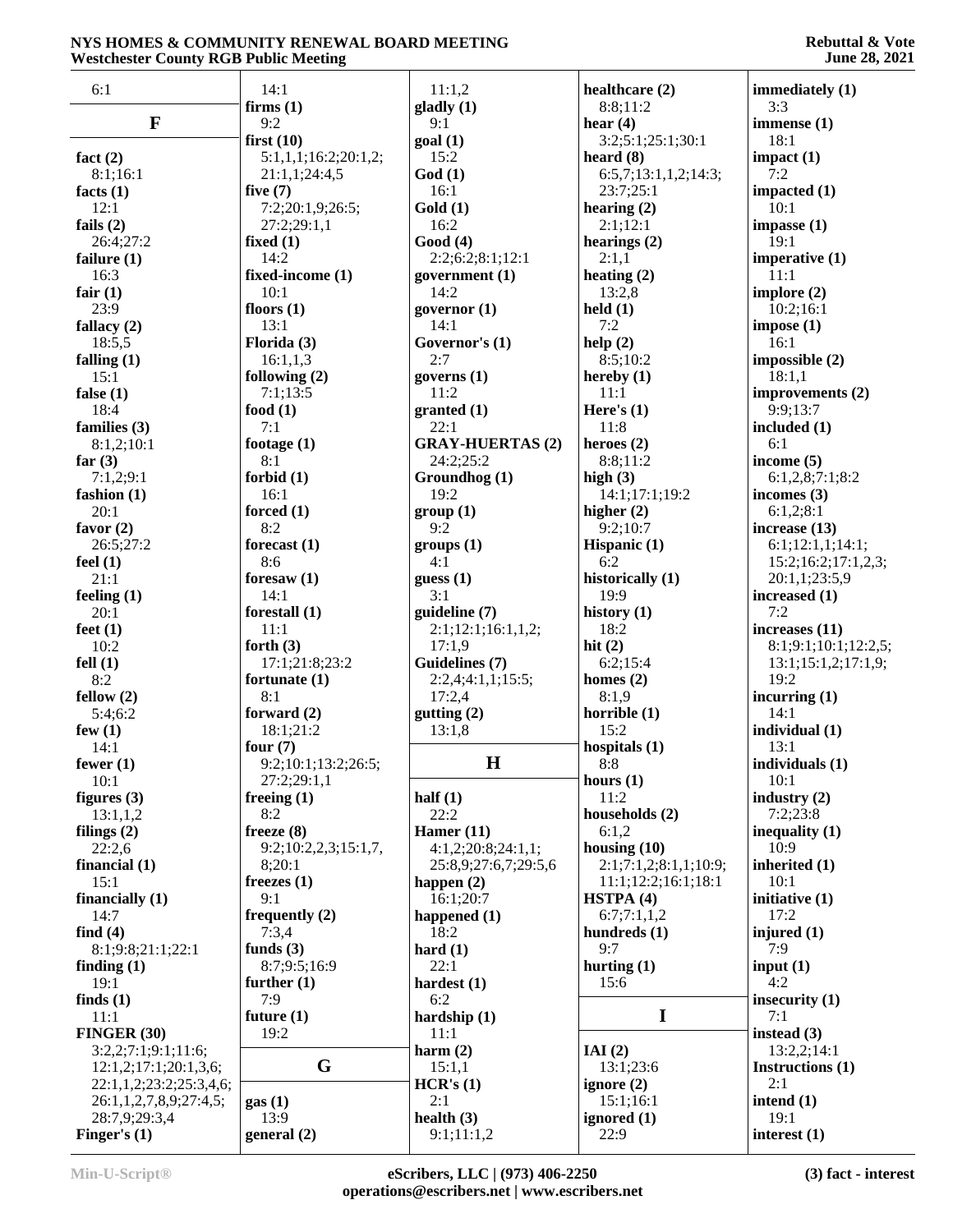| 6:1                                    | 12:2;15:1,2,2,6,8;16:7;   | 9:6                   | 13:8                                            | 27:2,2,2;28:1,1,1;29:1, |
|----------------------------------------|---------------------------|-----------------------|-------------------------------------------------|-------------------------|
| interrupt $(2)$                        | 18:1;19:2,9;21:7;22:4;    | litigation (1)        | mean $(4)$                                      | 1;30:1,2                |
| 19:1,1                                 | 23:5                      | 18:1                  | 18:1;19:1;20:9;21:1                             | motions $(3)$           |
|                                        |                           |                       |                                                 |                         |
| into $(2)$                             | landlords' (1)            | live $(1)$            | means $(2)$                                     | 5:2,2;19:1              |
| 15:1;18:9                              | 16:2                      | 12:1                  | 15:2;17:1                                       | Mount $(1)$             |
| introduction (1)                       | large $(1)$               | living $(2)$          | mean(1)                                         | 10:1                    |
| 2:5                                    | 9:2                       | 7:2;10:1              | 19:1                                            | move $(4)$              |
| investigated (1)                       | largely $(1)$             | lockdowns (1)         | measure $(1)$                                   | 15:1;21:1;23:1;24:1     |
| 23:1                                   | 10:1                      | 15:9                  | 6:9                                             | much(5)                 |
| investment $(1)$                       | larger $(2)$              | long(3)               | median(1)                                       | 4:2;6:6;9:1;12:1;       |
| 15:2                                   | 8:2,2                     | 13:3,3;19:5           | 6:1                                             | 30:7                    |
| involved (1)                           | last $(15)$               | longer $(2)$          | meet $(1)$                                      | must(2)                 |
| 14:1                                   | 2:3;3:1;5:3;6:1;9:2,      | 15:2;23:5             | 6:1                                             | 15:1;19:4               |
| issue $(2)$                            | 2;11:3,5;12:1,2,2;13:3;   | longstanding (1)      | meeting $(8)$                                   | muted $(3)$             |
| 23:2,2                                 | 14:2;15:1;18:1            | 7:8                   | 2:4;3:1,1;4:1;23:1;                             | 25:2,6;26:1             |
|                                        | Lastly $(1)$              | $long-term (1)$       | 24:2;29:2;30:6                                  | myself(1)               |
| ${\bf J}$                              | 10:6                      | 14:1                  | meetings $(5)$                                  | 4:1                     |
|                                        | later $(2)$               | look $(1)$            | 2:1,1,6;4:1,2                                   |                         |
|                                        | 2:1;23:2                  | 18:2                  | member $(9)$                                    | N                       |
| job $(1)$                              |                           |                       |                                                 |                         |
| 7:1                                    | Latino $(2)$              | lost(2)               | 3:1,1,2,9;4:3,7;12:2;                           |                         |
| jobs $(1)$                             | 7:2;10:1                  | 6:2;8:1               | 19:1;21:8                                       | name $(1)$              |
| 6:2                                    | laundry $(1)$             | lot(1)                | members (13)                                    | 2:2                     |
| June $(5)$                             | 7:1                       | 6:5                   | 2:1;4:1;5:2,4;6:3,3;                            | Nassau (2)              |
| 2:3;13:6;14:2;15:1,3                   | law(3)                    | Low(1)                | 12:1,2;17:1;19:1;20:2;                          | 9:2;17:1                |
| jurisdiction (2)                       | 9:2;13:6;14:1             | 6:2                   | 21:1,3                                          | near(1)                 |
| 2:1;19:2                               | laws(1)                   | low- $(1)$            | merits $(1)$                                    | 7:2                     |
|                                        | 18:9                      | 6:1                   | 7:1                                             | necessary(6)            |
| K                                      | layoffs $(1)$             | low-income (1)        | Miami (3)                                       | 9:9;11:2;13:1;14:2;     |
|                                        | 6:2                       | 10:1                  | 16:1,4;17:1                                     | 16:7,8                  |
| keep(5)                                | lease $(9)$               | luxury(1)             | mind(4)                                         | necessities (1)         |
| 2:8;9:1,1,2;11:2                       | 9:1;10:2,2;12:6;          | 16:2                  | 9:1,2;11:2;21:2                                 | 7:1                     |
| keeping $(1)$                          | 24:2;26:1,1,2,2           |                       | minimal(1)                                      | necessity(2)            |
| 14:1                                   | leases $(4)$              | M                     | 10:1                                            | 10:1;23:2               |
| Ken $(6)$                              | 2:1;3:5;11:1,4            |                       | mirror $(1)$                                    | need(2)                 |
| 12:1,2;17:1,1;20:1;                    | least $(3)$               |                       |                                                 |                         |
|                                        |                           | MAE(2)                | 10:2                                            | 8:1;10:2                |
| 26:1                                   | 5:3;10:2;21:1             | 3:2,2                 | misspoke(1)                                     | needs(1)                |
|                                        | $left(1\right)$           |                       | 4:1                                             | 14:2                    |
| Kenneth (2)                            | 15:9                      | $main(1)$<br>16:4     |                                                 |                         |
| 3:2,2                                  |                           |                       | mistake $(1)$<br>18:2                           | negative $(2)$          |
| kept(1)                                | legislators $(1)$<br>14:1 | maintaining $(1)$     |                                                 | 17:1;20:1               |
| 23:4                                   |                           | 23:2                  | mitigate $(1)$                                  | neighbors (1)           |
| $\operatorname{kind}(1)$               | legislature (4)           | maintenance (1)       | 2:8                                             | 10:4                    |
| 4:1                                    | 11:1,1;18:1,2             | 23:1                  | moment (1)                                      | neither(1)              |
| kitchens (2)                           | less(1)                   | makes $(1)$           | 26:9                                            | 20:7                    |
| 8:1;13:1                               | 19:6                      | 21:8                  | Monday (1)                                      | nest(1)                 |
| K-shaped $(2)$                         | levels $(1)$              | making (3)            | 2:3                                             | 8:2                     |
| 7:6;10:2                               | 7:1                       | 5:2;15:4;19:1         | month(1)                                        | net(1)                  |
|                                        | lifted $(1)$              | manner $(1)$          | 14:6                                            | 6:8                     |
| L                                      | 22:1                      | 20:1                  | months $(8)$                                    | <b>New (29)</b>         |
|                                        | light $(1)$               | Many $(8)$            | 16:1, 1, 2, 2; 17:2, 3;                         | 2:8;9:2;10:1;11:1;      |
| lack $(2)$                             | 23:1                      | 6:1;7:1,1;8:1;10:1;   | 18:1;22:2                                       | 12:2;13:1,2,6,8,9;14:2; |
| 7:2;23:1                               | likely $(2)$              | 11:2;14:1,1           | moratorium (2)                                  | 15:2,3;16:1,2;17:2,6,9; |
| ladder(1)                              | 8:1;9:1                   | market(1)             | 18:7;22:1                                       | 18:2,2,2,5,9,9;19:1;    |
| 7:7                                    | limited $(1)$             | 14:1                  | more $(15)$                                     | 20:1;22:7,8;23:8        |
| laid $(1)$                             | 10:1                      | massive(2)            | 4:1;6:1,1;7:3,4;8:1,1;                          | newest(1)               |
| 12:1                                   | lines $(1)$               | 18:2,6                | 13:1,7;15:1,1;17:2;                             | 12:2                    |
| LaMont (3)                             | 13:9                      | may(8)                | 22:1;23:1,2                                     | next(6)                 |
| 3:1,1,1                                | list(1)                   | 8:1;15:4;20:9;22:1,1, | mortgage $(1)$                                  | 16:1,2;17:3;18:1;       |
| landlord (4)                           | 9:6                       | 1;23:1,1              | 6:1                                             | 20:2;29:2               |
| 13:1,1;21:1;24:2                       | listen $(1)$              | maybe $(2)$           | most(2)                                         | nightmare $(1)$         |
| landlord/tenant (1)                    | 2:1                       | 14:1;21:3             | 16:1;17:6                                       | 16:2                    |
| 22:6                                   | litany $(1)$              | MCI(1)                | motion $(23)$                                   | NOI(2)                  |
| landlords (19)<br>6:1,5;7:2;8:7;9:1,3; | 7:1<br>literally $(1)$    | 23:6<br>MCIs(1)       | 5:2,2;19:1;20:2,2,2;<br>21:3;24:1,3;26:1,2,2,4; | 7:2;9:1<br>none $(3)$   |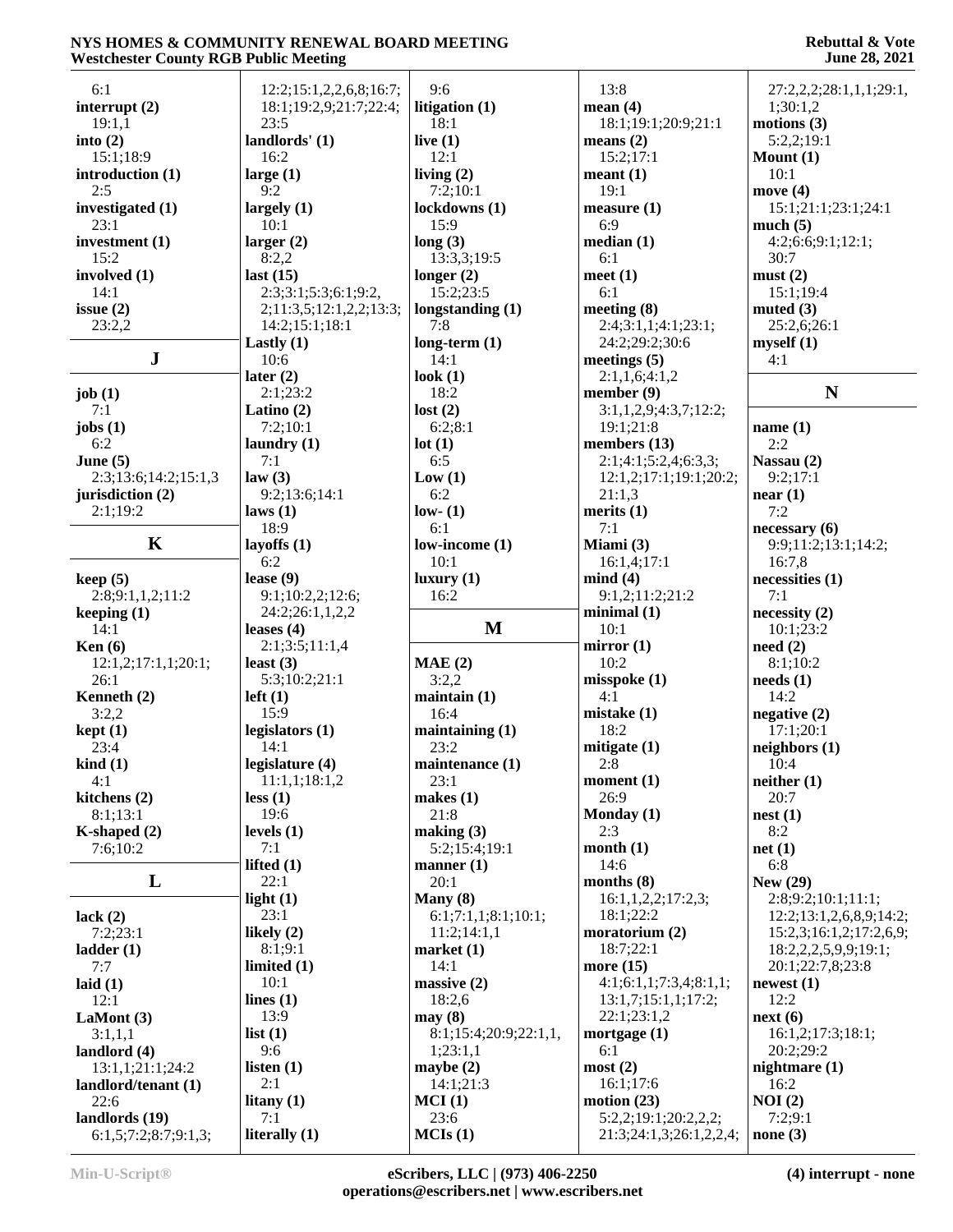#### **Rebuttal & Vote June 28, 2021**

| 9:1;12:1;22:1                                 | Owners' (1)                  | phone(1)                                         | 5:2;18:1;22:1,3          | 11:6;14:2                |
|-----------------------------------------------|------------------------------|--------------------------------------------------|--------------------------|--------------------------|
| November (1)                                  | 7:2                          | 8:2                                              | processed (1)            |                          |
| 17:5                                          |                              | place(1)                                         | 9:5                      | $\mathbf R$              |
| number(1)                                     | ${\bf P}$                    | 4:1                                              | produce (1)              |                          |
| 11:1                                          |                              | Please $(12)$                                    | 11:1                     | racism $(2)$             |
| numbers $(2)$                                 | $\text{pain}(1)$             | 3:7;9:2;10:2;11:2;                               | profitability (1)        | 7:8:12:2                 |
| 17:1;18:6                                     | 15:8                         | 16:1;24:1;26:9;27:1;                             | 6:9                      | raise $(1)$              |
| nursing $(2)$                                 | pandemic (5)                 | 28:1,1,1;29:1                                    | profiteering $(1)$       | 15:2                     |
| 8:9,9                                         | 6:2;7:2,9;10:1;11:3          | pm(1)                                            | 11:1                     | rate $(2)$               |
| $\mathbf 0$                                   | paper $(1)$                  | 2:3                                              | program (1)              | 19:2,6                   |
|                                               | 7:1                          | point $(3)$                                      | 8:5                      | rates $(1)$              |
|                                               | Parents (1)                  | 15:2;23:2;24:2                                   | prohibitive $(1)$        | 2:1                      |
| occur(1)                                      | 17:8                         | points $(3)$                                     | 14:7                     | rational $(1)$           |
| 18:1                                          | participants (1)<br>4:1      | 6:1;12:2;13:5                                    | promise $(1)$<br>18:1    | 16:2                     |
| October (4)                                   |                              | population (1)<br>7:5                            | proposal (4)             | rationale (1)<br>12:1    |
| 2:1;3:6;11:1;17:5                             | participating (1)<br>10:7    | portion $(1)$                                    | 17:1;21:1,1,9            | read $(1)$               |
| offensive (2)<br>8:1;9:1                      | partner(1)                   | 11:6                                             | propose $(3)$            | 2:5                      |
| offer $(2)$                                   | 9:1                          | possibly $(1)$                                   | 19:2;24:6;26:1           | ready $(1)$              |
| 7:1;8:2                                       | pass(1)                      | 18:1                                             | proposing $(5)$          | 5:2                      |
| offering (2)                                  | 15:1                         | Post $(1)$                                       | 17:1,2;20:3;21:7,7       | real $(9)$               |
| 9:4;19:2                                      | passed (9)                   | 15:3                                             | $\text{protect } (6)$    | 7:6;10:9;12:2;13:2;      |
| offers $(1)$                                  | 9:1,2,2;13:6;16:2;           | posted $(1)$                                     | 9:1;11:2;12:4;23:3,7,    | 15:1,1,1;18:3;23:6       |
| 11:8                                          | 17:4,9;18:2;29:1             | 2:1                                              | 9                        | really $(2)$             |
| old(3)                                        | passes $(3)$                 | practical (2)                                    | Protection (2)           | 16:2;19:5                |
| 16:1,1,2                                      | 14:3;21:9;29:1               | 13:2;20:6                                        | 11:7:19:1                | rearview $(1)$           |
| one (19)                                      | passing $(2)$                | practive(1)                                      | provide(1)               | 10:2                     |
| 4:1,1;9:1,2;10:2,3;                           | 12:1,5                       | 17:1                                             | 10:1                     | reason $(2)$             |
| 12:5;13:6;16:1;18:1;                          | past(6)                      | practices (1)                                    | providing(1)             | 17:1;20:5                |
| 19:1;20:1,2;21:1,1,1,3;                       | 6:7;7:2;8:1;17:1;            | 11:1                                             | 4:2                      | reasonable (3)           |
| 24:1,2                                        | 19:2;20:4                    | practicing (1)                                   | provisions (1)           | 12:1;17:1;23:9           |
| one- $(2)$                                    | $\mathbf{patches}$ (1)       | 12:2                                             | 11:2                     | rebuttal $(2)$           |
| 24:6;26:2                                     | 13:2                         | precedent(1)                                     | public $(25)$            | 6:1;12:1                 |
| onerous $(2)$                                 | pause $(2)$                  | 20:1                                             | 2:1,1,1,1,2,4;3:1,1,2,   | rebuttals (4)            |
| 18:1;22:3                                     | 9:4;26:1                     | prediction (3)                                   | 9;4:1,3,7;6:4;11:1,1,2;  | 3:2;5:1,1,2              |
| one-third (2)                                 | pay $(2)$                    | 13:1,1,2                                         | 12:1;17:1;19:1,1;20:2;   | receive $(4)$            |
| 6:1,1                                         | 15:9;17:7                    | pre-pandemic (2)                                 | 21:1,3,8                 | 8:1;9:6;10:1,3           |
| one-year $(7)$                                | paying $(2)$                 | 7:1;22:2                                         | publication (1)          | received $(1)$           |
| 10:2;24:2,2;26:1;                             | 8:2;15:1                     | preparing $(1)$                                  | 15:1                     | 17:6                     |
| 27:2;28:1;29:2                                | pending(2)                   | 12:1                                             | punished (1)             | recently $(1)$           |
| ongoing (2)                                   | 22:1,6                       | Present (7)                                      | 11:4                     | 14:1                     |
| 7:9;10:1                                      | people(1)                    | 3:1,2,2,8;4:4,6,7                                | punitive $(1)$           | recognized $(2)$         |
| only $(5)$                                    | 22:1                         | presentation (1)                                 | 14:1                     | 14:1;18:2                |
| 16:1,1,2,9;17:2                               | per $(2)$                    | 12:1                                             | purpose (1)              | record $(2)$             |
| operating $(2)$                               | 8:1;14:6                     | presently (1)                                    | 11:2                     | 4:8;22:1                 |
| 6:1,8                                         | percent(25)                  | 18:7                                             | pursuant $(1)$           | <b>RECORDING</b> ] (2)   |
| oppressive $(2)$                              | 6:1, 1, 2, 2; 7:2; 8:1; 9:1; | pretty(1)                                        | 2:9                      | 2:1;30:8                 |
| 11:1;12:5                                     | 10:1;12:5;16:2,2;19:4,       | 19:1                                             | put $(4)$                | recovery $(4)$           |
| Order $(4)$                                   | 6;23:6;24:6,7;26:1,1,2,      | prevent(3)                                       | 10:2;18:8;20:2;23:2      | 7:1,6;10:2;11:4          |
| 2:9;11:1,1;28:7                               | 2;27:2;28:1,1;29:2,2         | 8:6;11:1,1                                       |                          | rectify $(1)$            |
| out $(6)$                                     | period(2)                    | preventative (1)                                 | Q                        | 14:1                     |
| 10:1;12:1;14:1;15:5;                          | 8:1;18:2                     | 11:1                                             |                          | redlining $(1)$          |
| 18:2;21:1                                     | person(4)                    | previous <sub>1</sub>                            | quantities (2)           | 12:1                     |
| over $(4)$                                    | 4:1;20:2;21:1,2              | 4:1                                              | 8:1,1                    | reduced $(2)$            |
| 2:2;7:2;14:5;23:1                             | personal (1)                 | prior $(3)$                                      | quarter $(1)$            | 6:2;11:2                 |
| own(2)                                        | 14:9                         | 2:1;9:2;18:2                                     | 15:9                     | referred $(2)$           |
| 15:1;16:7                                     | persons(1)                   | procedure(1)                                     | quick $(1)$              | 13:4;18:1                |
| owner $(6)$                                   | 11:1                         | 19:1                                             | 18:3                     | reflect $(1)$            |
| 3:2,2,3;9:1;13:2;14:3                         | perspective (1)              | proceed (4)                                      | quorum $(1)$             | 12:3                     |
| owners $(16)$                                 | 11:9<br>PETER (6)            | 3:4;12:1;20:2;24:3<br>proceedings <sub>(1)</sub> | 4:8                      | regard $(2)$<br>7:1;14:2 |
| 4:1;5:1,1,1;8:1,2;9:1,<br>1;10:6;11:8;14:2,4; | 2:2,2;4:2;5:1;24:8;          | 9:4                                              | quote $(2)$<br>11:8;15:1 | regarding $(1)$          |
| 16:6;17:1,1;20:1                              | 26:2                         | process (4)                                      | quoted $(2)$             | 22:1                     |
|                                               |                              |                                                  |                          |                          |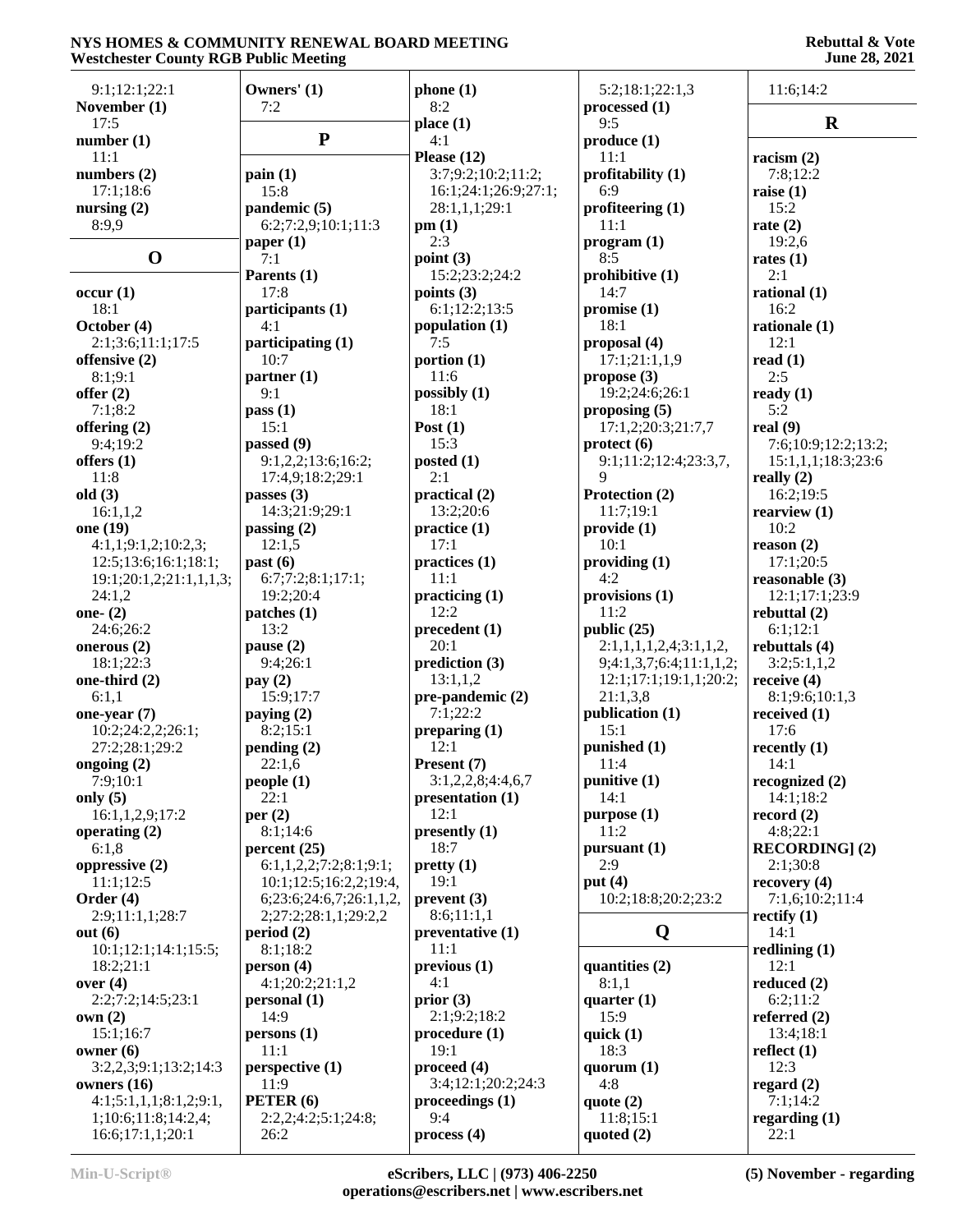#### **Rebuttal & Vote June 28, 2021**

| regularly $(1)$                    | replumbing $(1)$     | Rochelle (1)             | 4,5                 | 23:1,2                           |
|------------------------------------|----------------------|--------------------------|---------------------|----------------------------------|
| 8:1                                | 13:9                 | 10:1                     | seconded (4)        | social $(1)$                     |
| regulation (4)                     | reported (1)         | Rockland (2)             | 24:1;26:2;28:1;29:2 | 7:7                              |
| 7:1;9:8;18:2,2                     | 6:2                  | 9:2;17:1                 | section $(1)$       | sorry $(8)$                      |
| regulations $(1)$                  | represent (1)        | roll $(7)$               | 2:1                 | 18:1;19:1,1,1;24:1;              |
| 19:3                               | 12:2                 | 3:7;5:2;20:2;24:1,8;     | SEIU(1)             | 25:2,7;28:2                      |
| relative $(1)$                     | representation (1)   | 26:2;28:1                | 8:8                 | sort $(1)$                       |
| 7:4                                | 7:4                  | roofs $(2)$              | selectively (1)     | 18:6                             |
| relief $(3)$                       | representative (4)   | 13:2,8                   | 11:6                | south $(1)$                      |
| 8:5;10:1,3                         | 3:2,2;4:1,5          | Rubin $(67)$             | self-defeating (1)  | 16:1                             |
| relocates (1)                      | representatives (2)  | 2:2,2;3:1,1,1,2,2,2;     | 9:8                 | <b>SPEAKER (3)</b>               |
| 14:3                               | 3:3;9:1              | 4:1,1,3,5,7,7;5:1,1,1;   | send $(1)$          | 3:1;5:9;24:2                     |
| remains $(1)$                      | representing $(1)$   | 6:2;12:1,7;17:1,2,2;     | 2:2                 | speculation $(1)$                |
| 15:1                               | 4:1                  | 18:2;19:1,1,8;20:1,2;    | Seniors (2)         | 11:1                             |
| remember $(1)$                     | request $(1)$        | 21:1,1,1,1,2,2,2,5;22:1; | 6:1;10:1            | spending $(1)$                   |
| 16:1                               | 17:1                 | 23:1,1;24:1,1,1,1,2,8;   | September (5)       | 6:1                              |
| reminder $(4)$                     | requested $(1)$      | 25:2;26:1,1,1,2,3,6,8;   | 2:1;3:6;4:1;18:1;   | spit $(1)$                       |
| 4:1;12:2;23:1,2                    | 5:1                  | 27:1,1,1,2;28:1,1,1;     | 29:2                | 13:2                             |
| reminders $(1)$                    | requesting $(1)$     | 29:1,1,1,2;30:3,6        | serious $(1)$       | spread $(1)$                     |
| 4:1                                | 17:1                 | rules $(1)$              | 11:1                | 2:9                              |
| removal (1)                        | required $(1)$       | 15:2                     | seriously (1)       | square $(1)$                     |
| 15:1                               | 22:4                 | running $(1)$            | 15:5                | 8:1                              |
| renew $(2)$                        | $re$ -rent $(1)$     | 9:2                      | service $(2)$       | staff $(1)$                      |
| 11:1.5                             | 14:7                 |                          | 8:3;13:1            | 4:2                              |
| renewal $(3)$                      | research $(1)$       | S                        | services $(2)$      | start $(5)$                      |
| 16:2,2;17:1                        | 5:1                  |                          | 9:1;15:1            | 5:2;21:1;22:1;26:1;              |
| renewals $(4)$                     | resources(1)         | safe $(1)$               | serving $(1)$       | 28:7                             |
| 9:1;10:2,2;12:6                    | 9:1                  | 2:8                      | 5:5                 | starting $(1)$                   |
| renewed $(1)$                      | respectfully (1)     | safeguards (1)           | set $(2)$           | 18:1                             |
| 3:5                                | 17:1                 | 18:8                     | 2:1;9:2             | state $(6)$                      |
| renovations $(3)$                  | respond $(3)$        | safety $(2)$             | settings $(1)$      | 11:1;17:6;18:2,2,5,9             |
| 13:1;14:2,5                        | 3:7;19:2;21:2        | 11:1,2                   | 8:9                 | stated $(1)$                     |
| rent $(33)$                        | response $(2)$       | salary $(1)$             | several $(1)$       | 15:1                             |
| 2:1,2;3:4;4:1;6:1;                 | 2:7:18:4             | 10:1                     | 7:1                 | statement $(4)$                  |
| 7:1,2;8:1,2,5;9:1,2,8;             | responses $(1)$      | same $(7)$               | severely $(1)$      | 12:2;13:4,4;22:1                 |
| 10:1,2,3,5,8;13:6;15:1,            | 7:1                  | 6:6;8:1,2;10:5;11:2,     | 6:1                 | statistical (1)                  |
| 2, 2, 2, 5, 5, 7, 7; 16: 9; 18: 2, | responsibilities (1) | 3,5                      | show $(1)$          | 5:1                              |
| 2;19:3;20:1,1                      | 10:1                 | Santiago (14)            | 4:8                 | statute $(1)$                    |
| rent- $(2)$                        | responsibility (1)   | 4:3,4;23:1,1,2;25:1,     | sicker $(1)$        | 11:2                             |
| 8:3;10:1                           | 11:2                 | 1,1;27:1,1;28:2,2,2,2    | 7:3                 | stay $(1)$                       |
| rental $(2)$                       | rest(1)              | satisfaction (1)         | significant $(1)$   | 10:4                             |
| 7:2;11:1                           | 4:2                  | 8:3                      | 10:9                | steady $(1)$                     |
| rent-burdened (1)                  | $re-state(6)$        | savings $(1)$            | simply $(5)$        | 7:2                              |
| 6:1                                | 5:2;20:2;26:2;28:1;  | 7:1                      | 14:4,7;17:1,1;20:2  | <b>STECKER (48)</b>              |
| renters $(2)$                      | 29:1,1               | saw $(3)$                | simultaneously (1)  | 2:2;3:1;4:1,2;5:1;               |
| 6:1;8:1                            | restored $(1)$       | 13:1,1,2                 | 2:1                 | 6:3;24:1,1,2,2;25:1,1,1,         |
| renting $(2)$                      | 23:4                 | saying $(1)$             | sincerely (2)       | 1, 1, 2, 2, 3, 5, 8; 26:2, 2, 4; |
| 13:2;14:1                          | result $(3)$         | 16:1                     | 14:1:17:1           | 27:1,1,1,1,1,2,2,4,6,8;          |
| rent-regulated (2)                 | 7:8;13:2,7           | scheduled (1)            | Single $(1)$        | 28:1,2,2,2,4,8;29:1,1,1,         |
| 6:2;22:8                           | resulting $(1)$      | 18:7                     | 8:1                 | 1,1,3,5,7,9                      |
| rents $(7)$                        | 10:2                 | schedules (1)            | sinkhole (1)        | Stewart (25)                     |
| 10:2,8;11:1;12:5;                  | return $(2)$         | 4:2                      | 23:1                | 4:5,6;5:1,7;6:1,2;               |
| 14:6;15:1;23:4                     | 7:1;15:1             | school $(1)$             | six(6)              | 12:7,8;18:1,4;20:7;              |
| rent-stabilized (3)                | reviewed $(1)$       | 17:8                     | 16:1,1,2,2;17:2,3   | 21:1,1,2,2;22:1,2;24:1,          |
| 14:2;16:1,7                        | 12:1                 | schools $(1)$            | slow $(2)$          | 6;25:1,1;27:8,9;29:7,8           |
| repairs $(4)$                      | RGB(2)               | 8:9                      | 7:1;11:3            | still $(1)$                      |
| 9:9;13:1;16:1,7                    | 2:1;15:2             | scope $(1)$              | small $(1)$         | 6:1                              |
| repeat $(2)$                       | right $(4)$          | 10:1                     | 10:1                | stock $(1)$                      |
| 12:1;17:1                          | 6:8;18:2;24:2;26:1   | season $(1)$             | smaller $(1)$       | 16:1                             |
| repeating $(1)$                    | righted $(1)$        | 3:1                      | 8:2                 | struggled $(1)$                  |
| 12:2                               | 12:3                 | second $(15)$            | sober $(1)$         | 10:4                             |
| replacing $(1)$                    | rights $(1)$         | 5:1,1,2;24:1,1,1;        | 6:1                 | struggling $(1)$                 |
| 13:2                               | 9:1                  | 26:1;28:1,2,3,3,4;30:3,  | sobering $(2)$      | 15:8                             |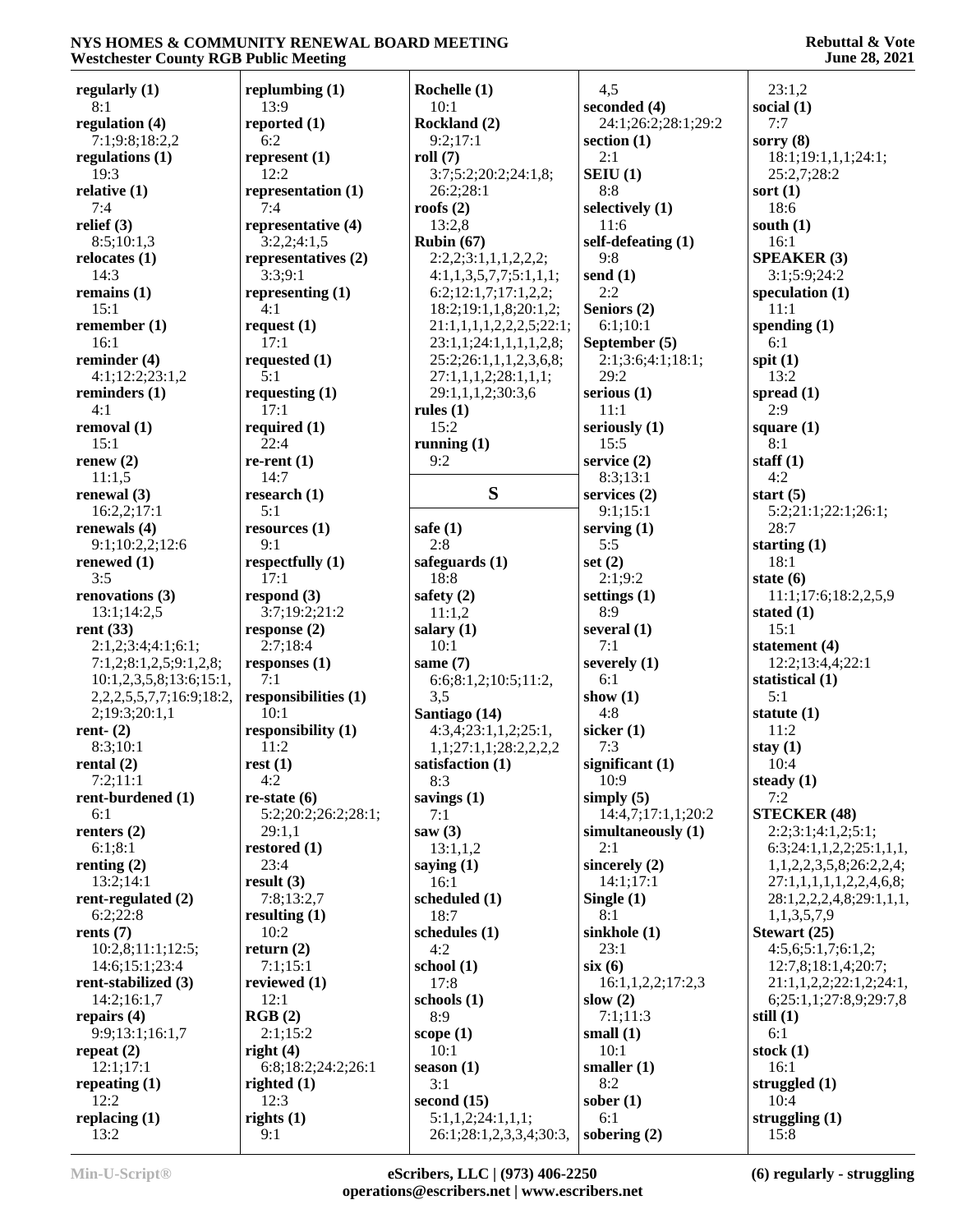| studies $(2)$              | tens(1)              | 9:1;10:2;12:6;16:2,     | virtual $(2)$        | 7:2;11:2                            |
|----------------------------|----------------------|-------------------------|----------------------|-------------------------------------|
| 8:2;9:7                    | 22:5                 | 2;17:1;26:1,2;28:1;     | 2:2;4:2              | working $(2)$                       |
| subject $(1)$              | testified (1)        | 29:2                    | vital $(1)$          | 8:1,8                               |
| 2:1                        | 8:2                  | $two-years (2)$         | 5:1                  | works $(1)$                         |
| substantial (1)            | testify $(1)$        | 24:7;27:2               | vote $(14)$          | 10:2                                |
| 12:1                       | 4:2                  |                         | 3:4;5:2,2,2;19:1;    | worsen $(1)$                        |
| substantially (1)          | thinking $(1)$       | U                       | 20:2;21:2;24:9;26:4; | 15:8                                |
| 14:6                       | 28:2                 |                         | 27:2;29:1,1,1,2      | worth $(1)$                         |
| suburbs (1)                |                      |                         |                      | 12:2                                |
| 19:4                       | though $(1)$<br>14:1 | ultimately (1)          | voting $(1)$<br>24:3 |                                     |
|                            |                      | 15:1                    |                      | wrongs $(1)$                        |
| suffered (1)               | thought $(1)$        | uncertainty $(1)$       | vulnerable (1)       | 12:2                                |
| 11:2                       | 16:1                 | 11:1                    | 7:8                  |                                     |
| sufficient (2)             | thousands (7)        | uncomfortable (1)       |                      | Y                                   |
| 15:1;17:1                  | 22:1,1,2,2,2,2,5     | 21:2                    | W                    |                                     |
| suggest (1)                | threats $(2)$        | undefined (1)           |                      | yardstick (1)                       |
| 21:1                       | 9:9;11:1             | 4:1                     | wage $(1)$           | 6:8                                 |
| support $(2)$              | three $(2)$          | under $(5)$             | 6:2                  | year $(25)$                         |
| 4:2:10:2                   | 8:1;13:1             | 2:1;14:6;15:2;19:4;     | walls $(1)$          | 4:1;8:1;9:2,2;10:3;                 |
| supporting $(1)$           | throughout (1)       | 22:2                    | 13:1                 | 11:1,3,5;12:1,2;14:2;               |
| 12:1                       | 22:7                 | unemployment (1)        | wants $(5)$          | 15:1,7;17:5,9;18:1,1,8;             |
| sure $(7)$                 | Times $(2)$          | 11:2                    | 21:1,1,1,1;24:4      | 22:2,2;24:2,2,7;25:1;               |
| 14:1,2;20:2;21:1;          | 14:2,2               | <b>UNIDENTIFIED (3)</b> | watched $(1)$        | 26:2                                |
| 24:6;26:1,2                | today $(1)$          | 3:1;5:9;24:2            | 15:2                 | years $(9)$                         |
| Surfside (1)               | 19:6                 | unjust $(1)$            | water $(1)$          | 6:7;7:1,2;8:1;9:2;                  |
|                            |                      |                         |                      |                                     |
| 16:1                       | together $(1)$       | 11:1                    | 13:9                 | 10:2;13:5;16:1,1                    |
| survive $(1)$              | 7:1                  | unreasonable (1)        | way $(1)$            | years' $(1)$                        |
| 15:1                       | toilet $(1)$         | 11:1                    | 23:8                 | 17:1                                |
| Sylvia $(2)$               | 7:1                  | up(4)                   | wealth $(1)$         | year's $(5)$                        |
| 4:1,2                      | Tonight (8)          | 8:2;15:2;18:2;23:4      | 10:1                 | 6:1;9:2;12:1,2;13:3                 |
| systemic $(2)$             | 3:2;4:1;17:4;19:2;   | upon $(1)$              | website (1)          | <b>York (19)</b>                    |
| 7:8;12:2                   | 20:1,7;23:2,2        | 19:1                    | 2:1                  | 9:2;11:1;12:2;14:2;                 |
| systems (2)                | took $(1)$           | $\text{urge} (1)$       | week $(1)$           | 15:3;16:1,2;17:2,6,9;               |
| 13:2,8                     | 4:1                  | 9:1                     | 12:1                 | 18:2,2,2,5,9;20:1;22:7,             |
|                            | tools(1)             | used $(1)$              | weeks $(2)$          | 8;23:8                              |
| T                          | 15:2                 | 15:2                    | 14:1,1               | Yorkers (1)                         |
|                            | touch $(1)$          | usually $(1)$           | welcome $(1)$        | 2:8                                 |
| tables (3)                 | 15:6                 | 14:6                    | 2:2                  | Younkers (1)                        |
| 13:1,1,2                   | tragedy $(1)$        |                         | welfare $(2)$        | 10:1                                |
| talked $(1)$               | 15:2                 | $\mathbf{V}$            | 11:1,2               |                                     |
| 20:1                       | transcribed (1)      |                         | Westchester (8)      | $\mathbf{Z}$                        |
|                            | 2:1                  |                         |                      |                                     |
| talks $(1)$                |                      | vacancies (2)           | 2:1,2,4;5:5;13:1;    |                                     |
| 22:2                       | transcripts (1)      | 13:2;14:2               | 16:1,1;17:1          | zero $(12)$                         |
| Tamara (3)                 | 2:2                  | vacancy $(6)$           | Westchester's (1)    | 12:2,5;15:1;16:2;                   |
| 4:5,6;24:5                 | transpired $(1)$     | 13:1;14:1;15:1;19:2,    | 6:1                  | 17:1,2;24:1,1,2,2,6,7               |
| $t$ ampons $(1)$           | 12:2                 | 6:23:5                  | what's $(1)$         |                                     |
| 7:1                        | trouble(1)           | vacant $(2)$            | 20:6                 | $\boldsymbol{0}$                    |
| teleconference (1)         | 15:4                 | 14:1,1                  | whole $(2)$          |                                     |
| 2:1                        | truly $(1)$          | vacate (1)              | 7:5;8:7              | 0(58)                               |
| tenant $(12)$              | 11:2                 | 14:1                    | whose $(1)$          | 2:1,2;3:1,2;4:1,2;5:1,              |
| 3:3;4:1,5;7:2;11:7;        | trying $(1)$         | valuable (2)            | 11:1                 | 2; 6: 1, 2; 7: 1, 2; 8: 1, 2; 9: 1, |
| 14:3;16:2;18:1;19:1;       | 28:8                 | 4:2,2                   | windows $(1)$        | 2;10:1,2;11:1,2;12:1,2;             |
| 20:1;21:1;24:2             | tsunami $(1)$        | valued $(1)$            | 13:9                 | 13:1,2;14:1,2;15:1,2;               |
| tenant-owned (1)           | 8:6                  | 4:2                     | within $(2)$         | 16:1,2;17:1,2;18:1,2;               |
| 16:5                       | turn(1)              | values $(1)$            | 2:1;10:1             | 19:1,2;20:1,2;21:1,2;               |
|                            |                      |                         |                      |                                     |
| tenants $(36)$             | 14:5                 | 12:4                    | without $(3)$        | 22:1,2;23:1,2;24:1,2;               |
| 4:1;5:1,1;6:2;7:1,1,2;     | turned $(1)$         | VELENE (2)              | 6:1;8:1;21:6         | 25:1,2;26:1,2;27:1,2;               |
| 8:2,2,2;9:1,1,2,2;10:1,    | 18:2                 | 3:1,9                   | witnesses $(4)$      | 28:1,2;29:1,2;30:1,2                |
| 1, 1, 2, 2, 8; 12:4; 13:2; | Two $(5)$            | Vernon $(1)$            | 13:1,1,2;14:4        |                                     |
| 14:1;15:1,1,1,4;17:1,1,    | 13:1;14:1;23:6;24:1, | 10:1                    | work $(2)$           | $\mathbf{1}$                        |
| 6;19:2,9;21:7;22:2,4;      | 2                    | via(1)                  | 8:2;17:8             |                                     |
| 23:3                       | $two-1$              | 2:1                     | worked (2)           | 1(62)                               |
| tending $(1)$              | 24:2                 | view $(2)$              | 20:1,2               | 2:1,1,2;3:1,2;4:1,2;                |
| 11:1                       | two-year $(10)$      | 2:1,2                   | workers $(2)$        | 5:1,2;6:1,2;7:1,2;8:1,2;            |
|                            |                      |                         |                      |                                     |